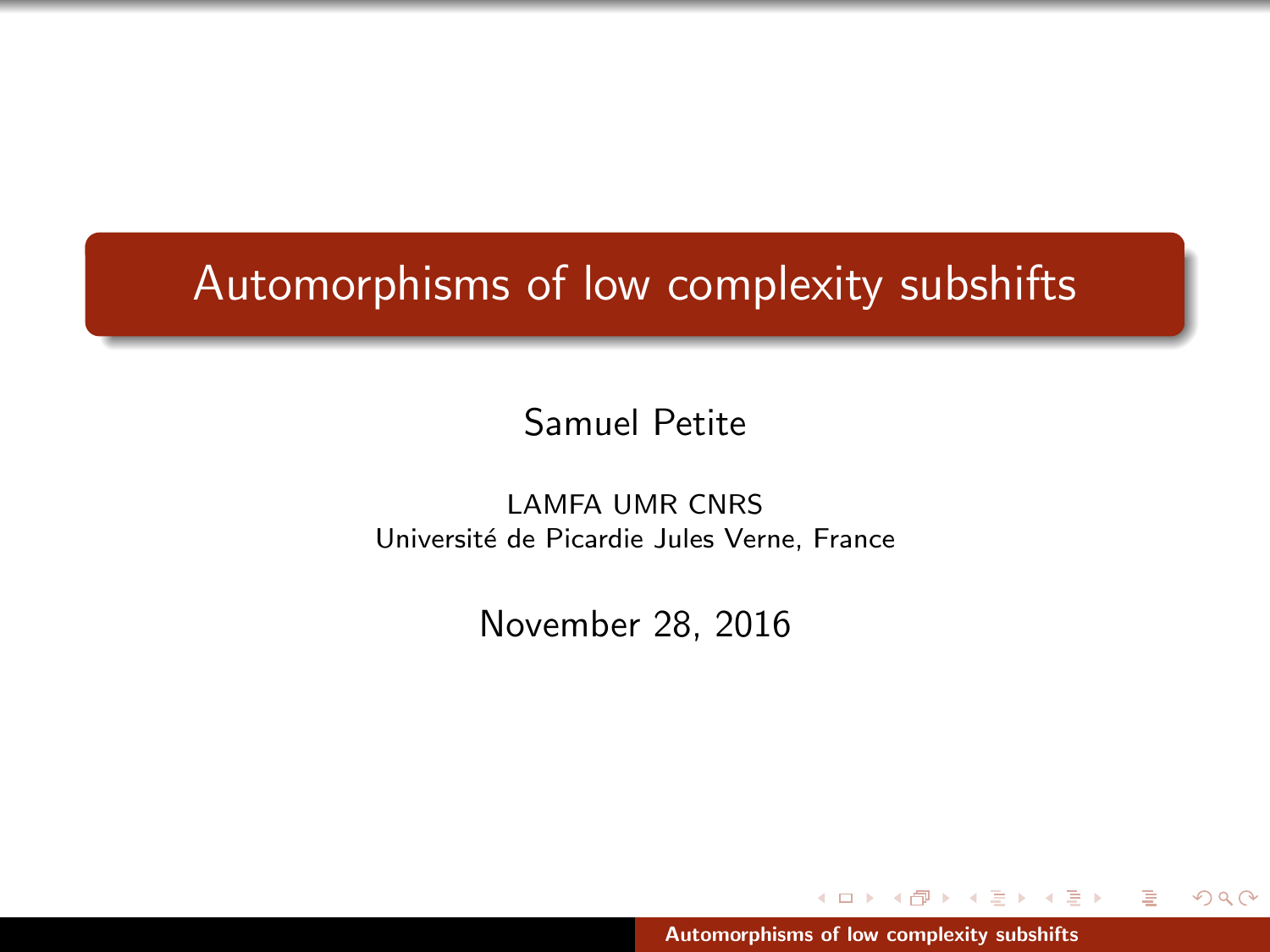Throughout  $X$  will be a compact metric space.

 $\leftarrow$   $\Box$ 

 $\epsilon = 1$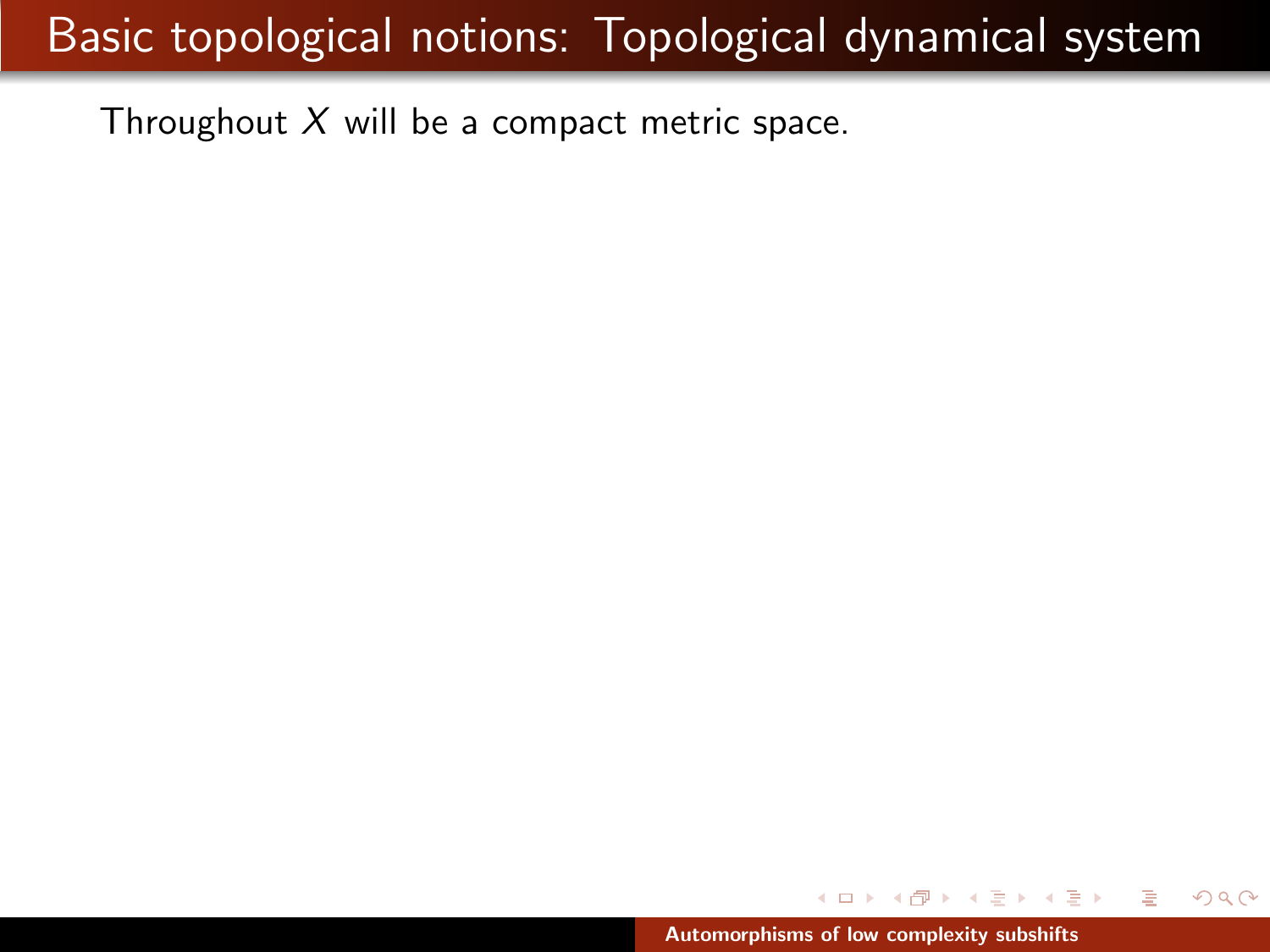Throughout  $X$  will be a compact metric space.

Homeo( $X$ ): the group of self homeomorphisms of  $X$ .

 $\lambda$  =  $\lambda$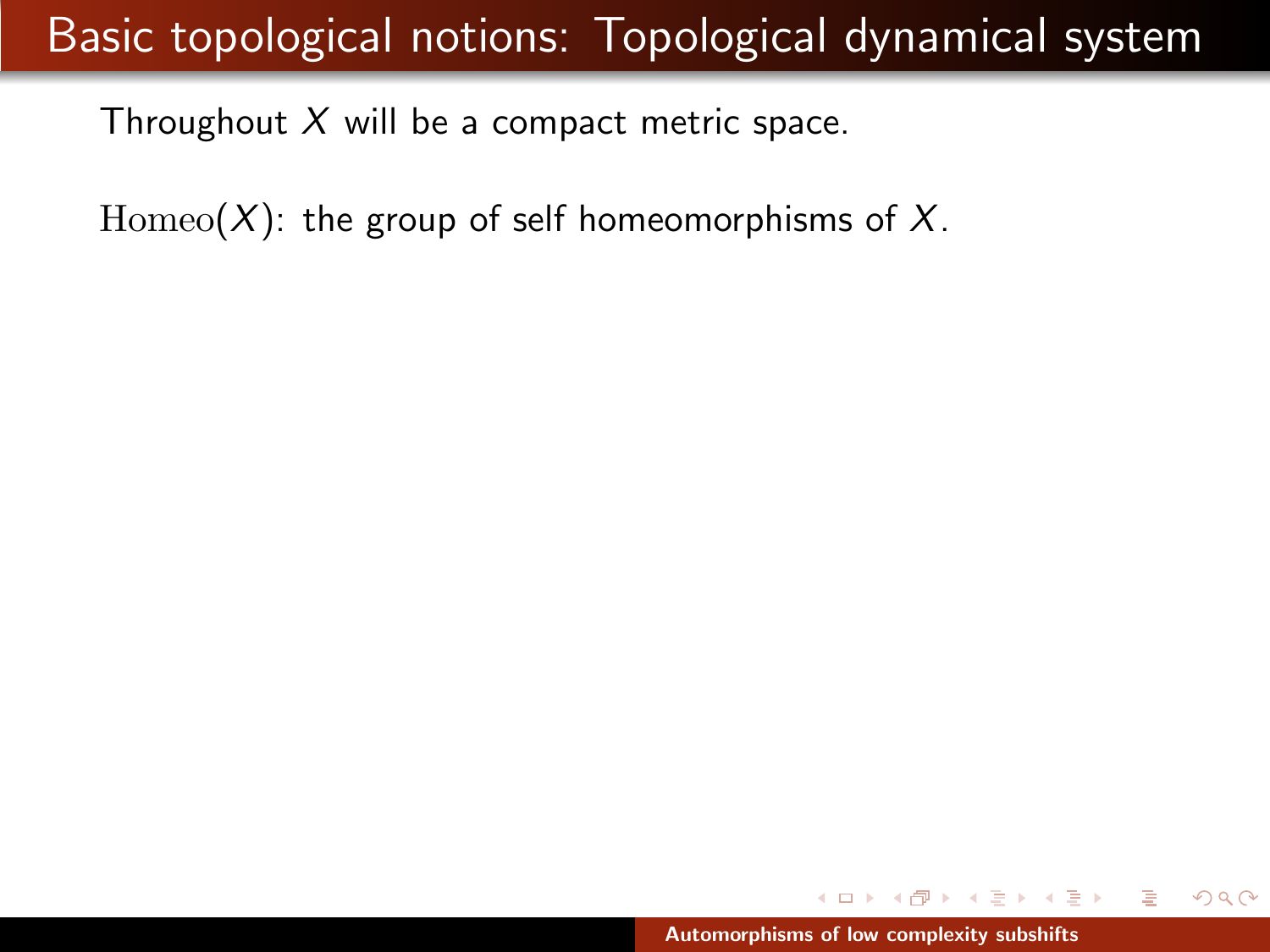Throughout  $X$  will be a compact metric space.

 $\text{Homeo}(X)$ : the group of self homeomorphisms of X.

A (topological) dynamical system is a pair  $(X, T)$  where X is a compact metric space and  $T \in \text{Homeo}(X)$ .

メター・メディ メディー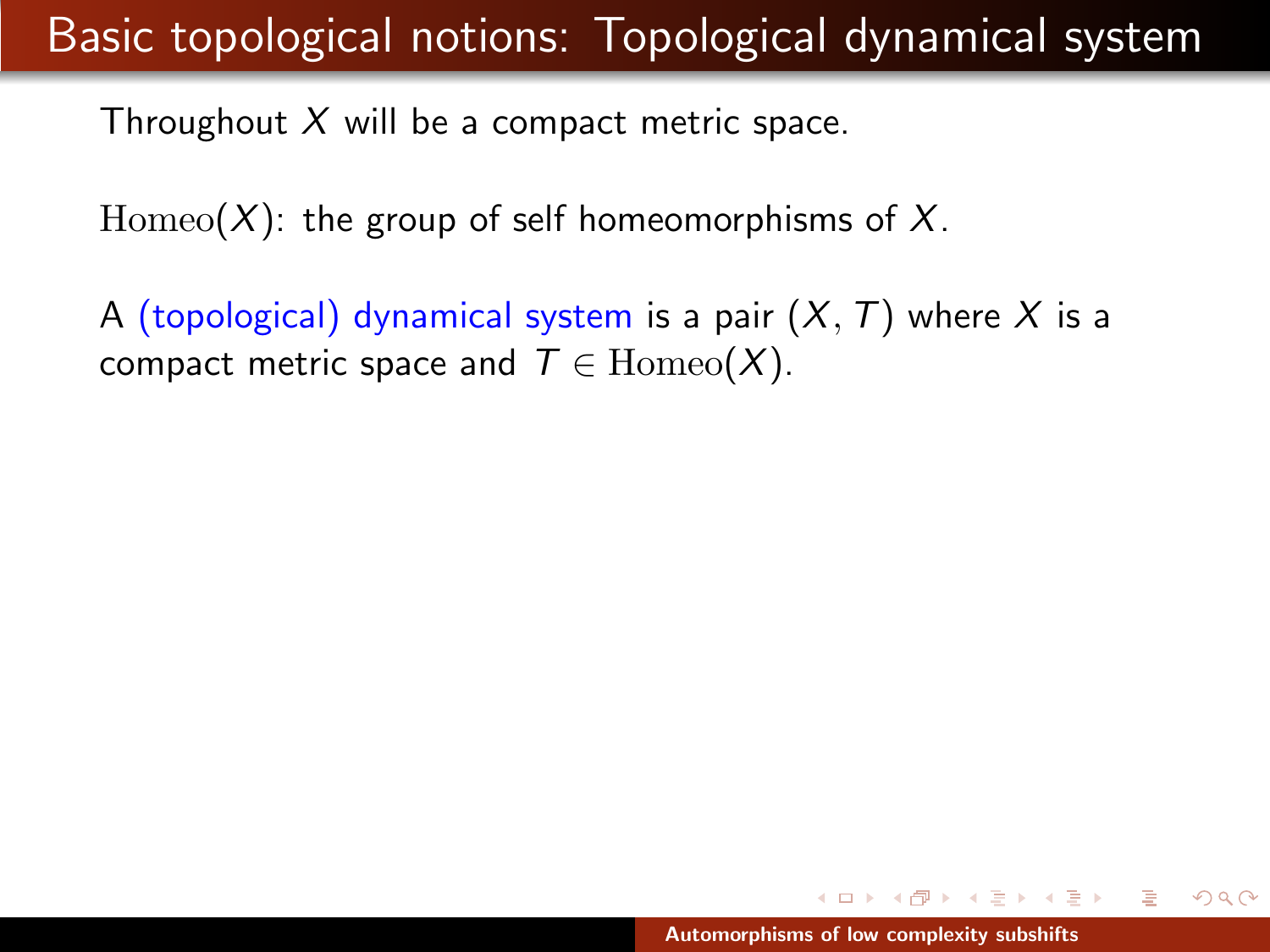Throughout  $X$  will be a compact metric space.

 $\text{Homeo}(X)$ : the group of self homeomorphisms of X.

A (topological) dynamical system is a pair  $(X, T)$  where X is a compact metric space and  $T \in \text{Homeo}(X)$ .

 $(X, T)$  is (topologically) isomorphic or conjugate to  $(Y, S)$  if there exists a homeomorphism  $\phi \colon X \to Y$  such that

 $\phi \circ T = S \circ \phi$ .

イロメ イ押 トラ ミトラ ミトー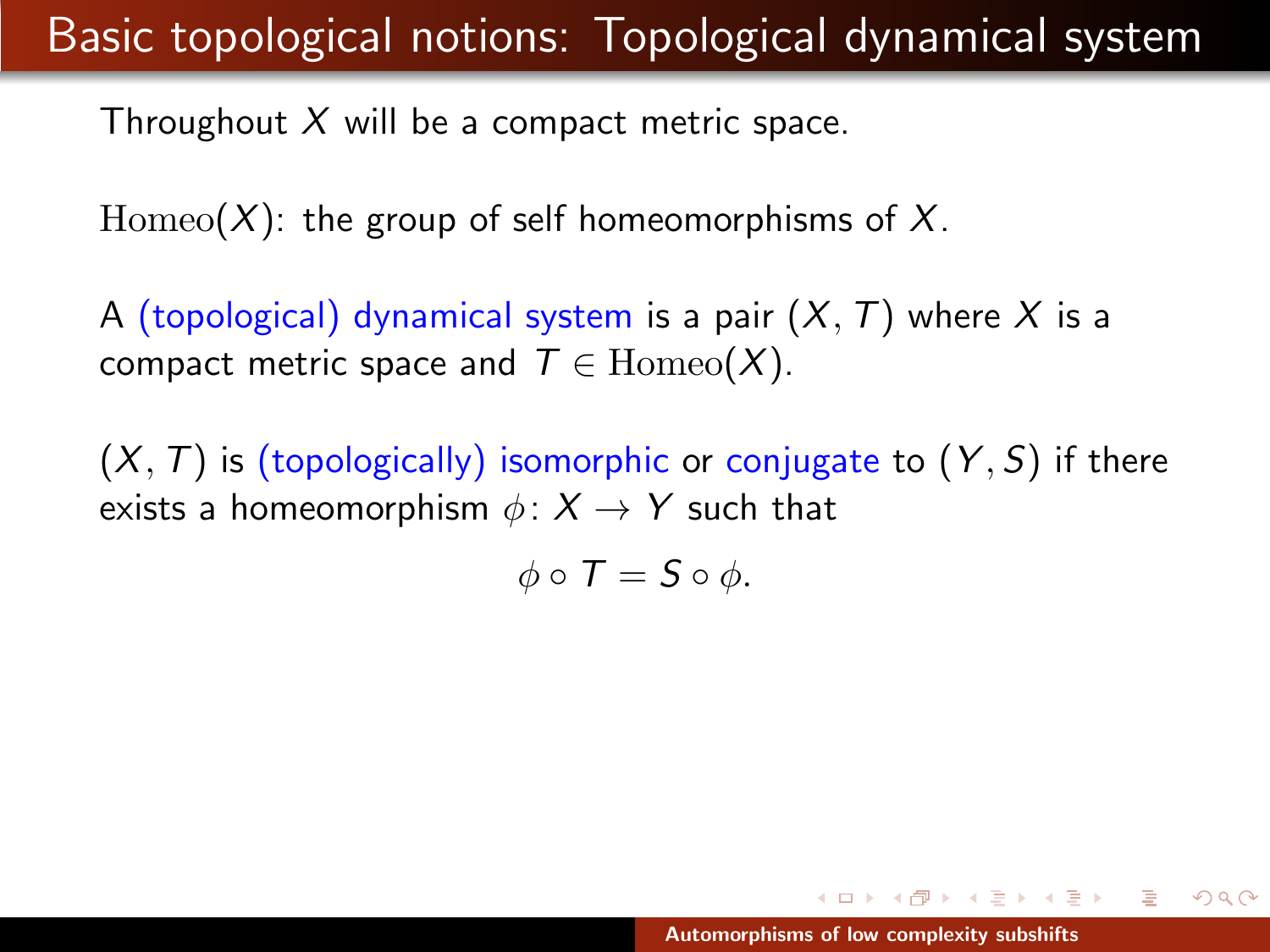Throughout  $X$  will be a compact metric space.

 $\text{Homeo}(X)$ : the group of self homeomorphisms of X.

A (topological) dynamical system is a pair  $(X, T)$  where X is a compact metric space and  $T \in \text{Homeo}(X)$ .

 $(X, T)$  is (topologically) isomorphic or conjugate to  $(Y, S)$  if there exists a homeomorphism  $\phi: X \rightarrow Y$  such that

$$
\phi\circ\mathcal{T}=\mathcal{S}\circ\phi.
$$

 $(Y, S)$  is a (topological) factor of  $(X, T)$ , or  $(X, T)$  is an extension of  $(Y, S)$ , if there exists a continuous surjective  $\phi \colon X \to Y$  such that

$$
\phi \circ \mathcal{T} = \mathcal{S} \circ \phi.
$$

イロメ イ母 トラ ミックス チャー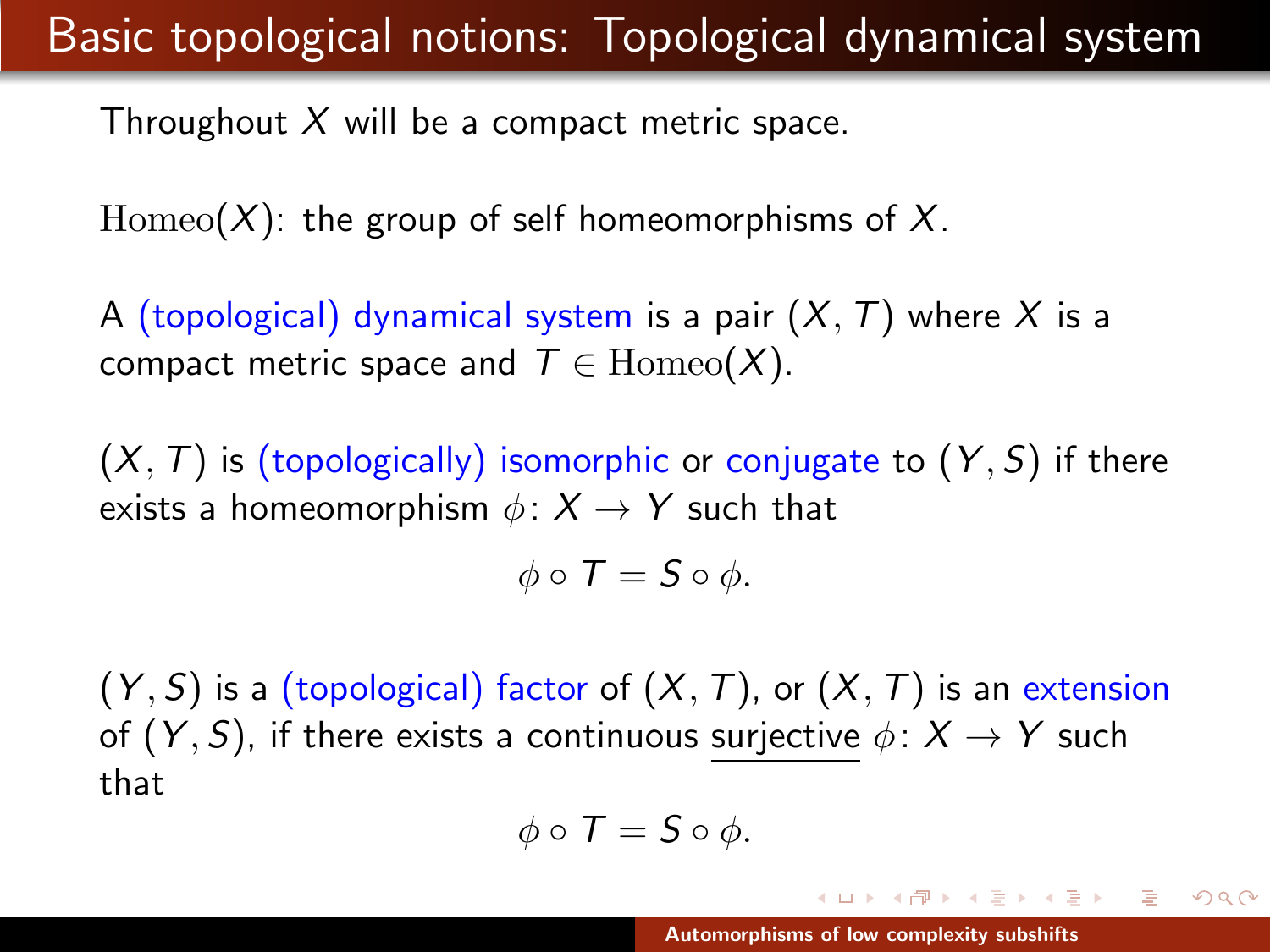#### Definition

Let  $(X, T)$  be a topological dynamical system. An automorphism  $\phi: X \to X$  is an homeomorphism s.t.

$$
\phi \circ T = T \circ \phi.
$$

Aut $(X, T) = \{\phi \text{ automorphism of } (X, T)\}.$ 

オタト オチト オチト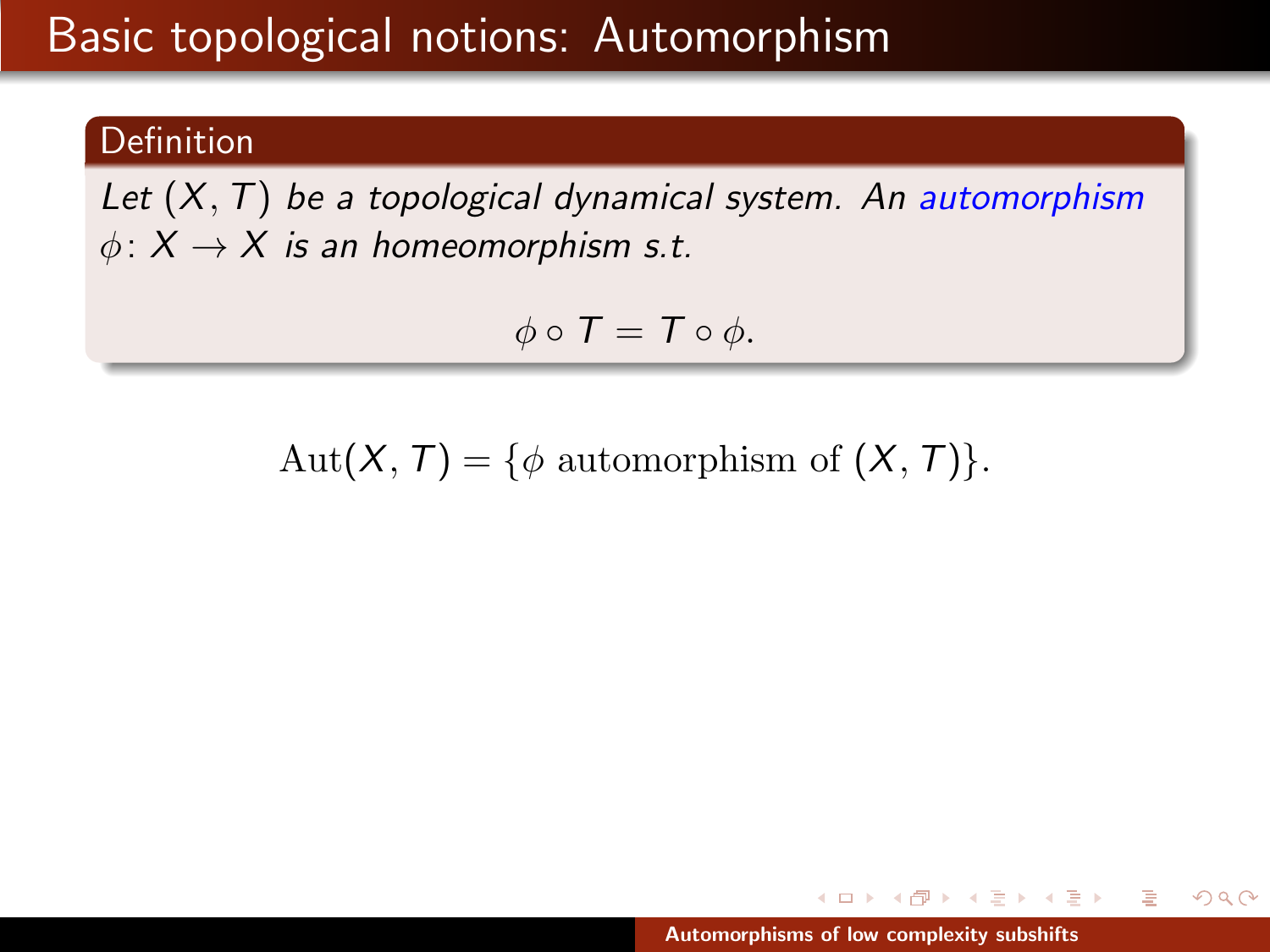#### Definition

Let  $(X, T)$  be a topological dynamical system. An automorphism  $\phi: X \to X$  is an homeomorphism s.t.

$$
\phi\circ T=T\circ\phi.
$$

Aut $(X, T) = \{\phi \text{ automorphism of } (X, T)\}.$  $\langle T \rangle \subset \text{Aut}(X,T)$ 

オタト オチト オチト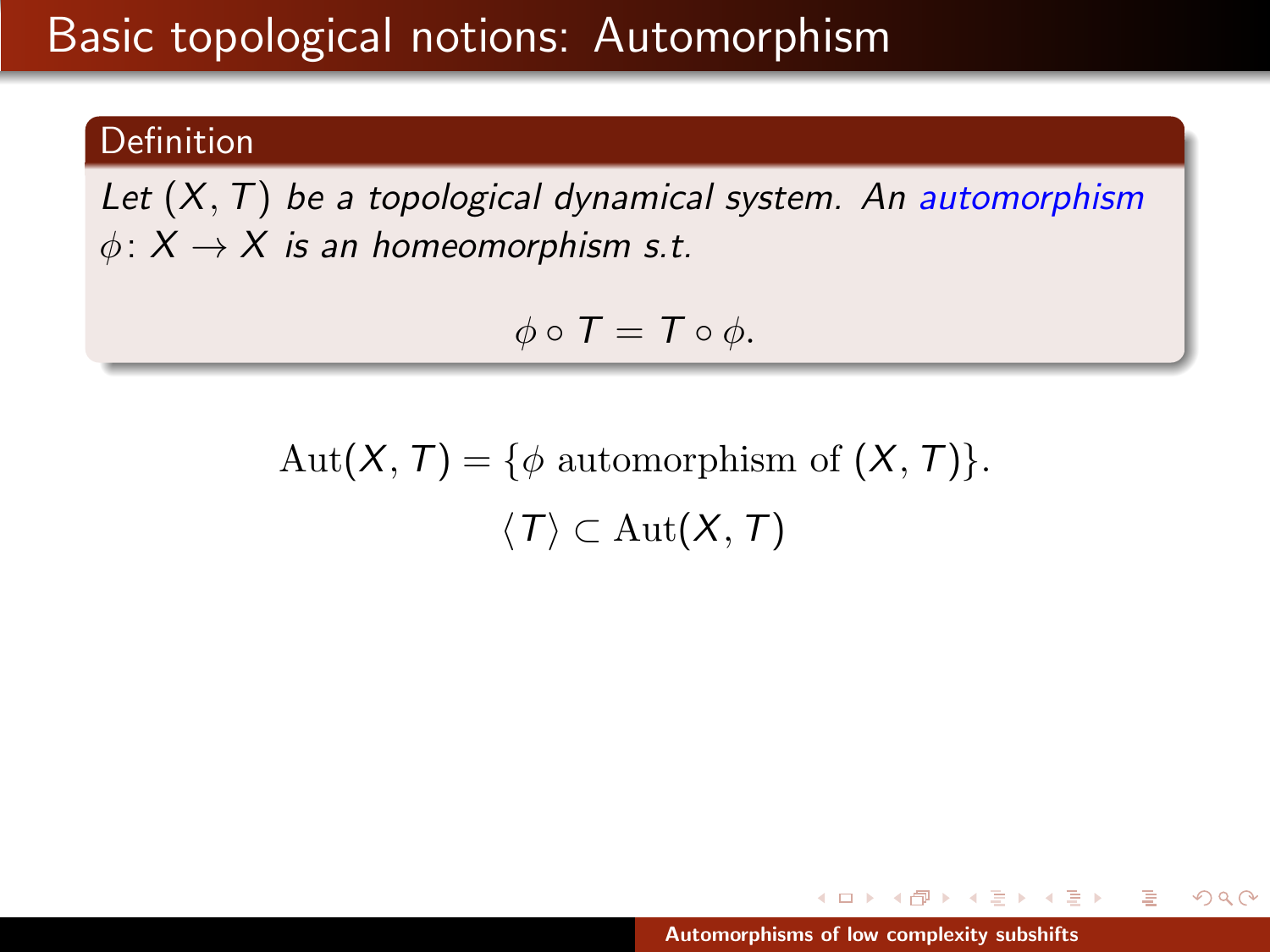#### Definition

Let  $(X, T)$  be a topological dynamical system. An automorphism  $\phi: X \to X$  is an homeomorphism s.t.

$$
\phi\circ T=T\circ\phi.
$$

$$
Aut(X, T) = \{ \phi \text{ automorphism of } (X, T) \}.
$$

$$
\langle T \rangle \subset Aut(X, T)
$$

Q: What can we say on  $\text{Aut}(X, \mathcal{T})$  as a group? commutative? nilpotent? Amenable? Finitely generated? What are the subgroups? the quotients?...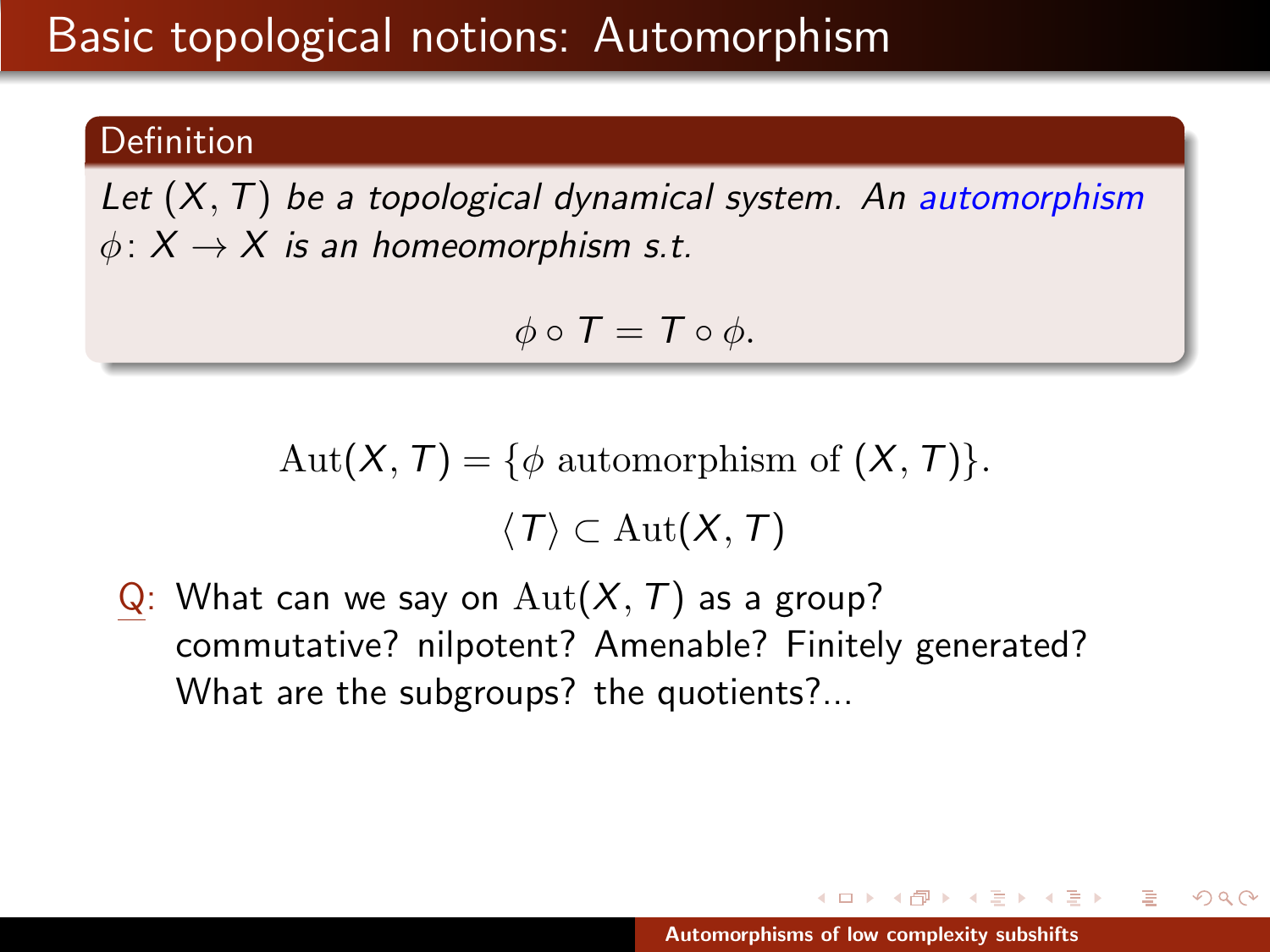#### Definition

Let  $(X, T)$  be a topological dynamical system. An automorphism  $\phi: X \to X$  is an homeomorphism s.t.

$$
\phi \circ T = T \circ \phi.
$$

$$
Aut(X, T) = \{ \phi \text{ automorphism of } (X, T) \}.
$$

$$
\langle T \rangle \subset Aut(X, T)
$$

- Q: What can we say on  $\text{Aut}(X, \mathcal{T})$  as a group? commutative? nilpotent? Amenable? Finitely generated? What are the subgroups? the quotients?...
- $Q:$  What do dynamical properties of  $(X, T)$  say about properties of  $Aut(X, T)$  and vice versa?

オタト オミト オミト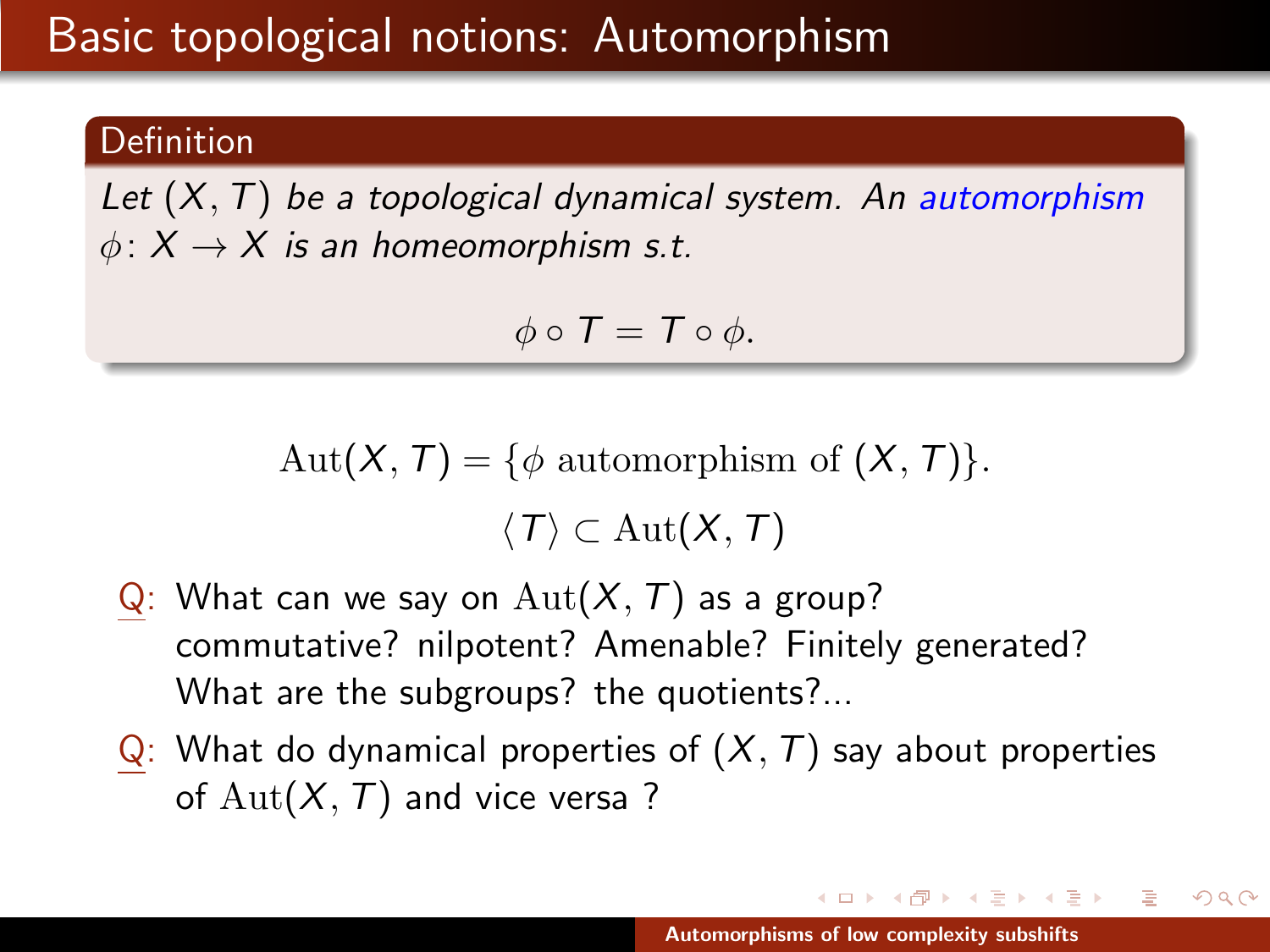#### Definition

Let  $(X, T)$  be a topological dynamical system. An automorphism  $\phi: X \to X$  is an homeomorphism s.t.

$$
\phi \circ T = T \circ \phi.
$$

$$
Aut(X, T) = \{ \phi \text{ automorphism of } (X, T) \}.
$$

$$
\langle T \rangle \subset Aut(X, T)
$$

- Q: What can we say on  $\text{Aut}(X, \mathcal{T})$  as a group? commutative? nilpotent? Amenable? Finitely generated? What are the subgroups? the quotients?...
- Q: What do dynamical properties of  $(X, T)$  say about properties of  $Aut(X, T)$  and vice versa?
- Q: How does  $\text{Aut}(X, \mathcal{T})$  acts on X? On T-invariant measures?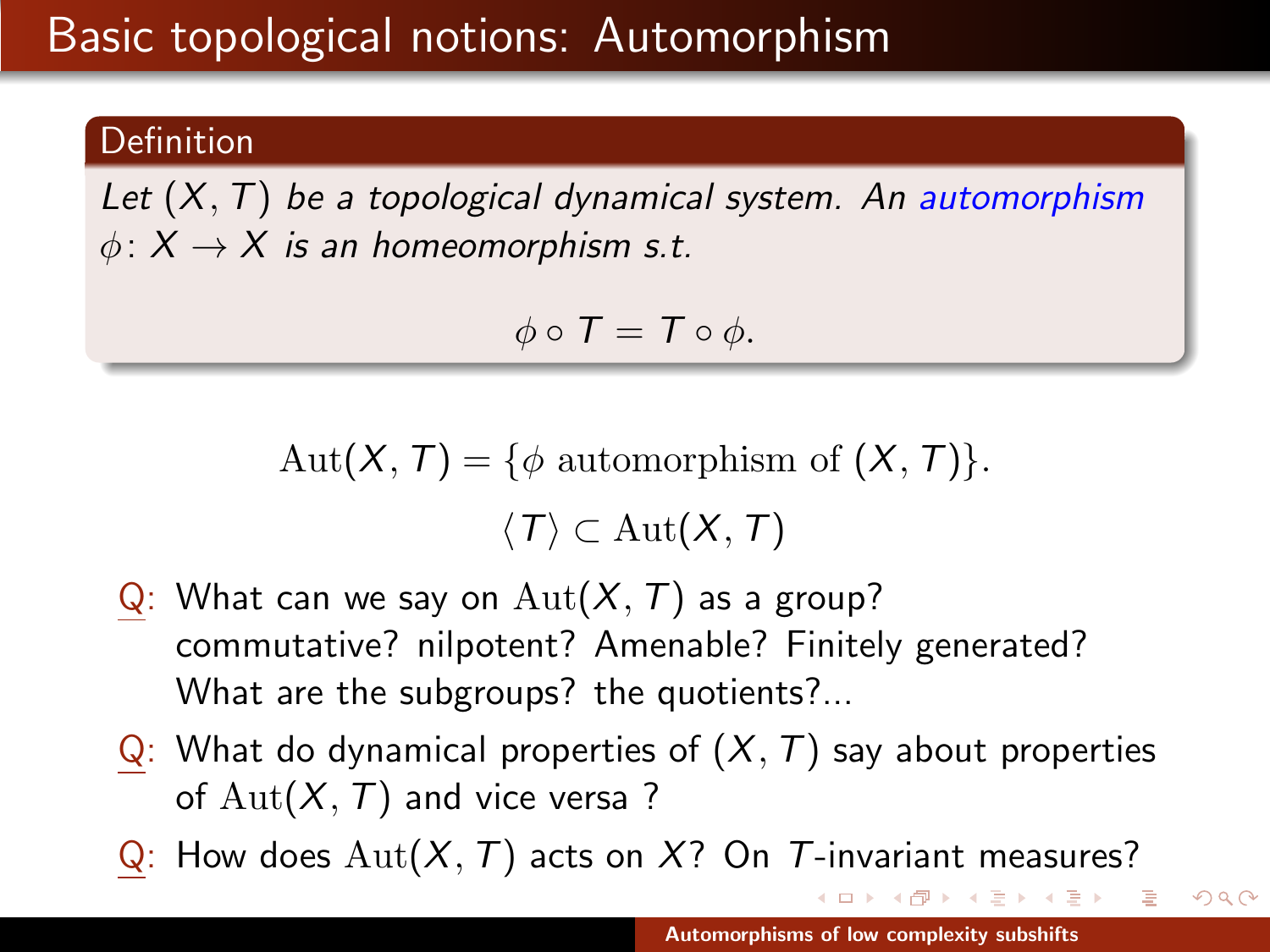An alphabet A is a finite set whose elements are letters.

A word  $u$  is an element of the free monoid  $A^*$  generated by  $A$ .

The length of the word  $u = u_0 \cdots u_{n-1}$ , where  $u_i \in A$ , is  $|u| = n$ .

 $\rightarrow$   $\equiv$   $\rightarrow$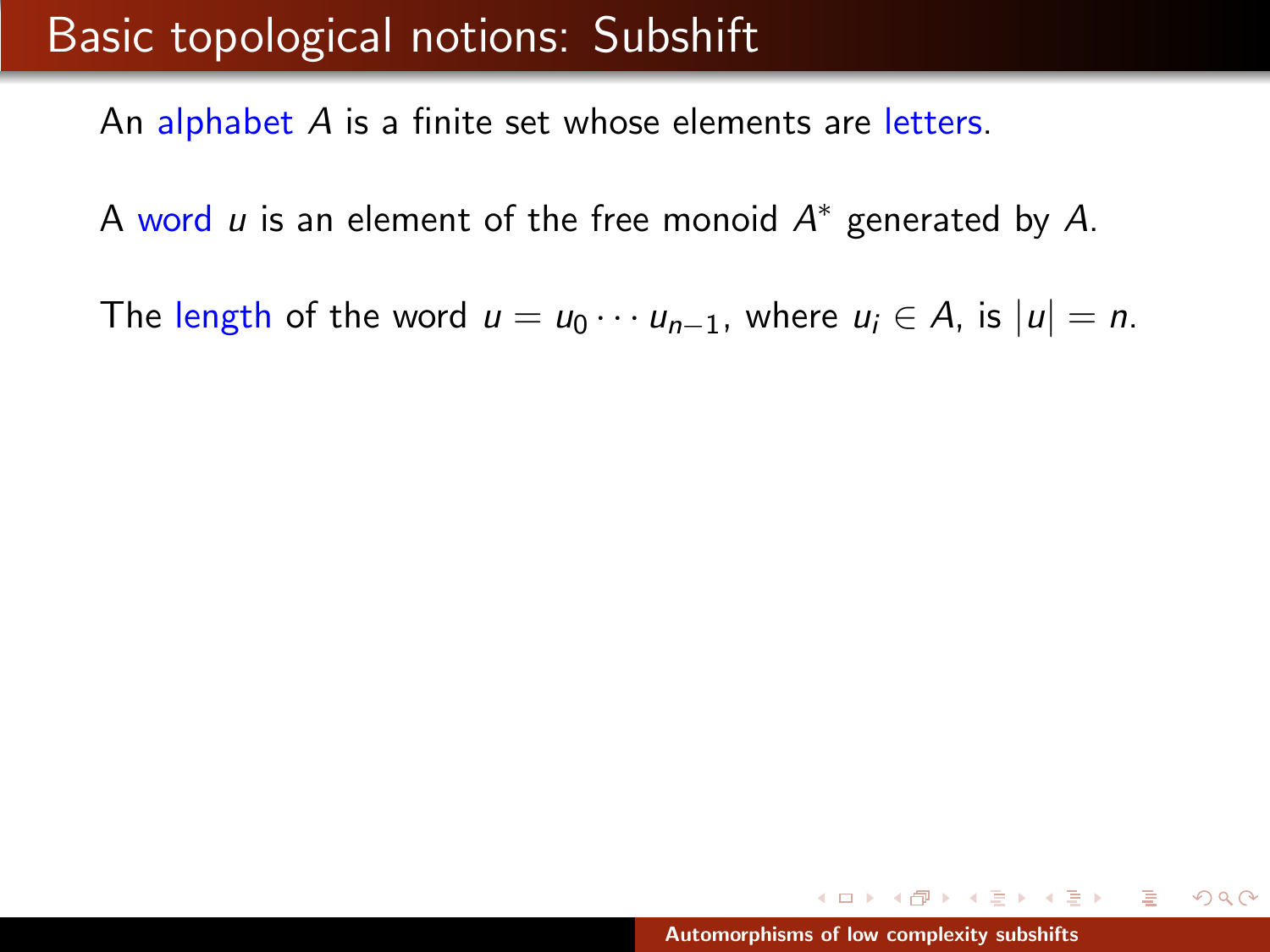An alphabet A is a finite set whose elements are letters.

A word  $u$  is an element of the free monoid  $A^*$  generated by  $A$ .

The length of the word  $u = u_0 \cdots u_{n-1}$ , where  $u_i \in A$ , is  $|u| = n$ .

The elements of  $\mathcal{A}^\mathbb{Z}$  are bi infinite sequences

 $\cdots x_{-1}x_0x_1\cdots, \qquad \forall i\in\mathbb{Z}, x_i\in A.$ 

メター・メディ スティー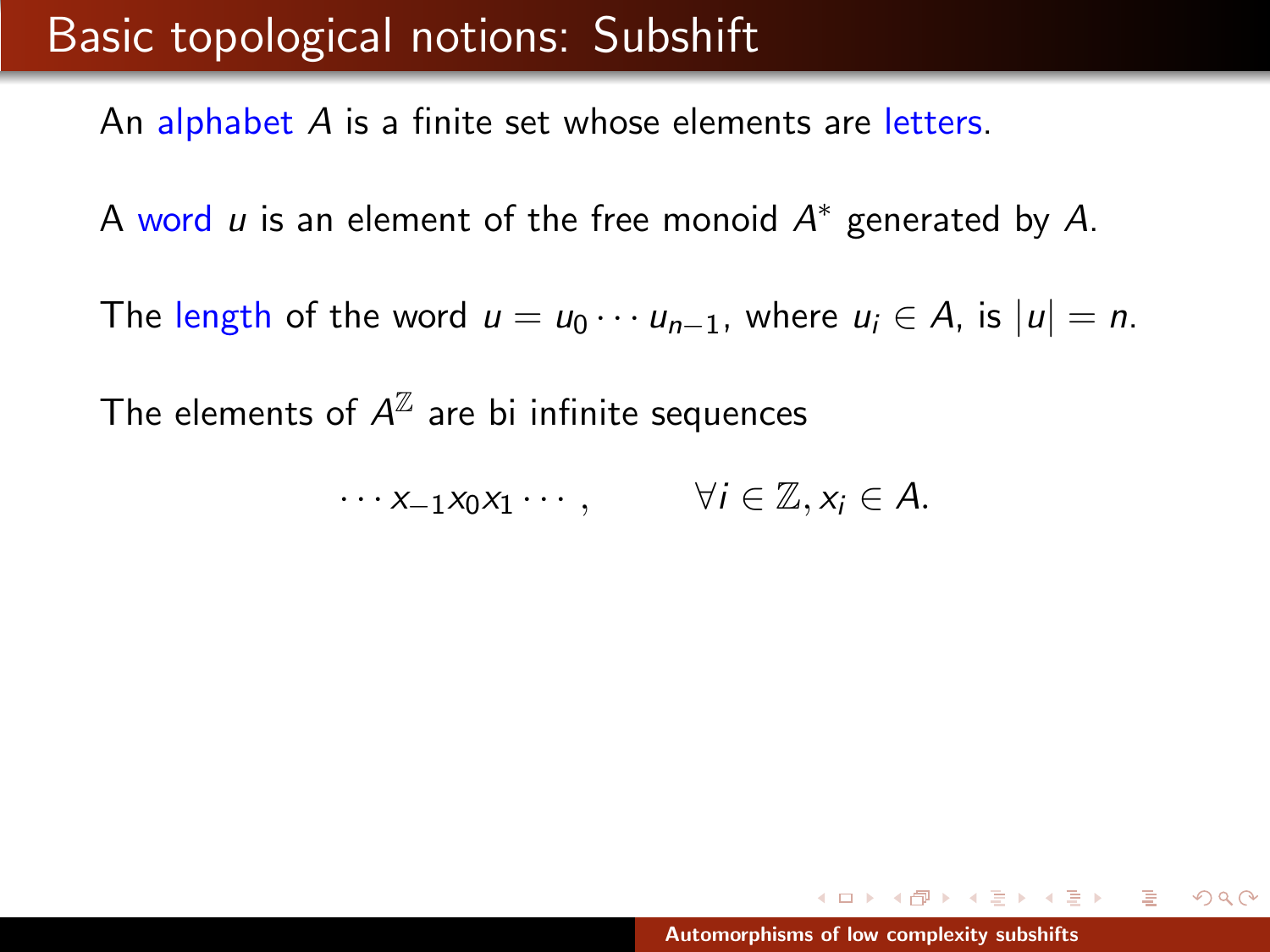An alphabet A is a finite set whose elements are letters.

A word  $u$  is an element of the free monoid  $A^*$  generated by  $A$ .

The length of the word  $u = u_0 \cdots u_{n-1}$ , where  $u_i \in A$ , is  $|u| = n$ .

The elements of  $\mathcal{A}^\mathbb{Z}$  are bi infinite sequences

 $\cdots x_{-1}x_0x_1\cdots, \qquad \forall i\in\mathbb{Z}, x_i\in A.$ 

 $A^\mathbb{Z}$  endowed with the product topology, is a Cantor set.

 $\Omega$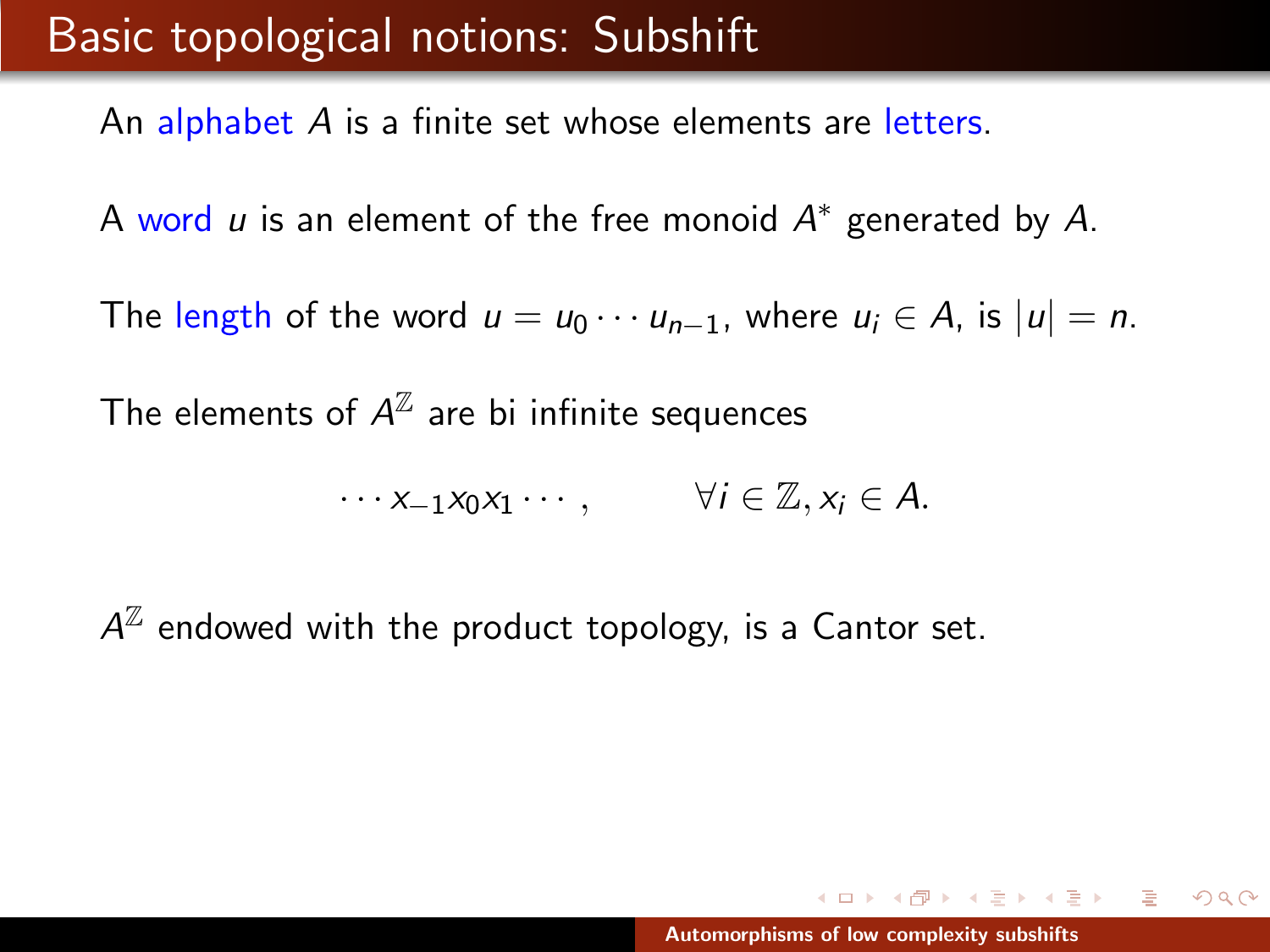An alphabet A is a finite set whose elements are letters.

A word  $u$  is an element of the free monoid  $A^*$  generated by  $A$ .

The length of the word  $u = u_0 \cdots u_{n-1}$ , where  $u_i \in A$ , is  $|u| = n$ .

The elements of  $\mathcal{A}^\mathbb{Z}$  are bi infinite sequences

$$
\cdots x_{-1}x_0x_1\cdots, \qquad \forall i\in\mathbb{Z}, x_i\in A.
$$

 $A^\mathbb{Z}$  endowed with the product topology, is a Cantor set.

The open sets are unions of cylinders:

$$
[u.v] := \{ (x_n)_n \in A^{\mathbb{Z}} : x_{-|u|} \dots x_{|v|-1} = uv \}; \qquad u, v \in A^*
$$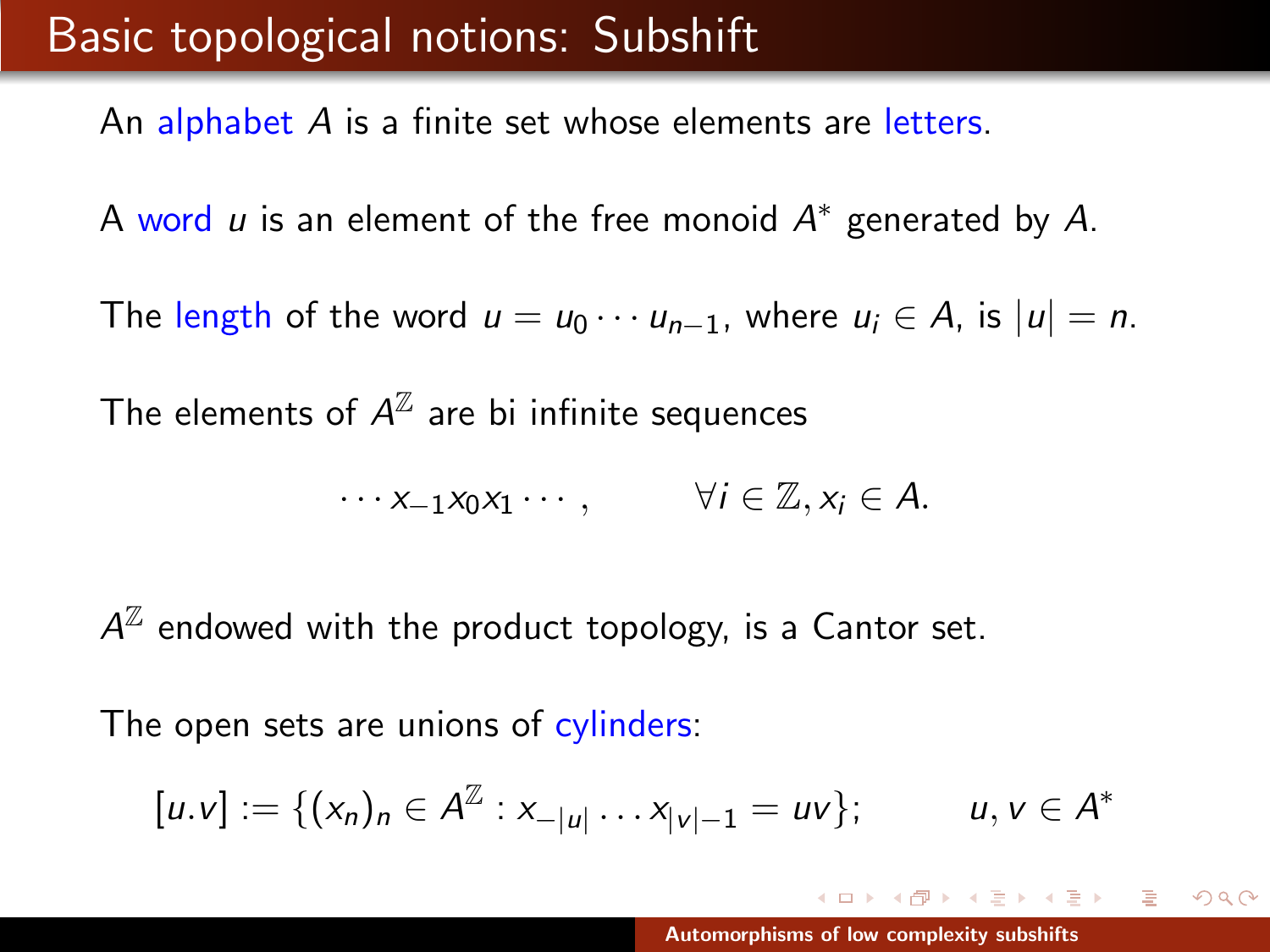The shift map

 $\sigma \colon \mathsf{A}^\mathbb{Z} \quad \to \quad \mathsf{A}^\mathbb{Z}$  $(x_n)_{n\in\mathbb{Z}} \mapsto (x_{n+1})_{n\in\mathbb{Z}}$ 

メタトメミトメミト

重

 $2Q$ 

a mille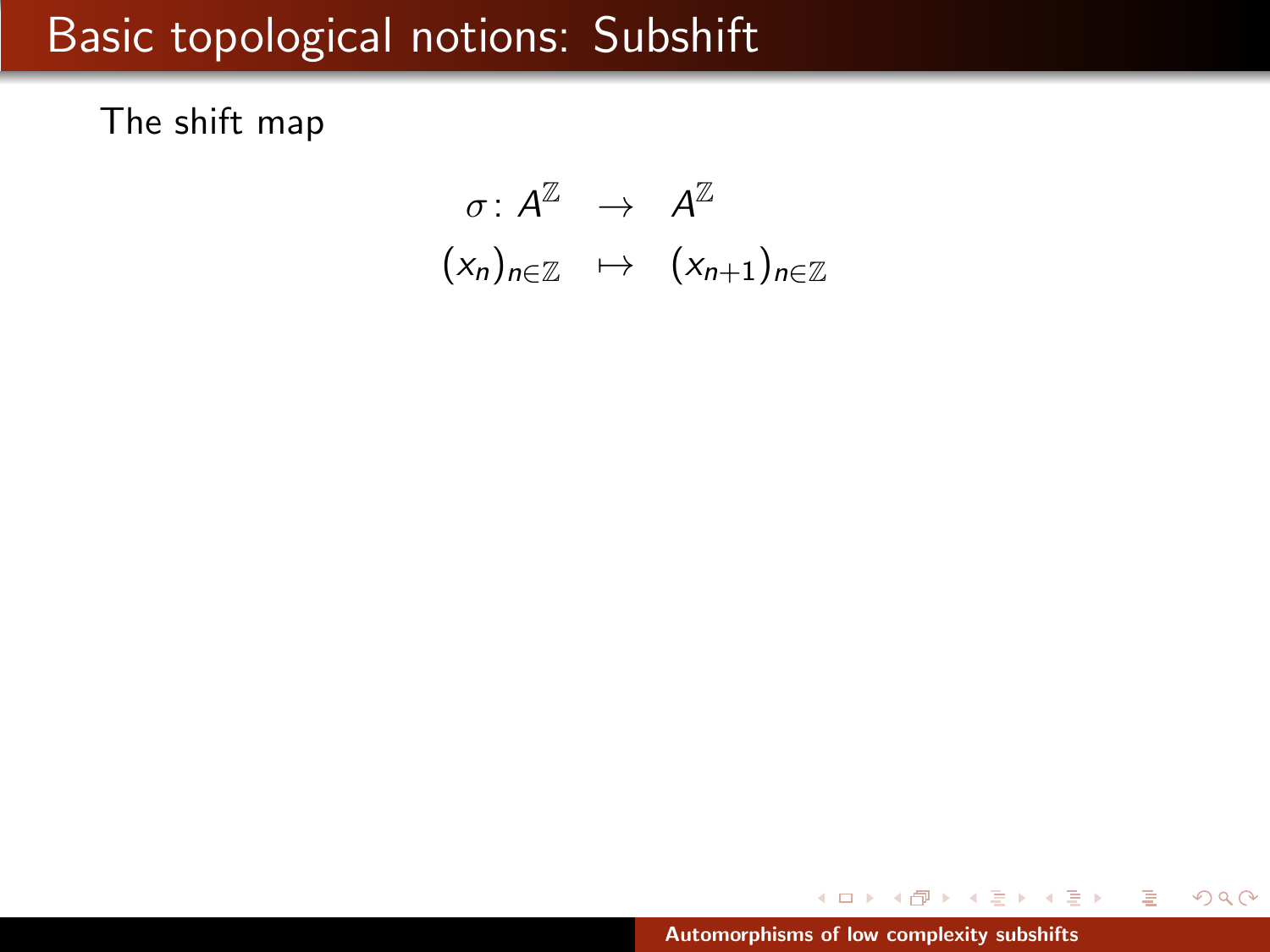The shift map

$$
\begin{array}{rcl}\n\sigma: A^{\mathbb{Z}} & \rightarrow & A^{\mathbb{Z}} \\
(x_n)_{n \in \mathbb{Z}} & \mapsto & (x_{n+1})_{n \in \mathbb{Z}}\n\end{array}
$$

For a closed set  $X\subset A^\mathbb{Z}$ , shift invariant  $(\sigma(X)=X)$ , a subshift is the dynamical system  $(X, \sigma|_X)$ .

Similarly

$$
X = \{ (x_n)_n \in A^{\mathbb{Z}}; x_i \cdots x_{i+m} \notin \mathcal{F} \ \forall m, i \}, \text{ where } \mathcal{F} \subset A^*.
$$

用 レイチャ

 $\rightarrow$   $\pm$   $\rightarrow$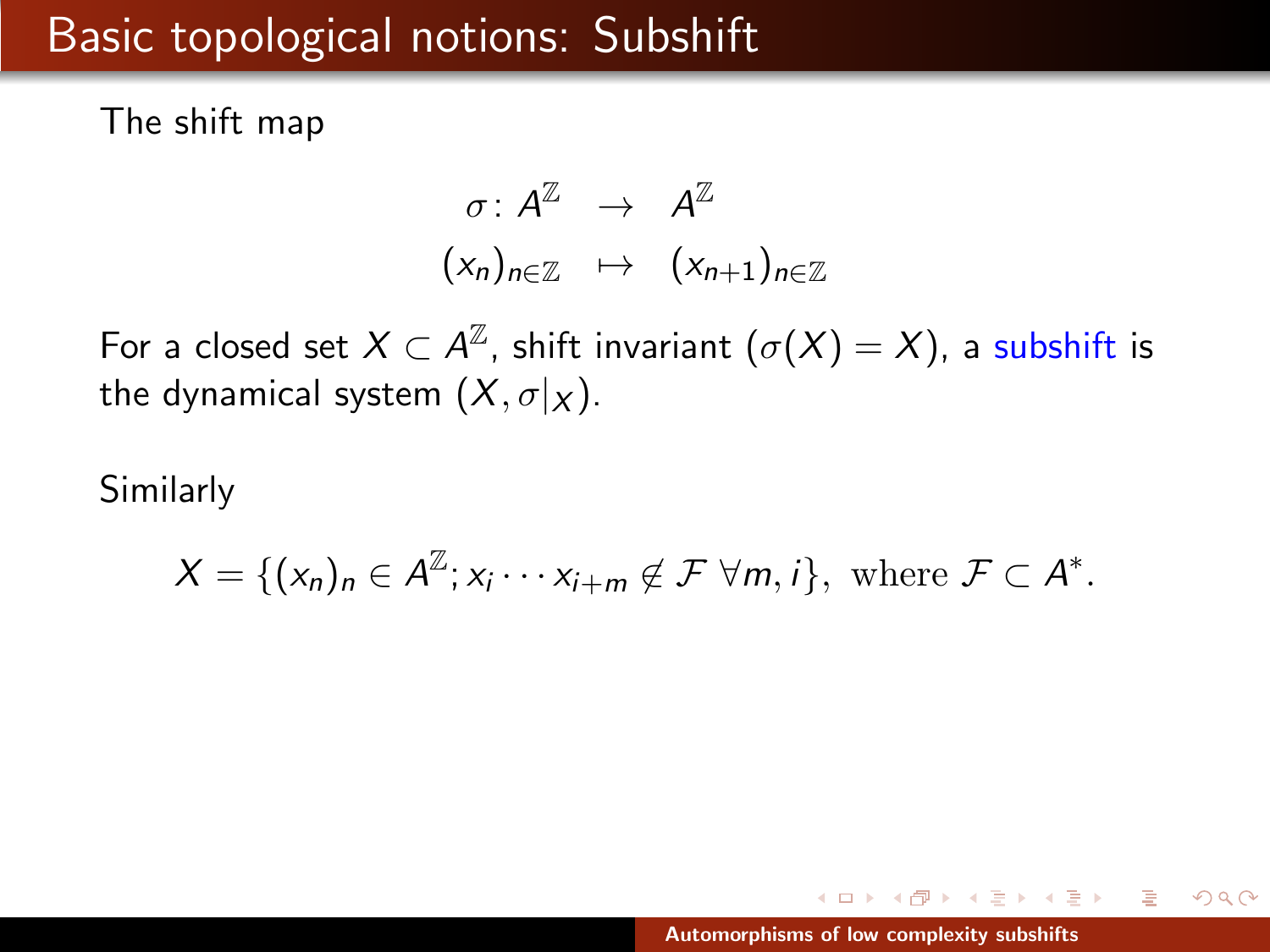The shift map

$$
\begin{array}{rcl}\n\sigma: A^{\mathbb{Z}} & \rightarrow & A^{\mathbb{Z}} \\
(x_n)_{n \in \mathbb{Z}} & \mapsto & (x_{n+1})_{n \in \mathbb{Z}}\n\end{array}
$$

For a closed set  $X\subset A^\mathbb{Z}$ , shift invariant  $(\sigma(X)=X)$ , a subshift is the dynamical system  $(X, \sigma|_X)$ .

Similarly

$$
X = \{ (x_n)_n \in A^{\mathbb{Z}}; x_i \cdots x_{i+m} \notin \mathcal{F} \ \forall m, i \}, \text{ where } \mathcal{F} \subset A^*.
$$

The language

$$
\mathcal{L}(X) := \{ u \in A^* : u = x_0 \cdots x_{|u|-1} \text{ for some } (x_n)_n \in X \}.
$$
  

$$
\mathcal{L}_n(X) := \mathcal{L}(X) \cap A^n.
$$

**ALC: N** 

A P

 $\rightarrow$   $\equiv$   $\rightarrow$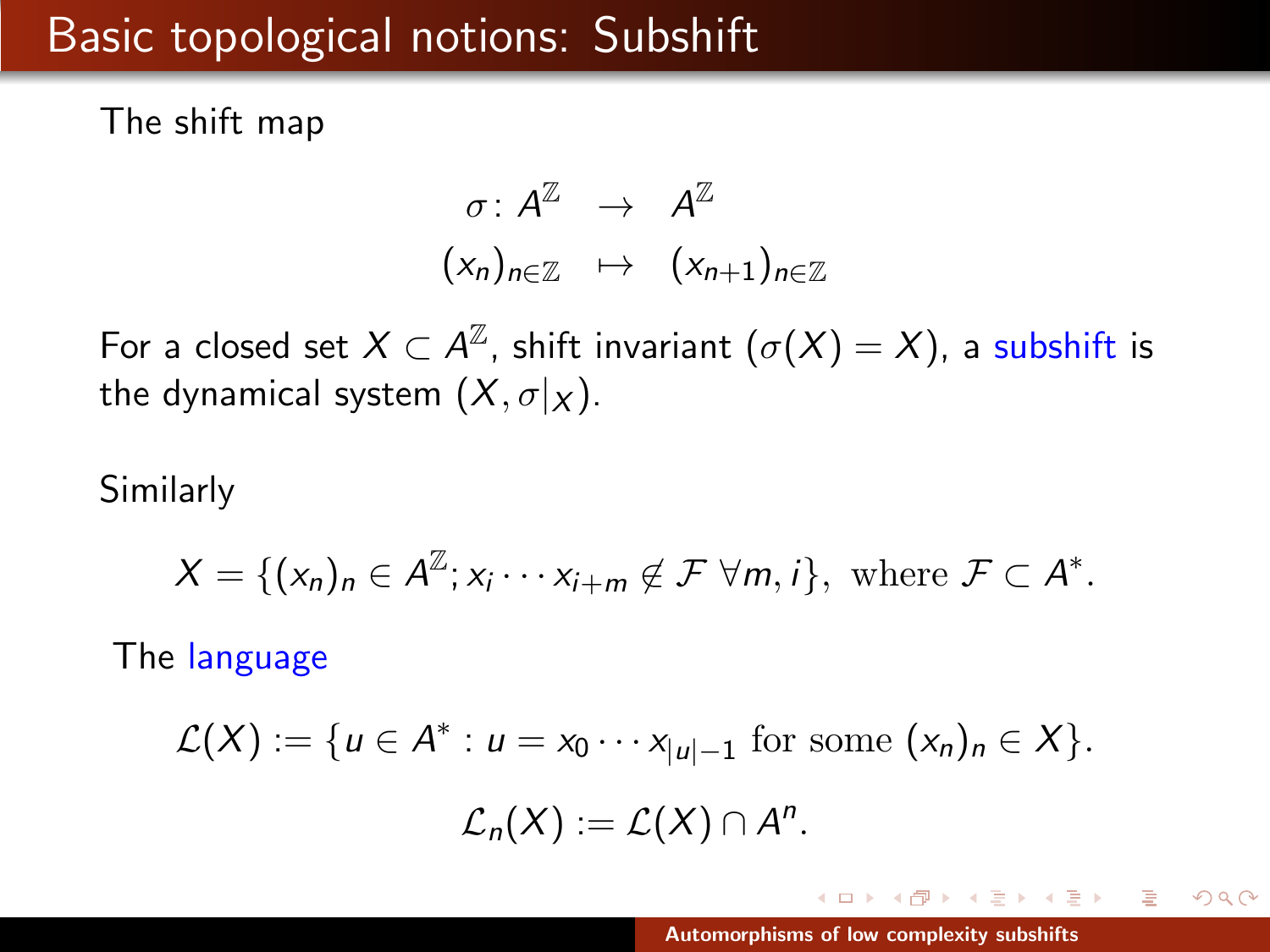For a closed set  $X\subset \mathcal{A}^\mathbb{Z}$ , shift invariant  $(\sigma(X)=X)$ , a subshift is the dynamical system  $(X, \sigma | X)$ . Similarly

$$
X = \{ (x_n)_n \in A^{\mathbb{Z}}; x_i \cdots x_{i+m} \notin \mathcal{F} \ \forall m, i \}, \text{ where } \mathcal{F} \subset A^*.
$$

Example:

 $4.17 \pm 1.0$ 

 $4.50 \times 4.70 \times 4.70 \times$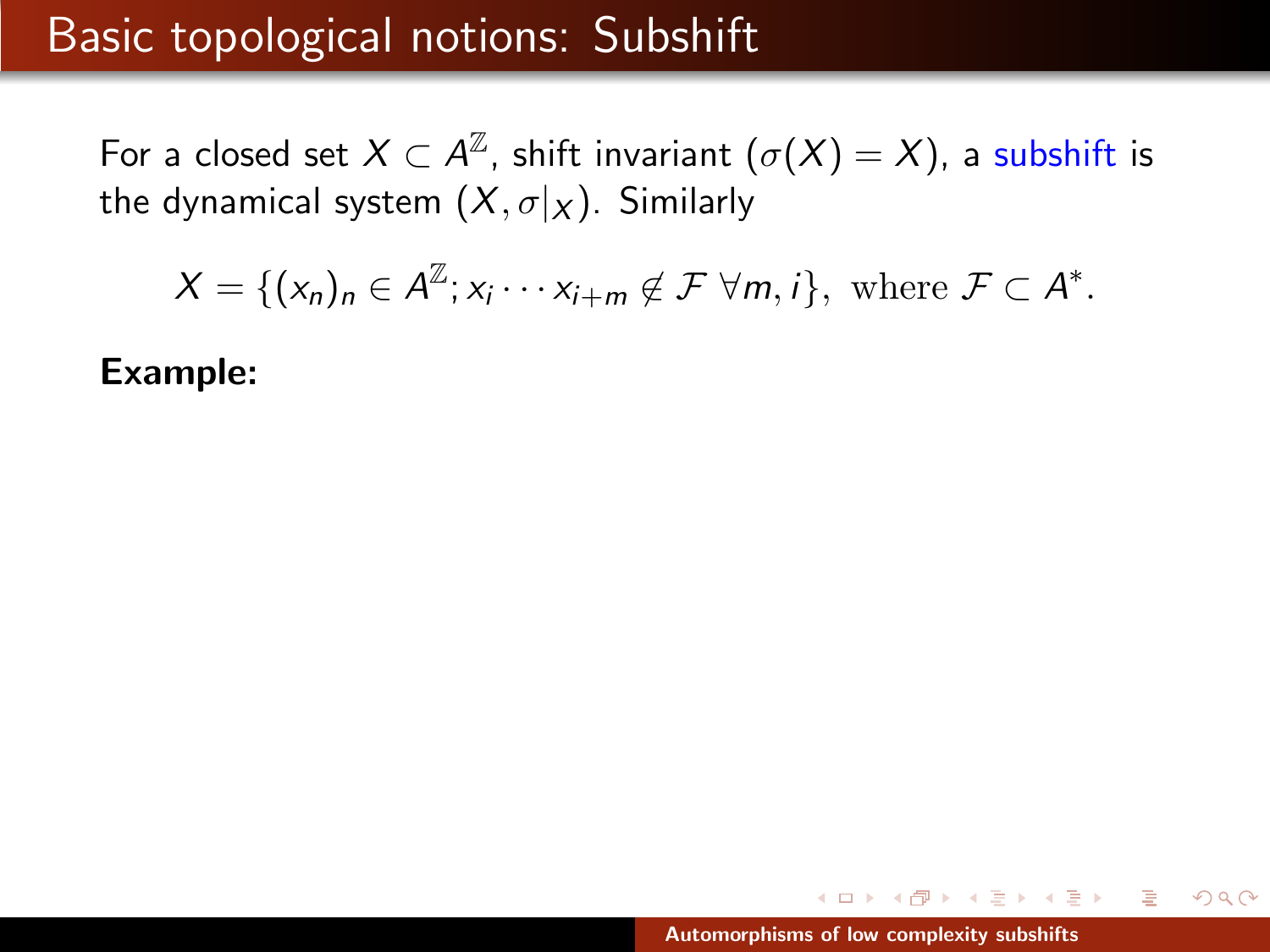For a closed set  $X\subset \mathcal{A}^\mathbb{Z}$ , shift invariant  $(\sigma(X)=X)$ , a subshift is the dynamical system  $(X, \sigma | X)$ . Similarly

$$
X = \{ (x_n)_n \in A^{\mathbb{Z}}; x_i \cdots x_{i+m} \notin \mathcal{F} \ \forall m, i \}, \text{ where } \mathcal{F} \subset A^*.
$$

#### Example:

• When 
$$
\mathcal{F} = \emptyset
$$
,  $X = A^{\mathbb{Z}}$ ,  $(A^{\mathbb{Z}}, \sigma)$  is full shift.

 $4.17 \pm 1.0$ 

 $4.50 \times 4.70 \times 4.70 \times$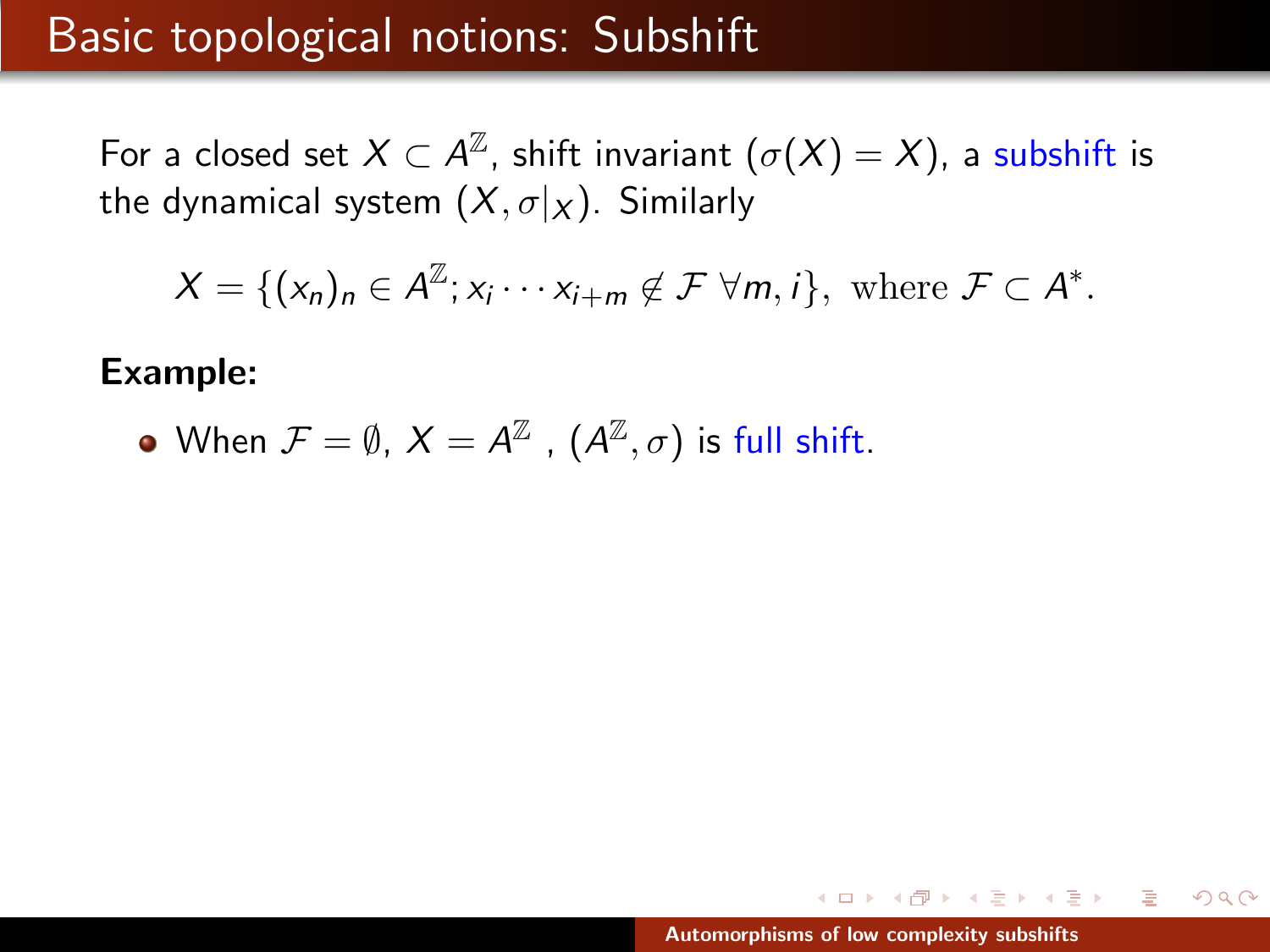For a closed set  $X\subset \mathcal{A}^\mathbb{Z}$ , shift invariant  $(\sigma(X)=X)$ , a subshift is the dynamical system  $(X, \sigma | X)$ . Similarly

$$
X = \{ (x_n)_n \in A^{\mathbb{Z}}; x_i \cdots x_{i+m} \notin \mathcal{F} \ \forall m, i \}, \text{ where } \mathcal{F} \subset A^*.
$$

#### Example:

- When  $\mathcal{F}=\emptyset$ ,  $X=A^{\mathbb{Z}}$  ,  $(A^{\mathbb{Z}},\sigma)$  is full shift.
- When F is finite,  $(X, \sigma)$  is a subshift of finite type (SFT).

 $\mathcal{A}$  and  $\mathcal{A}$  . The set of  $\mathcal{B}$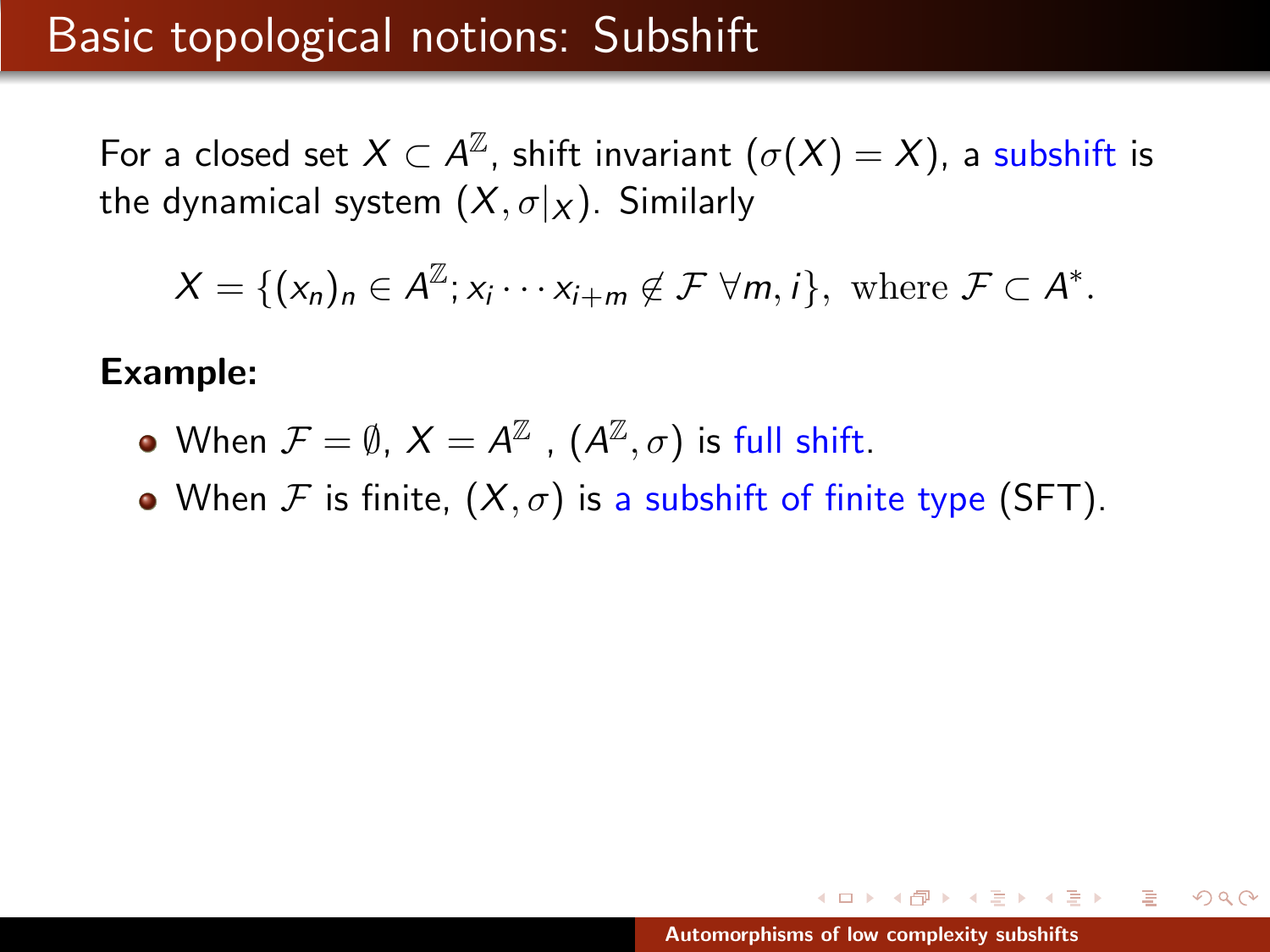For a closed set  $X\subset \mathcal{A}^\mathbb{Z}$ , shift invariant  $(\sigma(X)=X)$ , a subshift is the dynamical system  $(X, \sigma | X)$ . Similarly

$$
X = \{ (x_n)_n \in A^{\mathbb{Z}}; x_i \cdots x_{i+m} \notin \mathcal{F} \ \forall m, i \}, \text{ where } \mathcal{F} \subset A^*.
$$

#### Example:

- When  $\mathcal{F}=\emptyset$ ,  $X=A^{\mathbb{Z}}$  ,  $(A^{\mathbb{Z}},\sigma)$  is full shift.
- When F is finite,  $(X, \sigma)$  is a subshift of finite type (SFT).
- For a sequence  $x \in A^{\mathbb{Z}}$ ,  $(\overline{\{\sigma^n(x) : n \in \mathbb{Z}\}}, \sigma)$  is the a subshift generated by x.

 $\mathcal{A} \cap \mathcal{A} \cap \mathcal{B} \longrightarrow \mathcal{A} \cap \mathcal{B} \longrightarrow \mathcal{A}$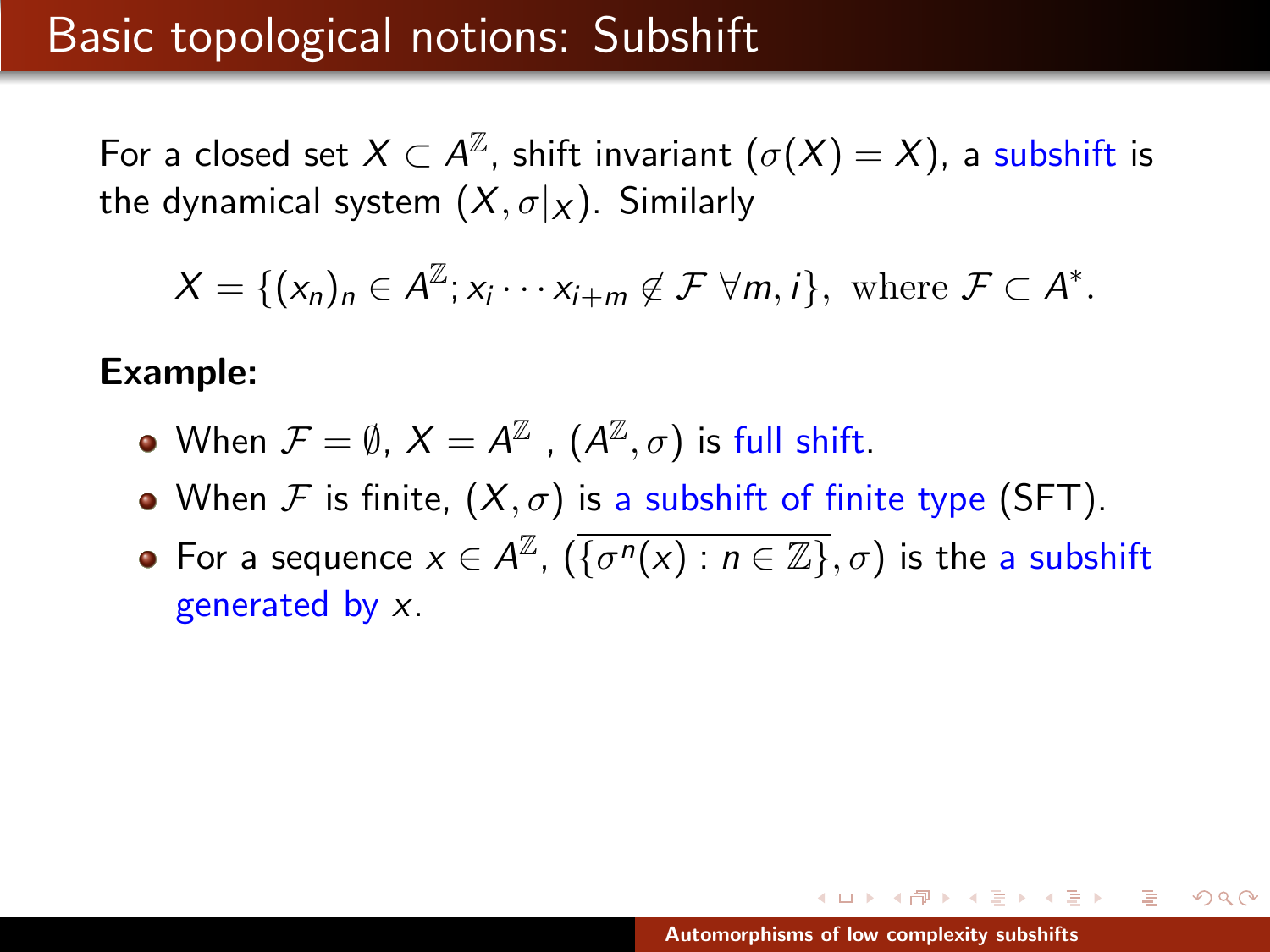For a closed set  $X\subset \mathcal{A}^\mathbb{Z}$ , shift invariant  $(\sigma(X)=X)$ , a subshift is the dynamical system  $(X, \sigma | X)$ . Similarly

$$
X = \{ (x_n)_n \in A^{\mathbb{Z}}; x_i \cdots x_{i+m} \notin \mathcal{F} \ \forall m, i \}, \text{ where } \mathcal{F} \subset A^*.
$$

#### Example:

- When  $\mathcal{F}=\emptyset$ ,  $X=A^{\mathbb{Z}}$  ,  $(A^{\mathbb{Z}},\sigma)$  is full shift.
- When F is finite,  $(X, \sigma)$  is a subshift of finite type (SFT).
- For a sequence  $x \in A^{\mathbb{Z}}$ ,  $(\overline{\{\sigma^n(x) : n \in \mathbb{Z}\}}, \sigma)$  is the a subshift generated by x.

The system  $(X, \sigma)$  is expansive:  $\exists \epsilon > 0$ ,  $x \neq y \in X$ ,

$$
\sup_{n\in\mathbb{Z}}d(\sigma^n(x),\sigma^n(y))>\epsilon.
$$

イロメ イ母 トラ ミュース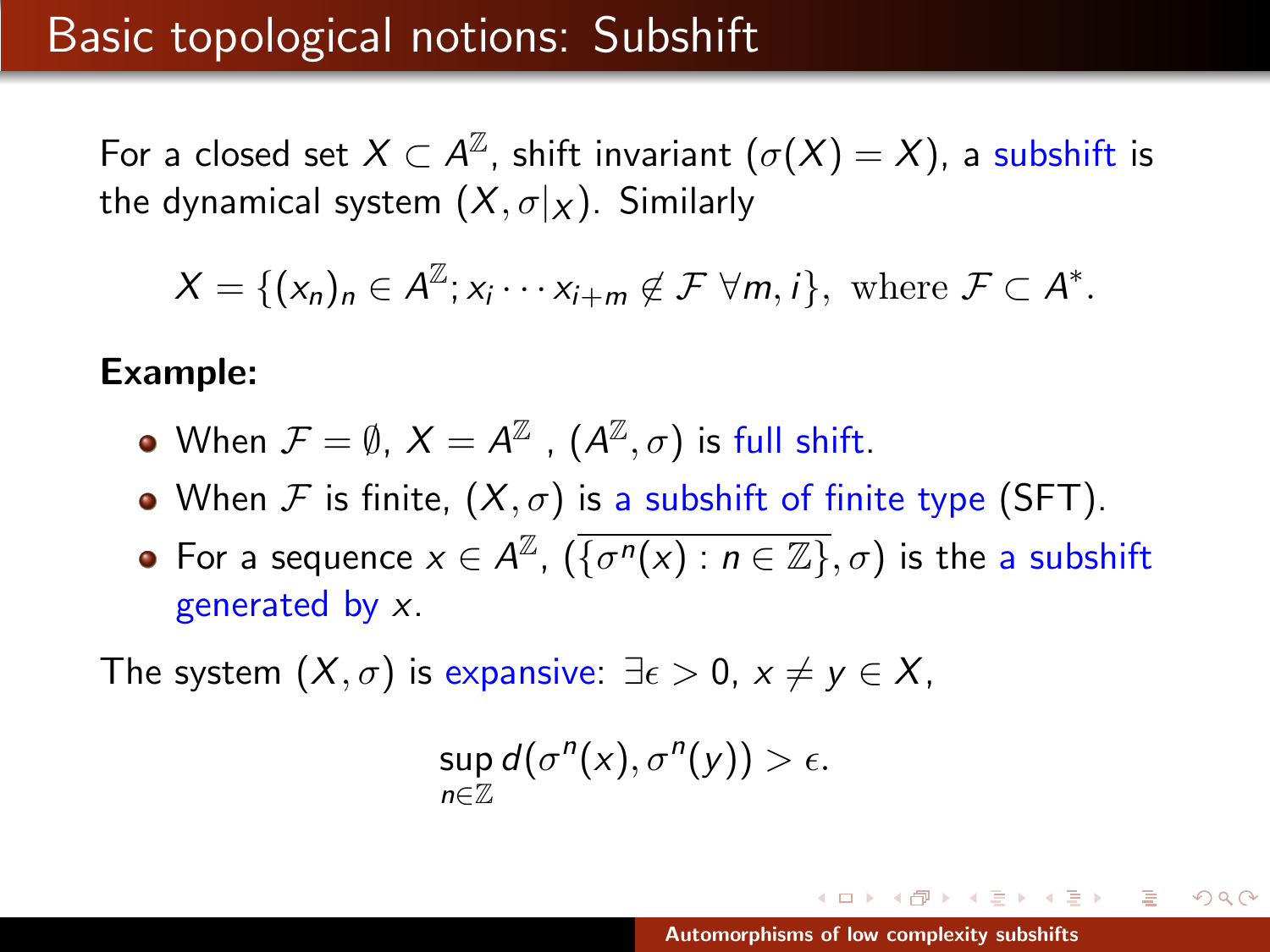Let G be a group:

A  $\sim$ メ 店 ト ∢ 重う

重

 $299$ 

 $\leftarrow$   $\Box$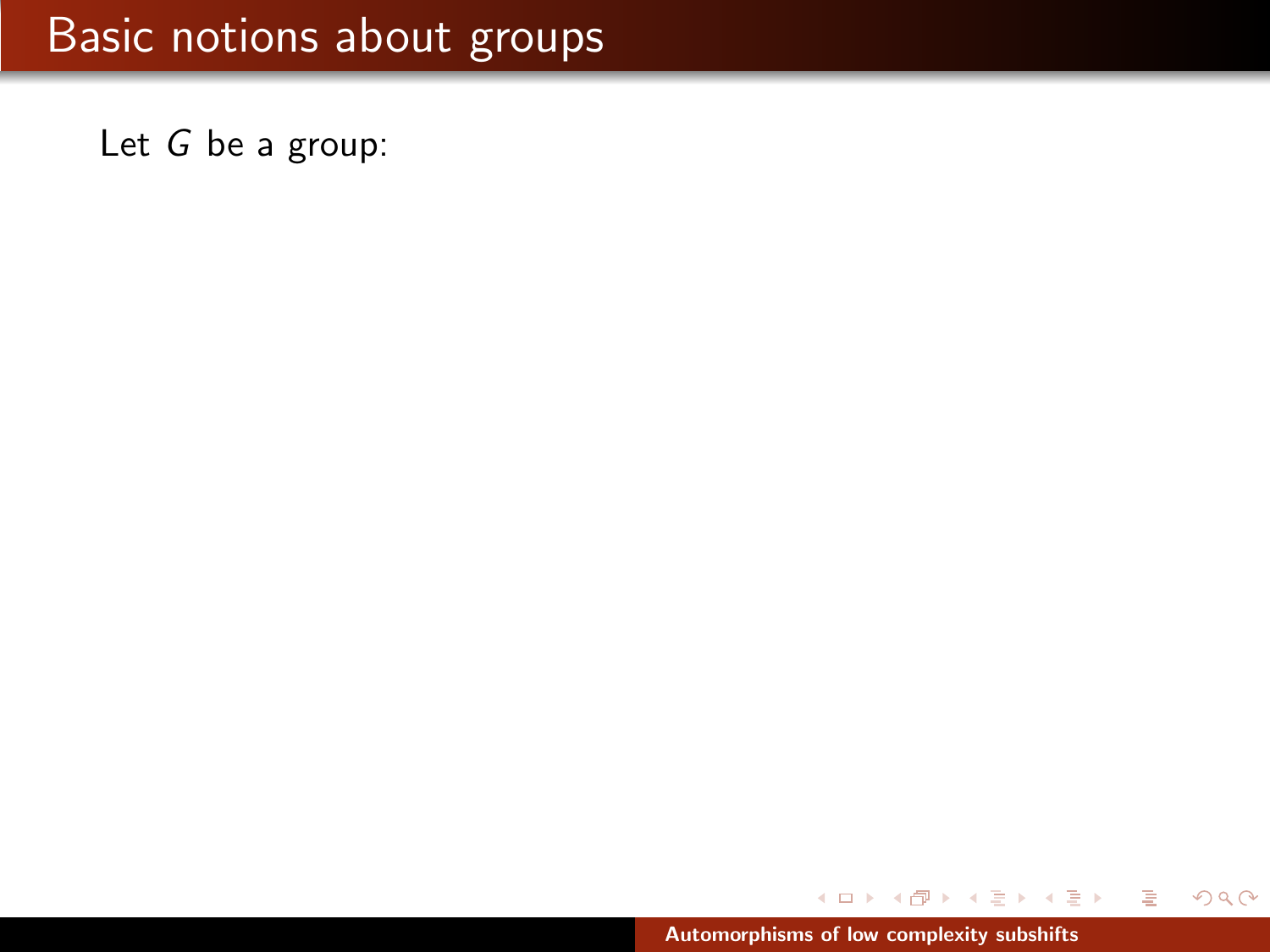Let G be a group:

a commutator for  $f,g\in\mathcal{G}$  :  $[f,g]=fgf^{-1}g^{-1}.$ 

 $\mathcal{A}$   $\mathcal{F}$   $\mathcal{F}$   $\mathcal{A}$   $\mathcal{F}$   $\mathcal{F}$ 

∢ 重 ≯

遥

 $4.17 \pm 1.0$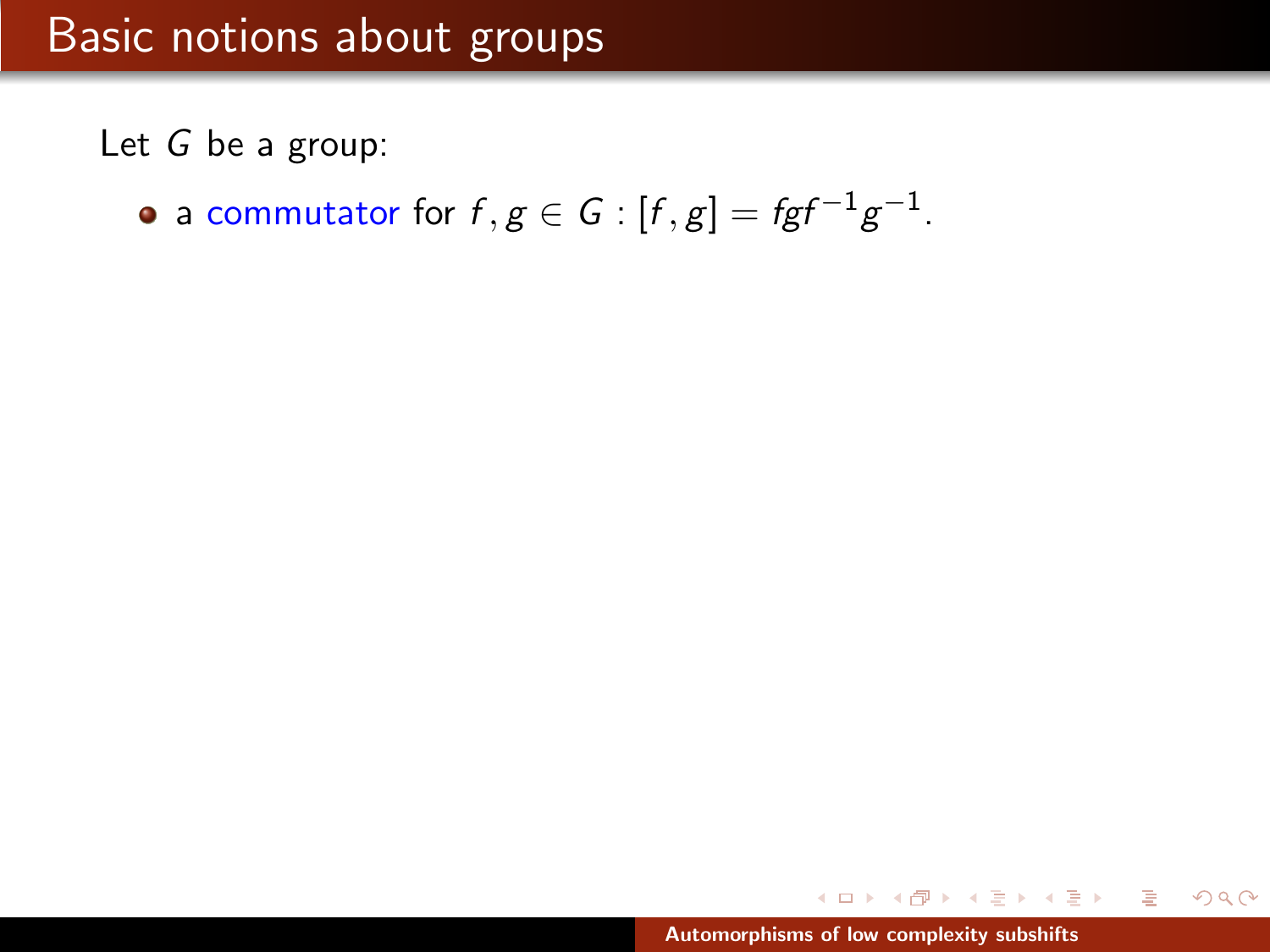Let G be a group:

- a commutator for  $f,g\in\mathcal{G}$  :  $[f,g]=fgf^{-1}g^{-1}.$
- A subgroup  $H < G$  is normal if  $gHg^{-1} = H$  for all  $g \in G$ , denoted  $H \triangleleft G$ . A subgroup H is normal iff there exists a homomorphism  $\varphi: G \to G_0$  so that  $H = \text{ker}\varphi$ .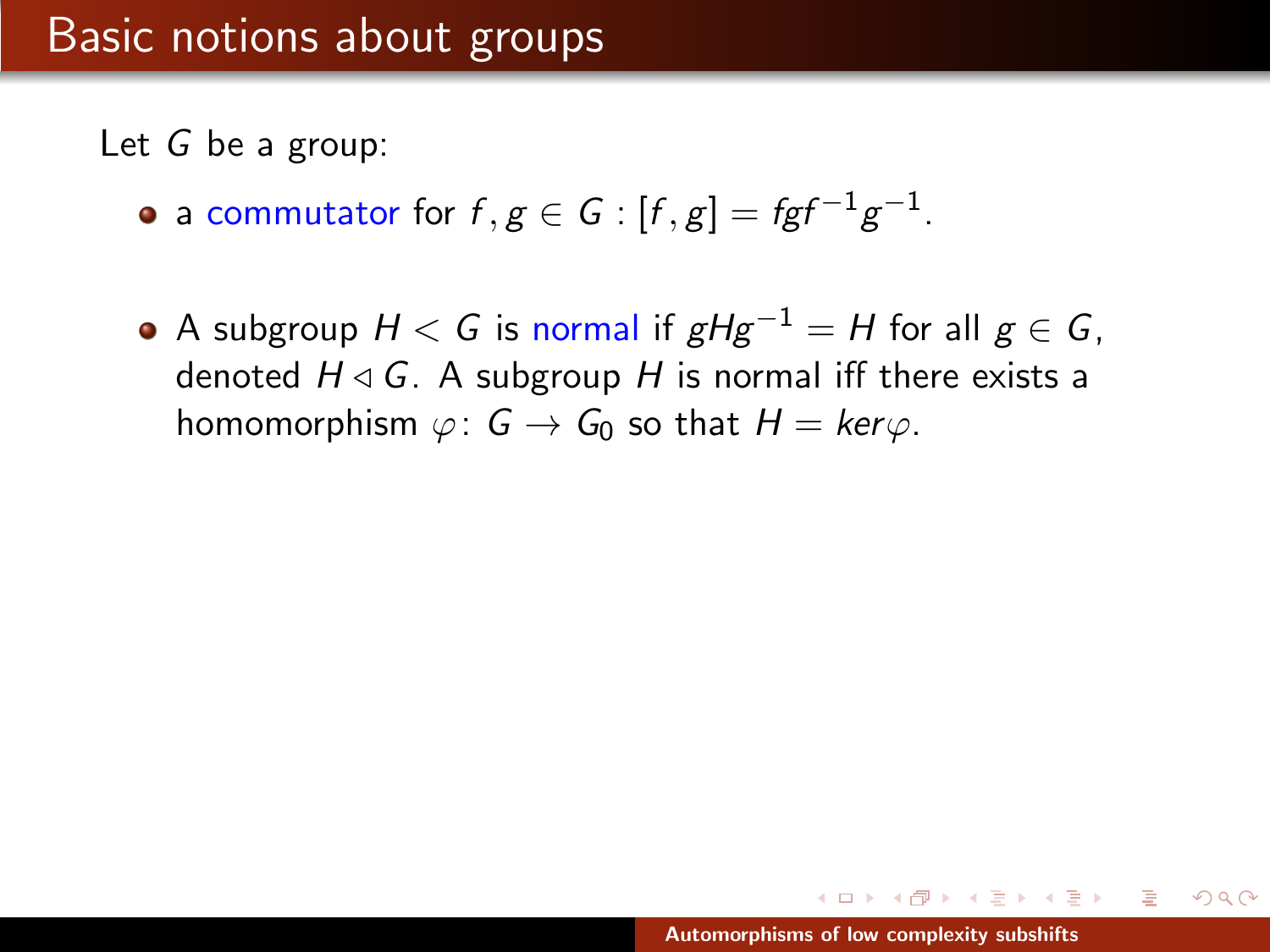Let G be a group:

- a commutator for  $f,g\in\mathcal{G}$  :  $[f,g]=fgf^{-1}g^{-1}.$
- A subgroup  $H < G$  is normal if  $gHg^{-1} = H$  for all  $g \in G$ , denoted  $H \triangleleft G$ . A subgroup H is normal iff there exists a homomorphism  $\varphi: G \to G_0$  so that  $H = \text{ker}\varphi$ .
- A subgroup  $H < G$  has finite index if  $\#G/H < +\infty$ .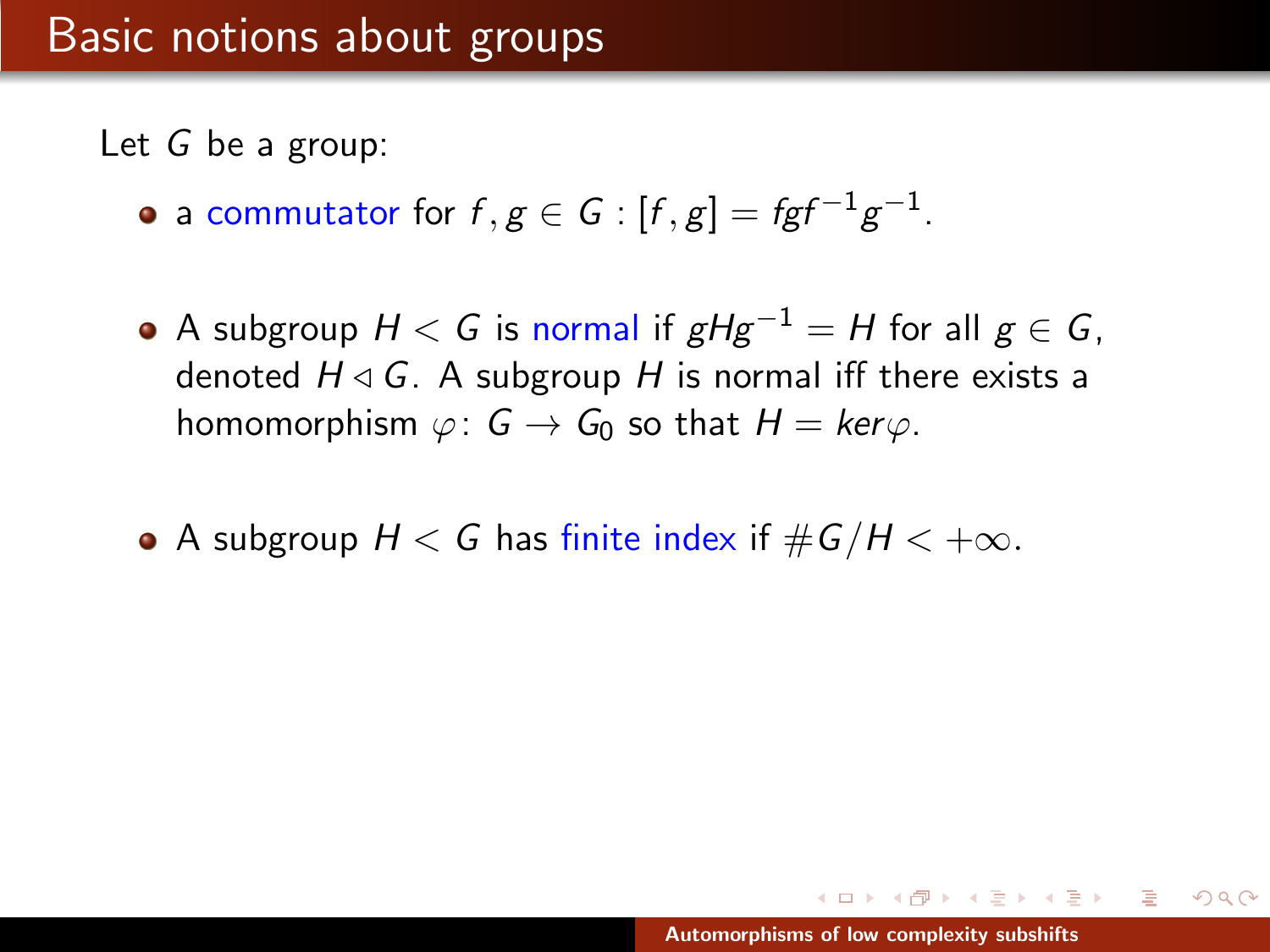Let G be a group:

- a commutator for  $f,g\in\mathcal{G}$  :  $[f,g]=fgf^{-1}g^{-1}.$
- A subgroup  $H < G$  is normal if  $gHg^{-1} = H$  for all  $g \in G$ , denoted  $H \triangleleft G$ . A subgroup H is normal iff there exists a homomorphism  $\varphi: G \to G_0$  so that  $H = \text{ker}\varphi$ .
- A subgroup  $H < G$  has finite index if  $\#G/H < +\infty$ .
- The center of  $G : Z(G) := \{ g \in G : gh = hg \ \forall h \in G \}.$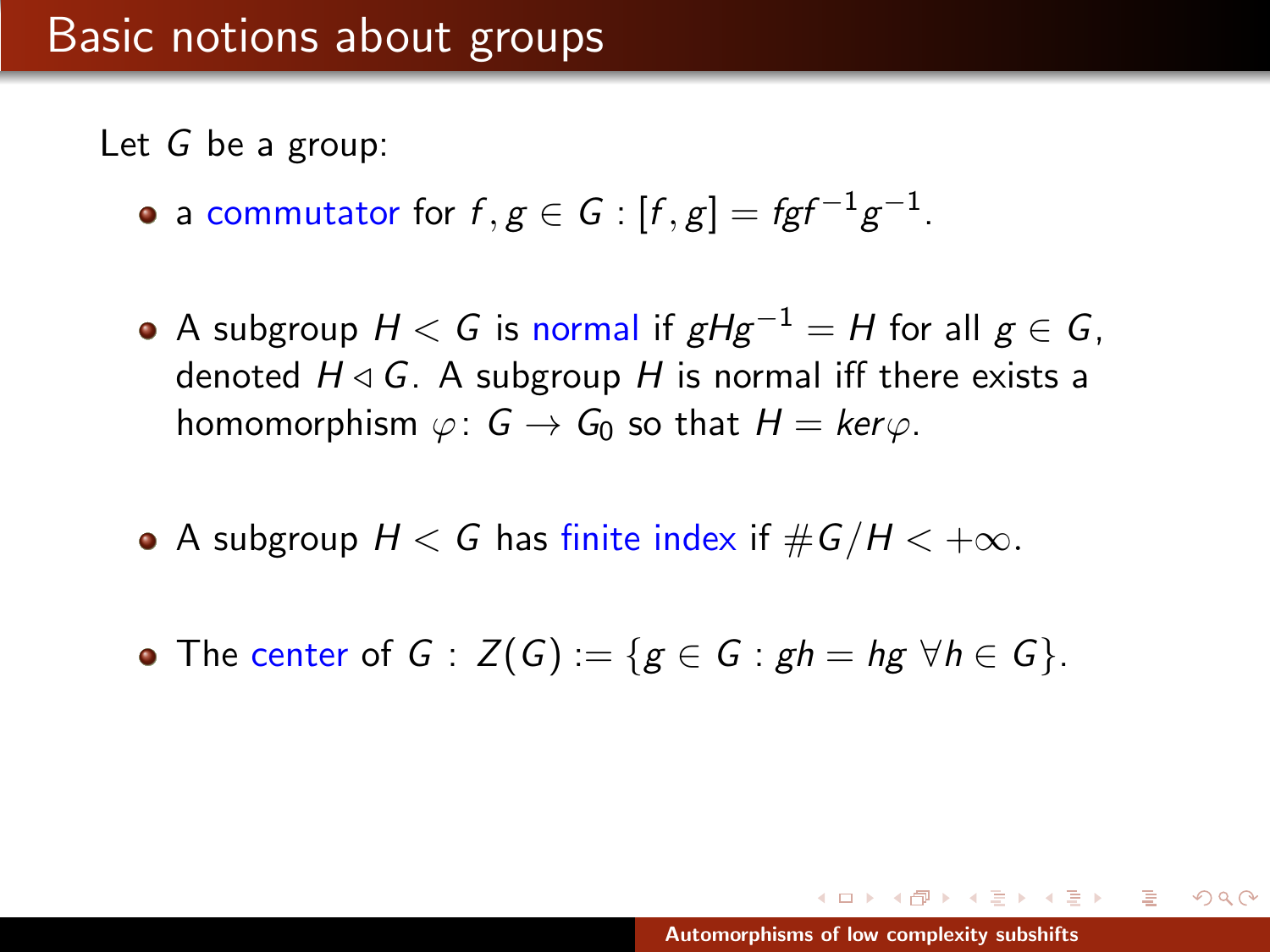Let G be a group:

- a commutator for  $f,g\in\mathcal{G}$  :  $[f,g]=fgf^{-1}g^{-1}.$
- A subgroup  $H < G$  is normal if  $gHg^{-1} = H$  for all  $g \in G$ , denoted  $H \triangleleft G$ . A subgroup H is normal iff there exists a homomorphism  $\varphi: G \to G_0$  so that  $H = \text{ker}\varphi$ .
- A subgroup  $H < G$  has finite index if  $\#G/H < +\infty$ .
- The center of  $G : Z(G) := \{ g \in G : gh = hg \ \forall h \in G \}.$

• If G acts on X,  $stab_G(x) := \{ g \in g : g \cdot x = x \}.$ 

イロメ イ押 トイラ トイラメー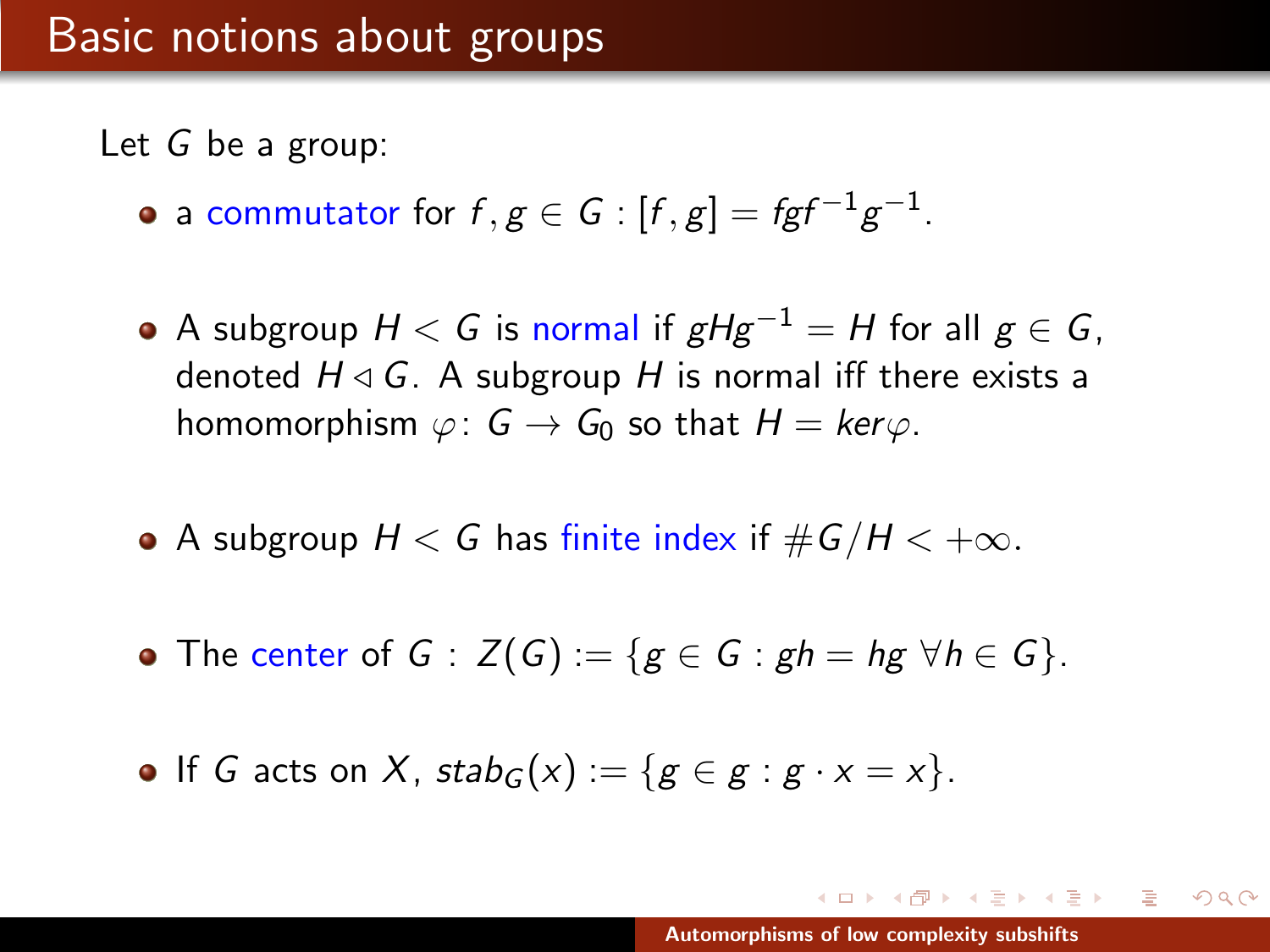Let G be a group:

- a commutator for  $f,g\in\mathcal{G}$  :  $[f,g]=fgf^{-1}g^{-1}.$
- A subgroup  $H < G$  is normal if  $gHg^{-1} = H$  for all  $g \in G$ , denoted  $H \triangleleft G$ . A subgroup H is normal iff there exists a homomorphism  $\varphi: G \to G_0$  so that  $H = \text{ker}\varphi$ .
- A subgroup  $H < G$  has finite index if  $\#G/H < +\infty$ .
- The center of  $G : Z(G) := \{ g \in G : gh = hg \ \forall h \in G \}.$

• If *G* acts on *X*, 
$$
stab_G(x) := \{ g \in g : g \cdot x = x \}
$$
.  
Exercise  $stab_G(g \cdot x) = g[stab_G(x)]g^{-1}$ .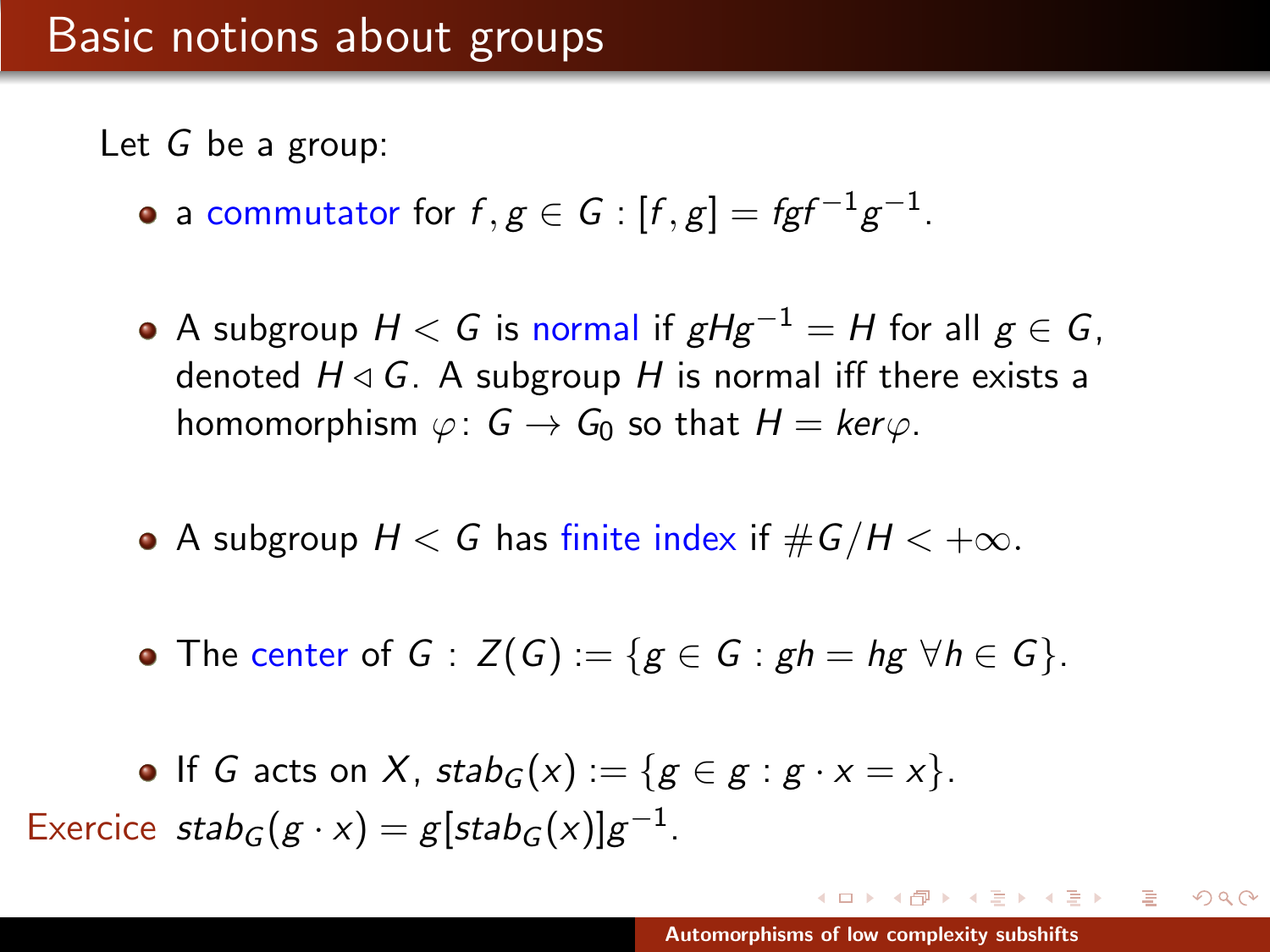$[[\sigma]] := \{ \psi \in \text{Homeo}(X); \exists n: X \to \mathbb{Z} \text{ cont. } \psi(x) = \sigma^{n(x)}(x) \,\forall x \in X \}.$ 

マーター マーティング エー・エー

舌

 $2Q$ 

a mills.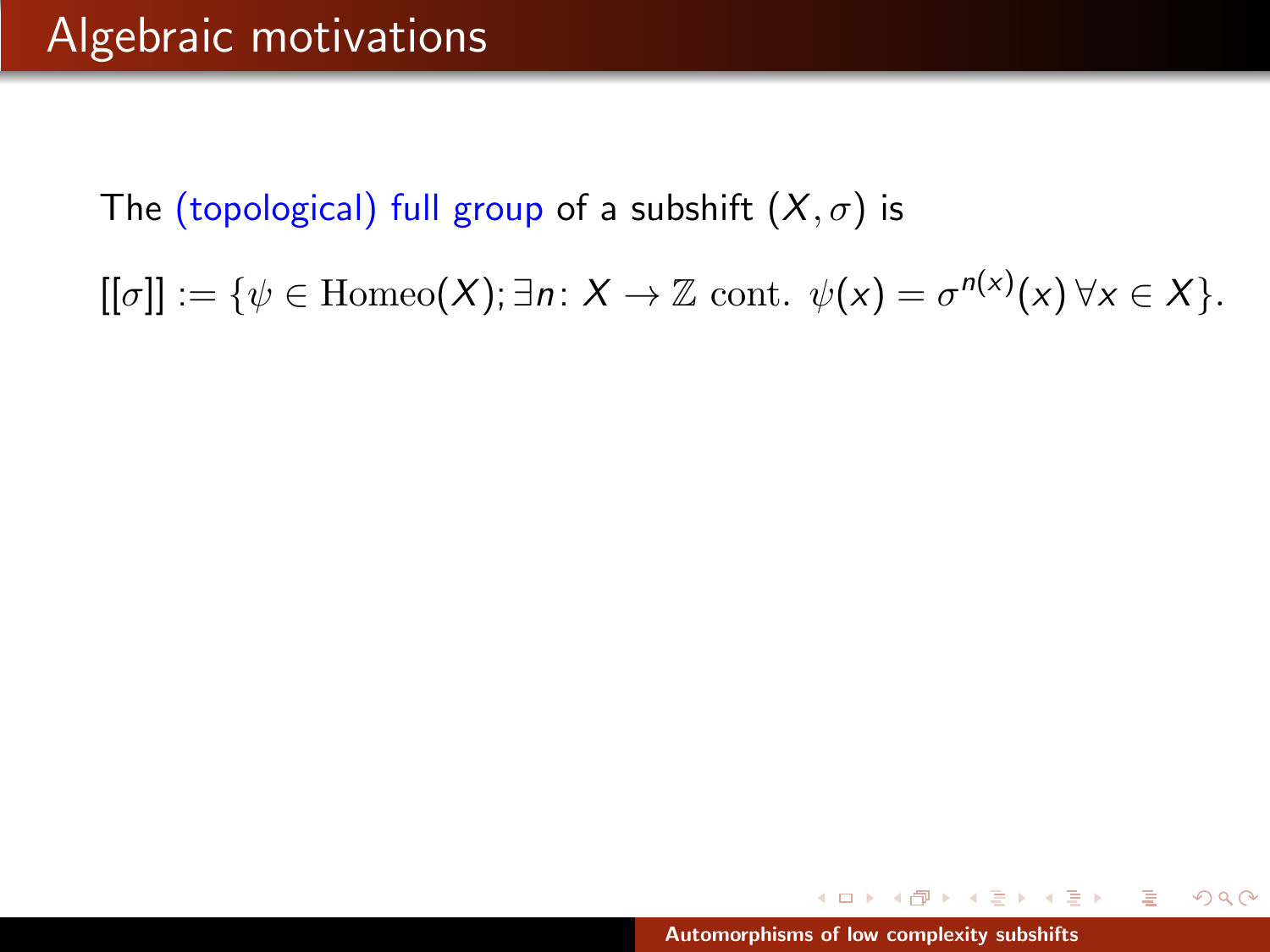$[[\sigma]] := \{ \psi \in \text{Homeo}(X); \exists n: X \to \mathbb{Z} \text{ cont. } \psi(x) = \sigma^{n(x)}(x) \,\forall x \in X \}.$ 

The commutator subgroup of  $[[\sigma]]$  is

$$
[[\sigma]]':=\langle fgf^{-1}g^{-1};f,g\in [[\sigma]]\rangle.
$$

イロメ イ押 トラ ミトラ ミトー

舌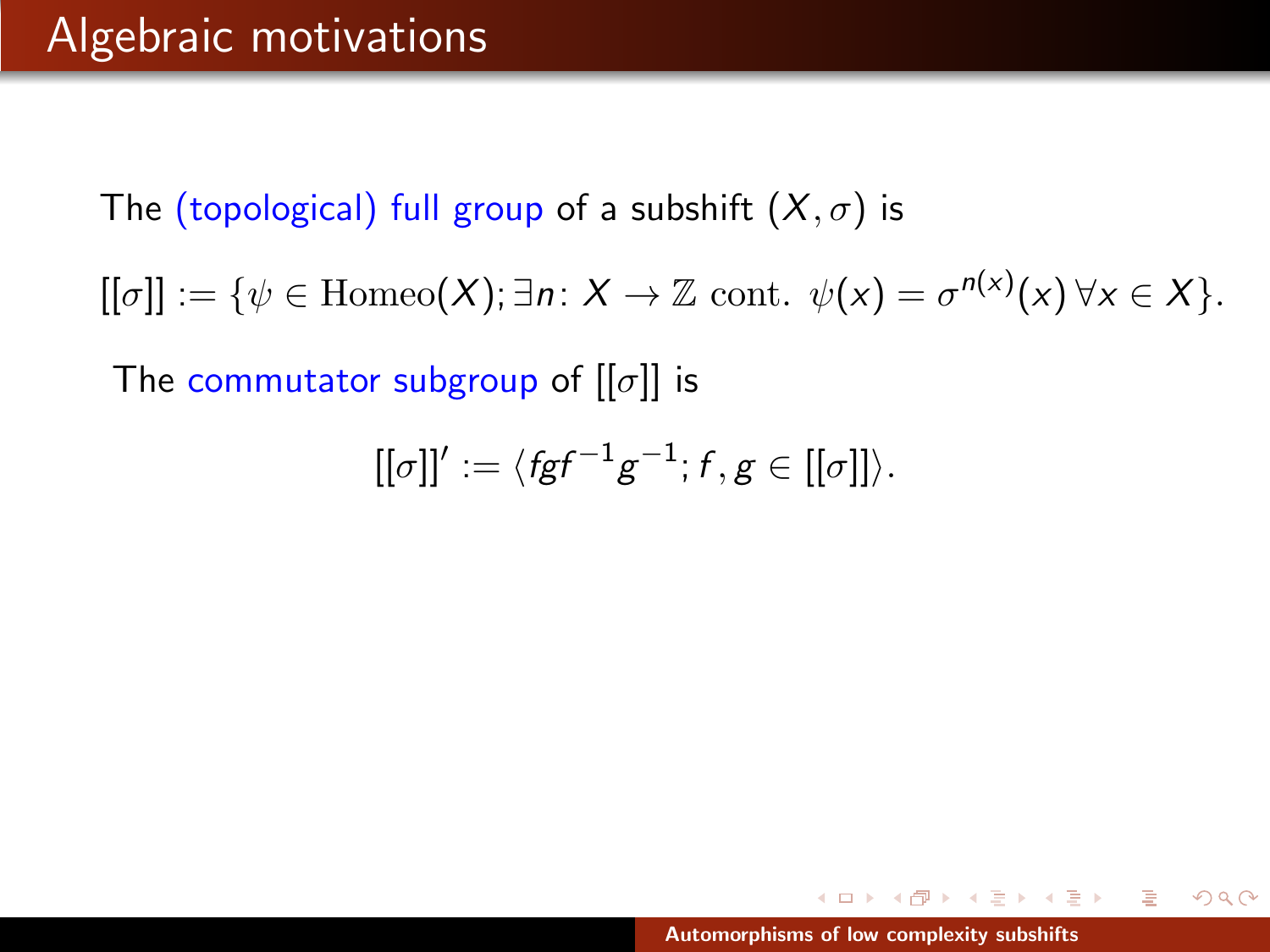$[[\sigma]] := \{ \psi \in \text{Homeo}(X); \exists n: X \to \mathbb{Z} \text{ cont. } \psi(x) = \sigma^{n(x)}(x) \,\forall x \in X \}.$ 

The commutator subgroup of  $[[\sigma]]$  is

$$
[[\sigma]]':=\langle \mathit{fgf}^{-1}g^{-1};f,g\in [[\sigma]]\rangle.
$$

Matui (06), Juschenko-Monod (12): If  $(X, \sigma)$  is a minimal subshift (without proper subshift)  $[[\sigma]]'$  is finitely generated, simple and amenable. (first example known !).

See L. Bartholdi's lecture

イロメ イ押 トラ ミトラ ミトー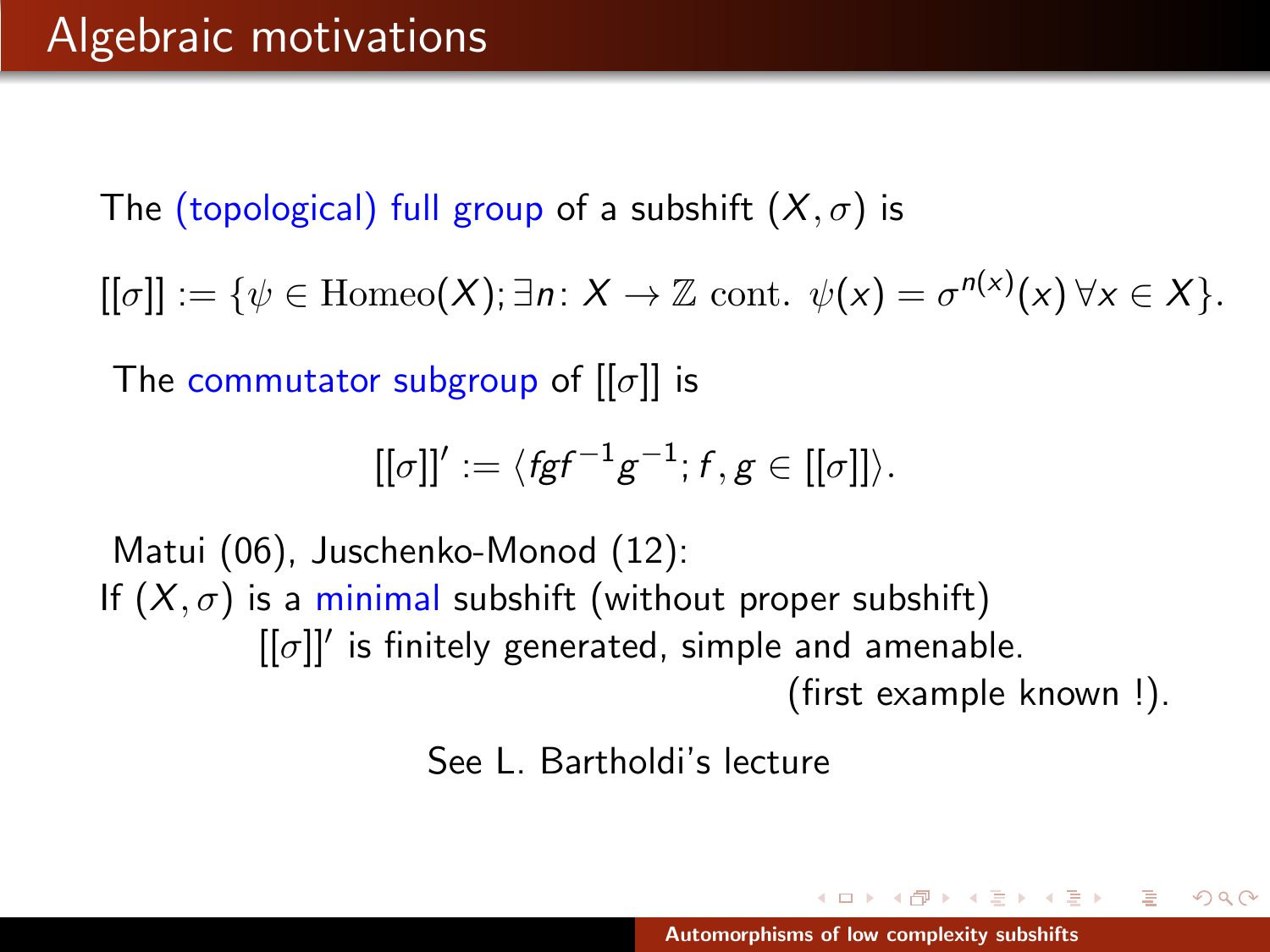$[[\sigma]] := \{ \psi \in \text{Homeo}(X); \exists n: X \to \mathbb{Z} \text{ cont. } \psi(x) = \sigma^{n(x)}(x) \,\forall x \in X \}.$ 

Outer automorphism

 $\mathrm{Out}([[\sigma]]) := \{\varphi \colon [[\sigma]] \to [[\sigma]] \text{ isomorphism}\}_{/\langle g \mapsto hgh^{-1}:h \in [[\sigma]]\rangle}.$ 

イロト イ押 トイラト イラト・ブラ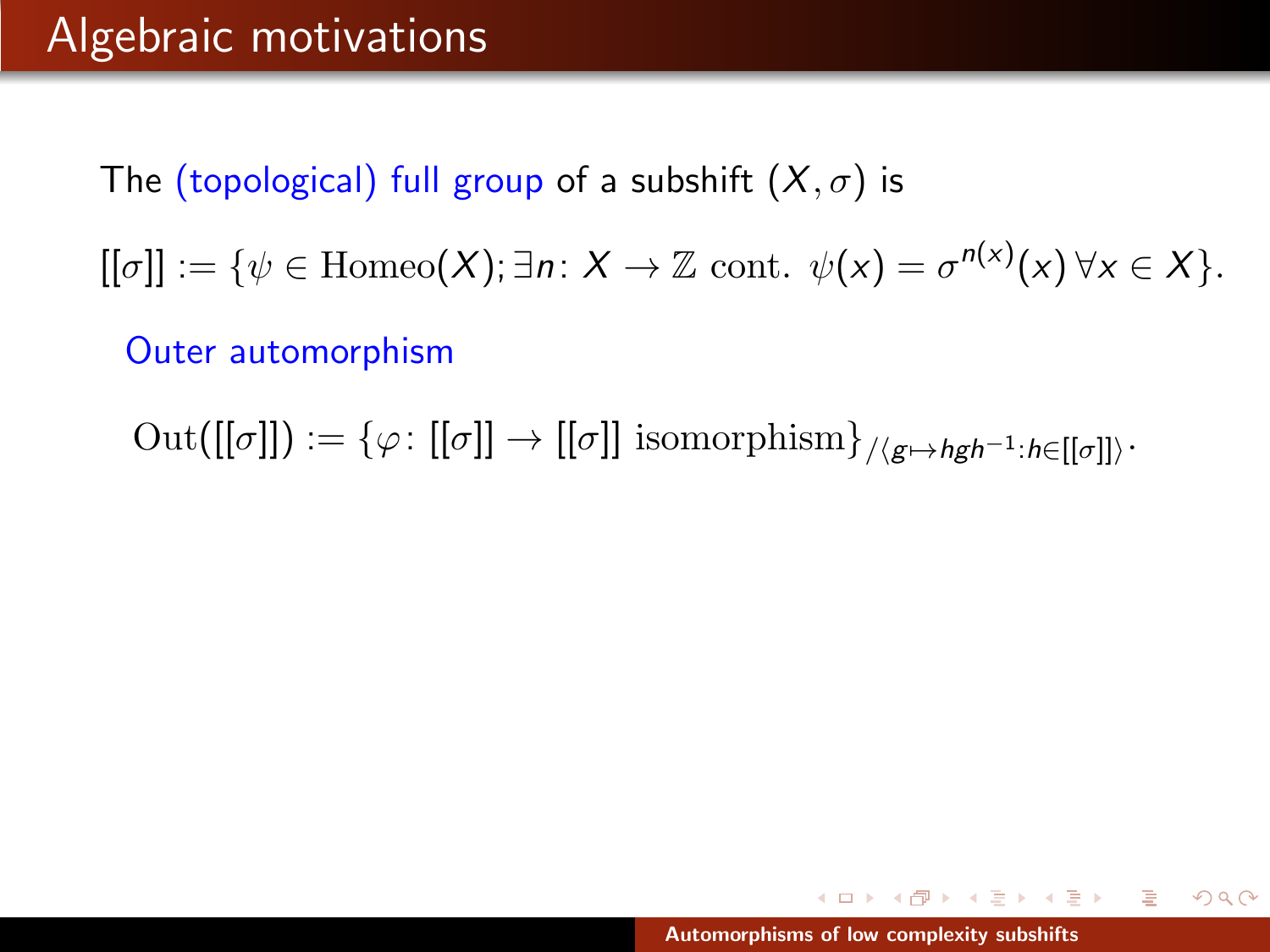$[[\sigma]] := \{ \psi \in \text{Homeo}(X); \exists n: X \to \mathbb{Z} \text{ cont. } \psi(x) = \sigma^{n(x)}(x) \,\forall x \in X \}.$ 

Outer automorphism

 $\mathrm{Out}([[\sigma]]) := \{\varphi \colon [[\sigma]] \to [[\sigma]] \text{ isomorphism}\}_{/\langle g \mapsto hgh^{-1}:h \in [[\sigma]]\rangle}.$ 

Giordano-Putnam-Skau (1999): If  $(X, \sigma)$  is minimal (without proper subshift)

$$
\mathrm{Out}([[\sigma]]) \simeq \{\phi \in \mathrm{Homeo}(X) : \phi \circ \sigma = \sigma^{\pm} \circ \phi\}/\langle \sigma \rangle.
$$

 $\{\phi \in \text{Homeo}(X) : \phi \circ \sigma = \sigma^{\pm} \circ \phi\}_{/\text{Aut}(X,\sigma)} \subset \mathbb{Z}/2\mathbb{Z}.$ 

 $(0,1)$   $(0,1)$   $(0,1)$   $(1,1)$   $(1,1)$   $(1,1)$   $(1,1)$   $(1,1)$   $(1,1)$   $(1,1)$   $(1,1)$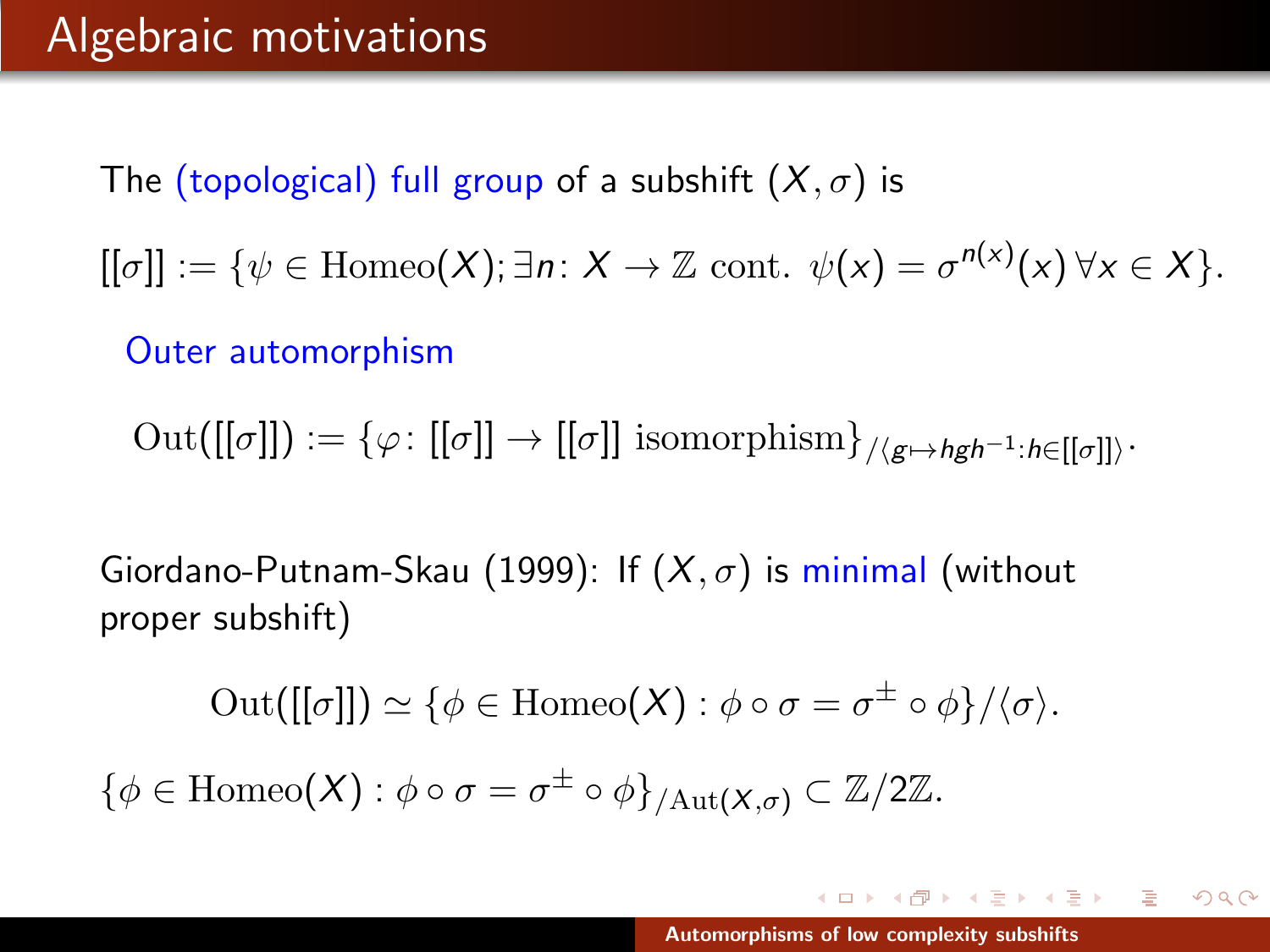#### Theorem (Curtis-Hedlund-Lyndon)

An automorphism  $\phi$  of  $(X, \sigma)$  is a sliding block code, i.e. there exists a block map  $\hat{\phi}$ :  $\mathcal{L}_{2r+1}(X) \rightarrow A$  s.t.

$$
\phi(x)_n = \hat{\phi}(x_{n-r} \cdots x_{n+r}) \text{ for any } n \in \mathbb{Z}.
$$

A P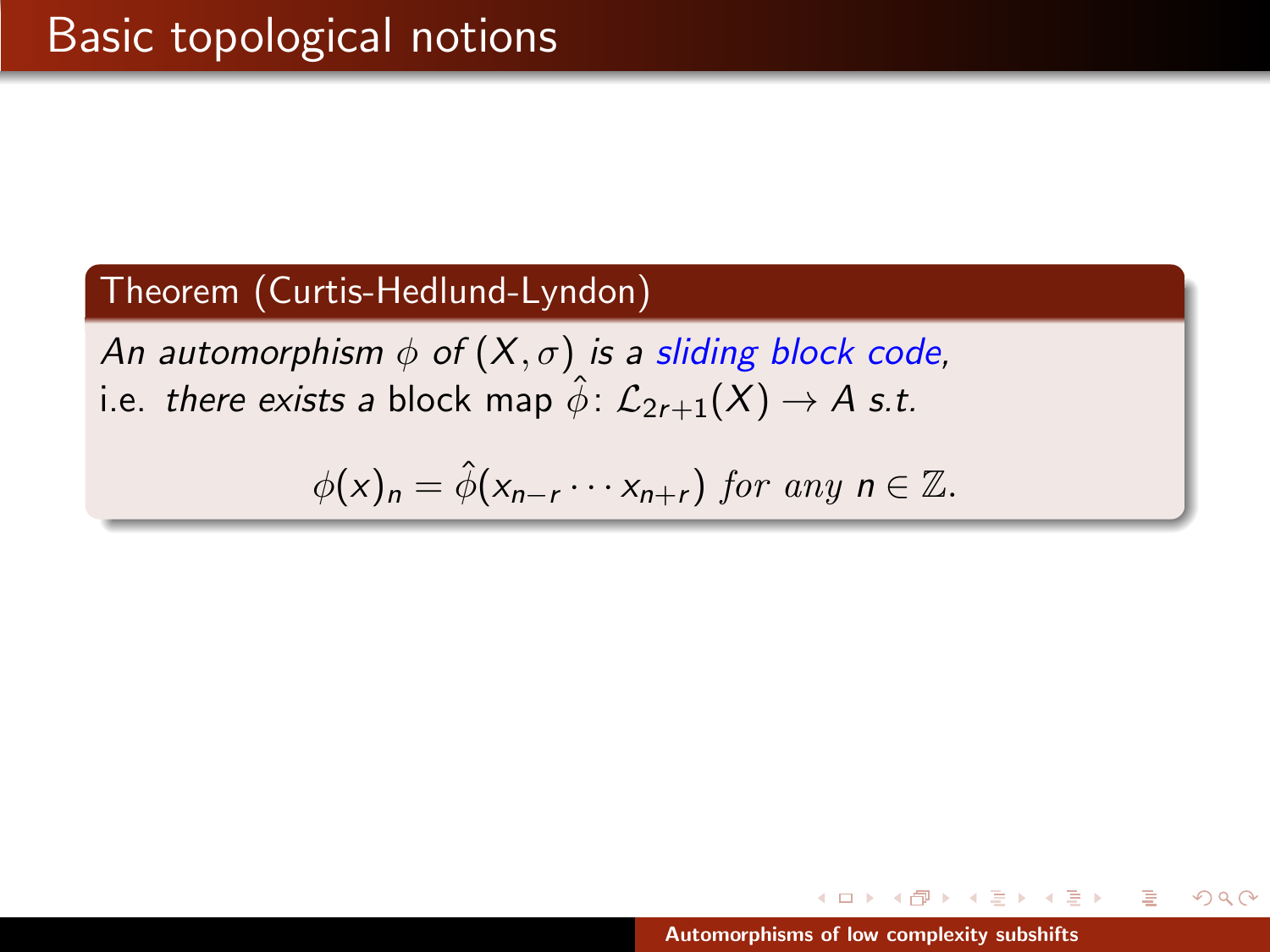An automorphism  $\phi$  of  $(X, \sigma)$  is a sliding block code, i.e. there exists a block map  $\hat{\phi}$ :  $\mathcal{L}_{2r+1}(X) \rightarrow A$  s.t.

$$
\phi(x)_n = \hat{\phi}(x_{n-r} \cdots x_{n+r}) \text{ for any } n \in \mathbb{Z}.
$$

The range of  $\hat{\phi}$  is r.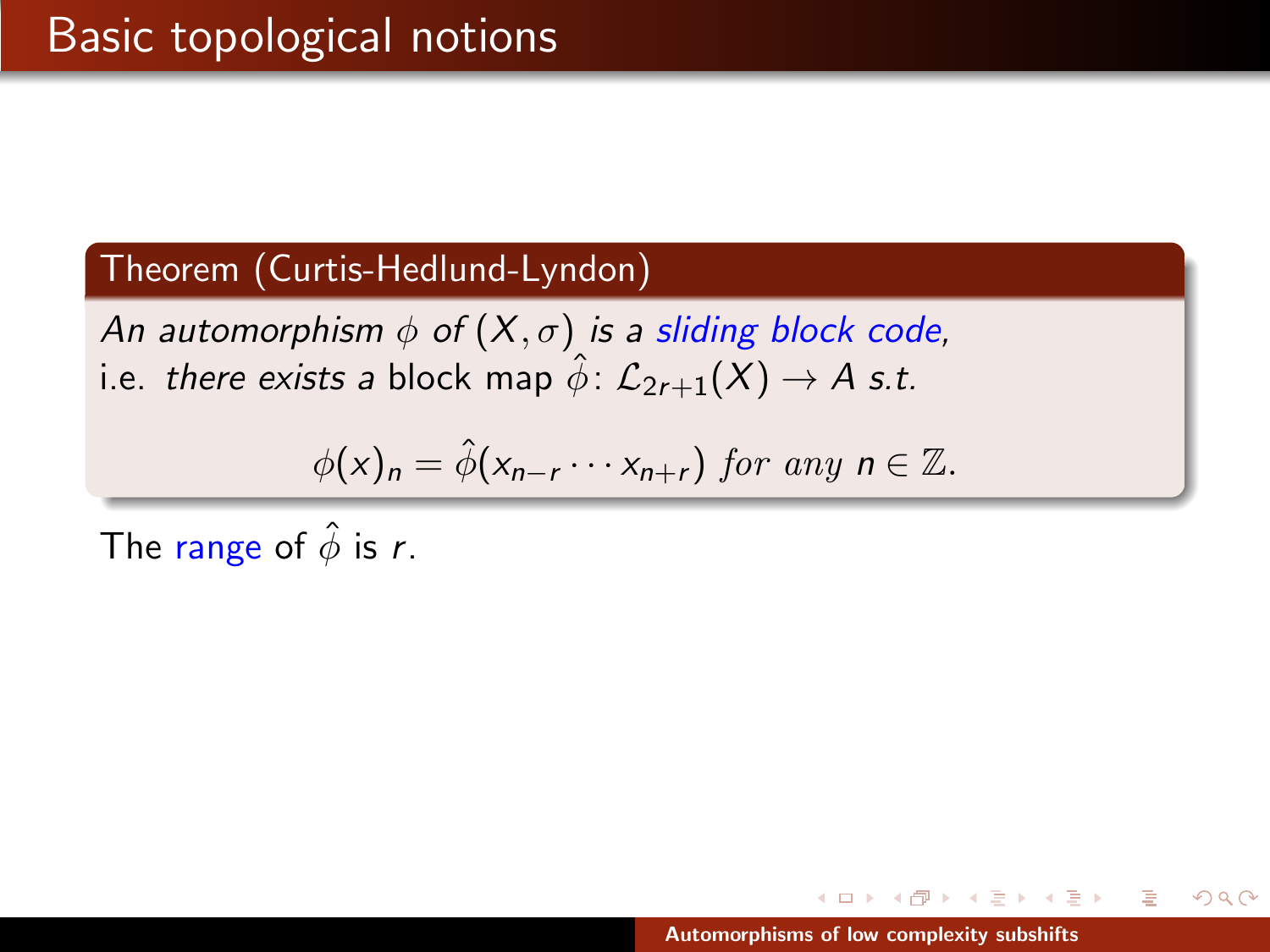An automorphism  $\phi$  of  $(X, \sigma)$  is a sliding block code, i.e. there exists a block map  $\hat{\phi}$ :  $\mathcal{L}_{2r+1}(X) \rightarrow A$  s.t.

$$
\phi(x)_n = \hat{\phi}(x_{n-r} \cdots x_{n+r}) \text{ for any } n \in \mathbb{Z}.
$$
  
\n000 001 010 011 100 101 110 111  
\ne.g.  $A = \{0, 1\}, \hat{\phi}: \begin{array}{ccc} \downarrow & \downarrow & \downarrow & \downarrow & \downarrow \\ 0 & 1 & 0 & 1 & 0 & 1 \end{array} \qquad \begin{array}{ccc} \downarrow & \downarrow & \downarrow & \downarrow \\ \downarrow & \downarrow & \downarrow & \downarrow & \downarrow \\ 0 & 1 & 0 & 1 & 0 & 1 \end{array}$ 

AD - 4 E - 1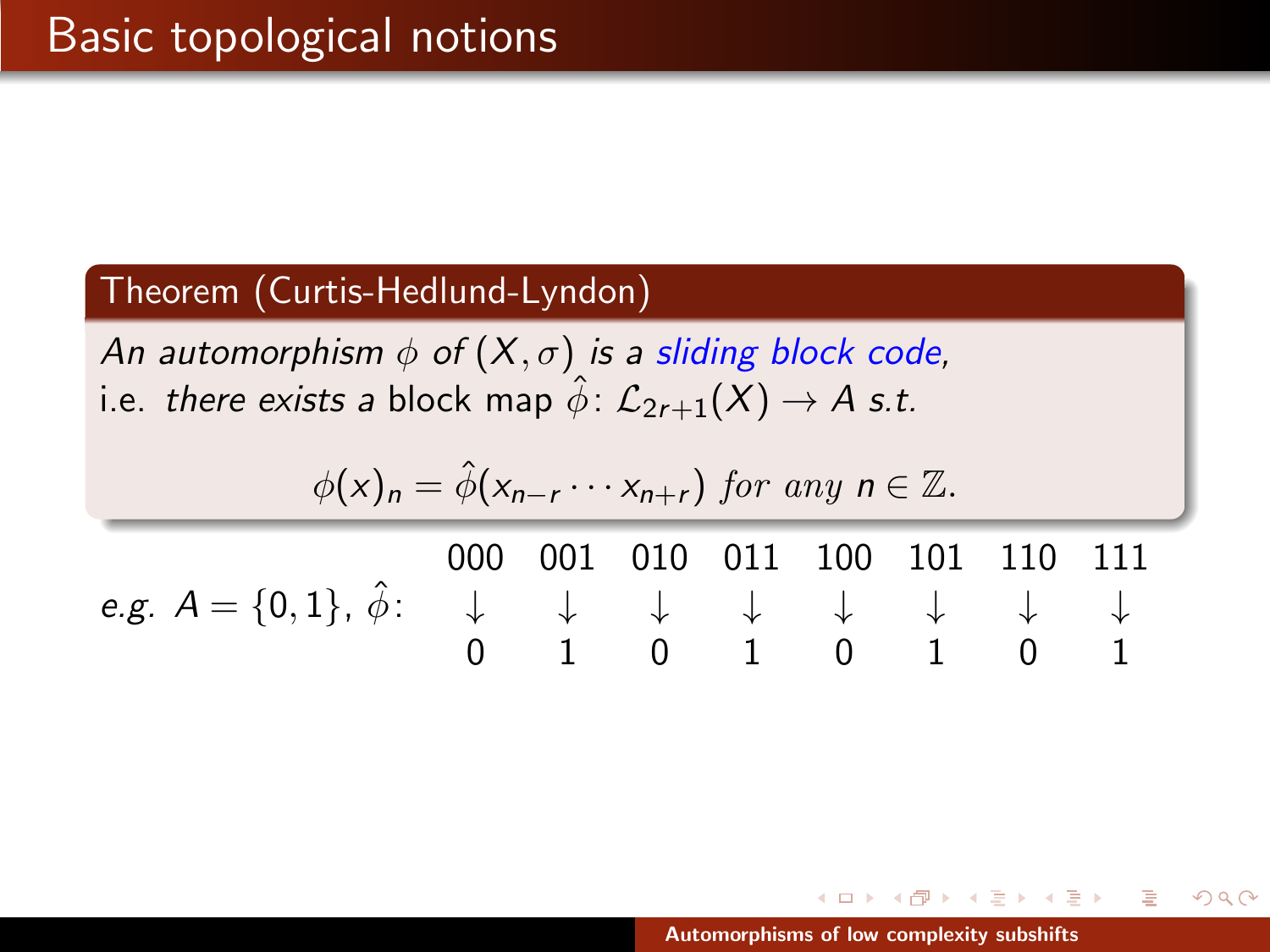An automorphism  $\phi$  of  $(X, \sigma)$  is a sliding block code, i.e. there exists a block map  $\hat{\phi}$ :  $\mathcal{L}_{2r+1}(X) \rightarrow A$  s.t.

$$
\phi(x)_n = \hat{\phi}(x_{n-r} \cdots x_{n+r}) \text{ for any } n \in \mathbb{Z}.
$$

e.g.  $A = \{0,1\}$ ,  $\hat{\phi}$ : 000 001 010 011 100 101 110 111 ↓ ↓ ↓ ↓ ↓ ↓ ↓ ↓ 0 1 0 1 0 1 0 1  $x =$  ... 010011.1010101000111...

$$
\phi(x) =
$$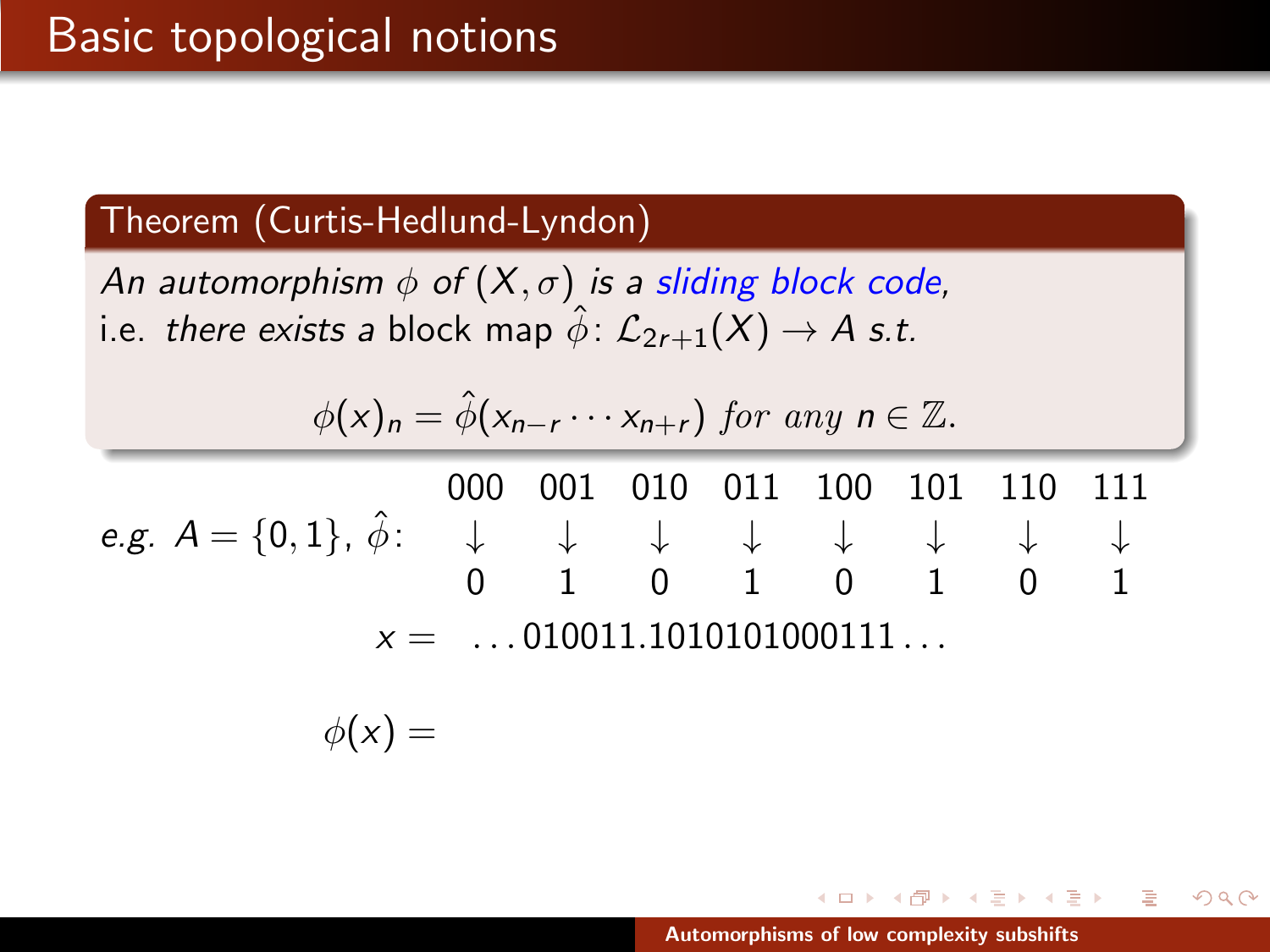An automorphism  $\phi$  of  $(X, \sigma)$  is a sliding block code, i.e. there exists a block map  $\hat{\phi}$ :  $\mathcal{L}_{2r+1}(X) \rightarrow A$  s.t.

$$
\phi(x)_n = \hat{\phi}(x_{n-r} \cdots x_{n+r}) \text{ for any } n \in \mathbb{Z}.
$$

e.g.  $A = \{0,1\}$ ,  $\hat{\phi}$ : 000 001 010 011 100 101 110 111 ↓ ↓ ↓ ↓ ↓ ↓ ↓ ↓ 0 1 0 1 0 1 0 1  $x =$  ...01001 1.10 10101000111... ↓  $\phi(x) =$   $\cdots$  .0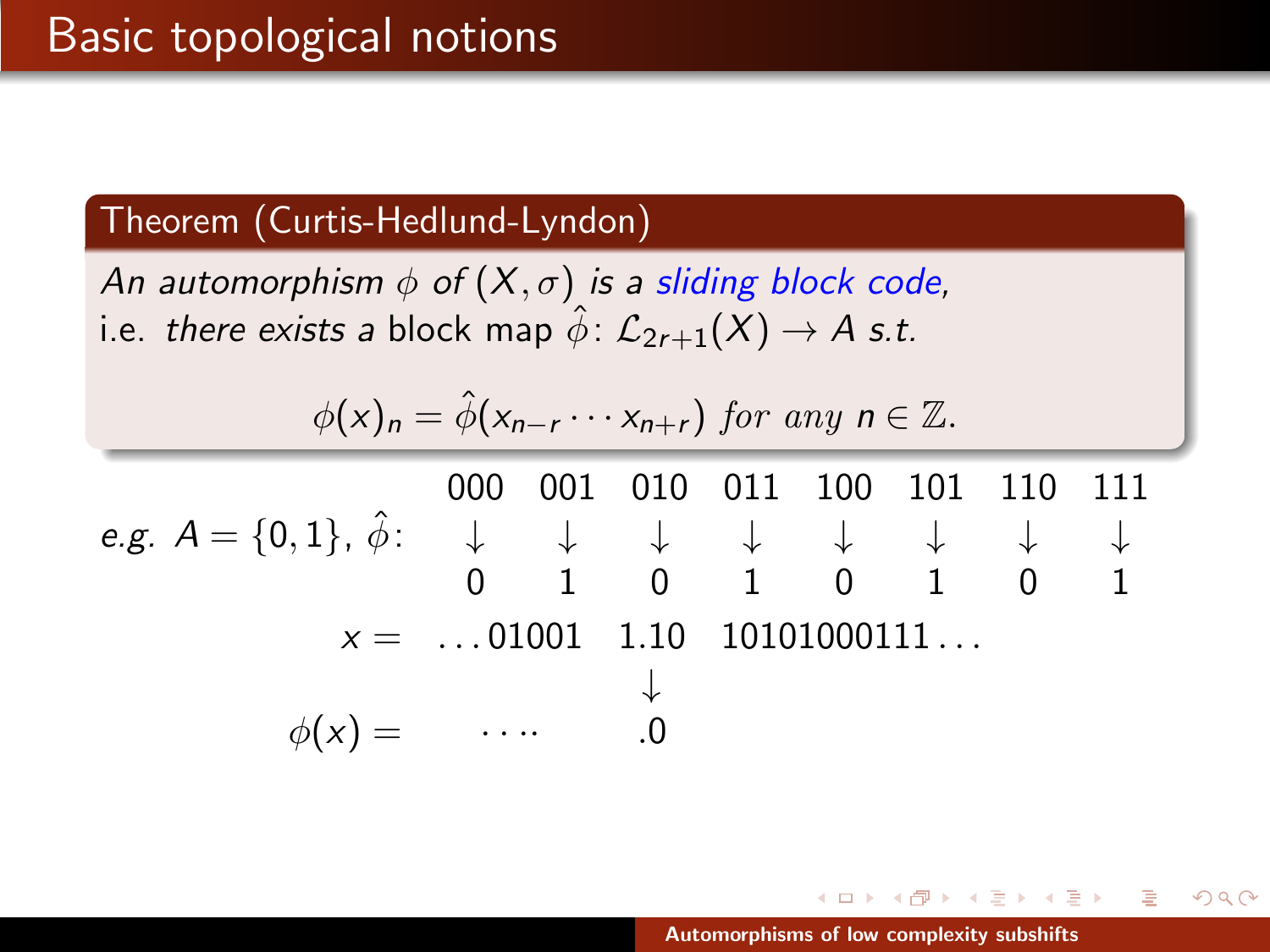An automorphism  $\phi$  of  $(X, \sigma)$  is a sliding block code, i.e. there exists a block map  $\hat{\phi}$ :  $\mathcal{L}_{2r+1}(X) \rightarrow A$  s.t.

$$
\phi(x)_n = \hat{\phi}(x_{n-r} \cdots x_{n+r}) \text{ for any } n \in \mathbb{Z}.
$$

e.g.  $A = \{0,1\}$ ,  $\hat{\phi}$ : 000 001 010 011 100 101 110 111 ↓ ↓ ↓ ↓ ↓ ↓ ↓ ↓ 0 1 0 1 0 1 0 1  $x =$  ...010011 .101 0101000111... ↓  $\phi(x) = \cdots 0$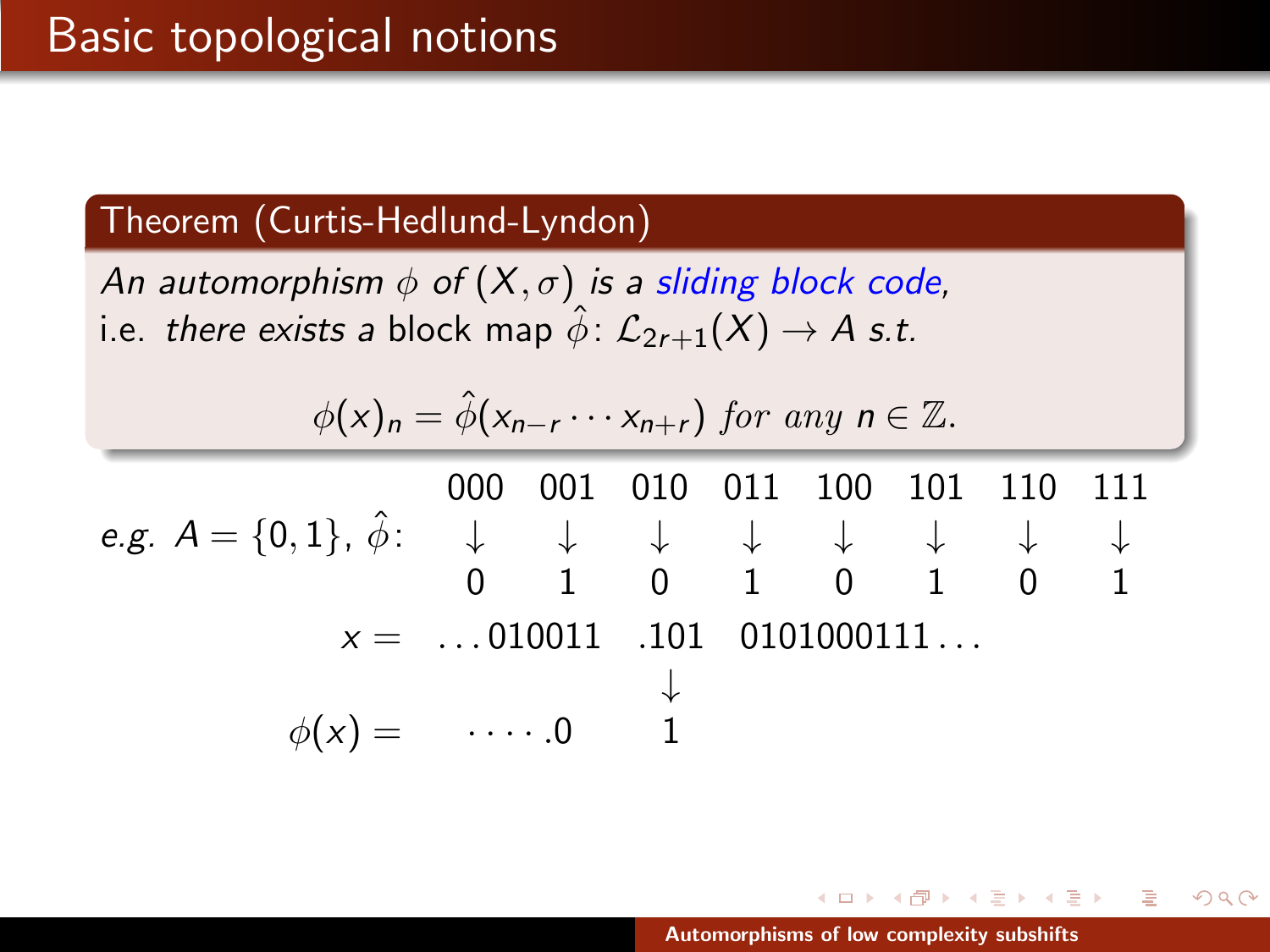An automorphism  $\phi$  of  $(X, \sigma)$  is a sliding block code, i.e. there exists a block map  $\hat{\phi}$ :  $\mathcal{L}_{2r+1}(X) \rightarrow A$  s.t.

$$
\phi(x)_n = \hat{\phi}(x_{n-r} \cdots x_{n+r}) \text{ for any } n \in \mathbb{Z}.
$$

e.g.  $A = \{0,1\}$ ,  $\hat{\phi}$ : 000 001 010 011 100 101 110 111 ↓ ↓ ↓ ↓ ↓ ↓ ↓ ↓ 0 1 0 1 0 1 0 1  $x =$  ...010011.1 010 101000111... ↓  $\phi(x) = \cdots 0.01$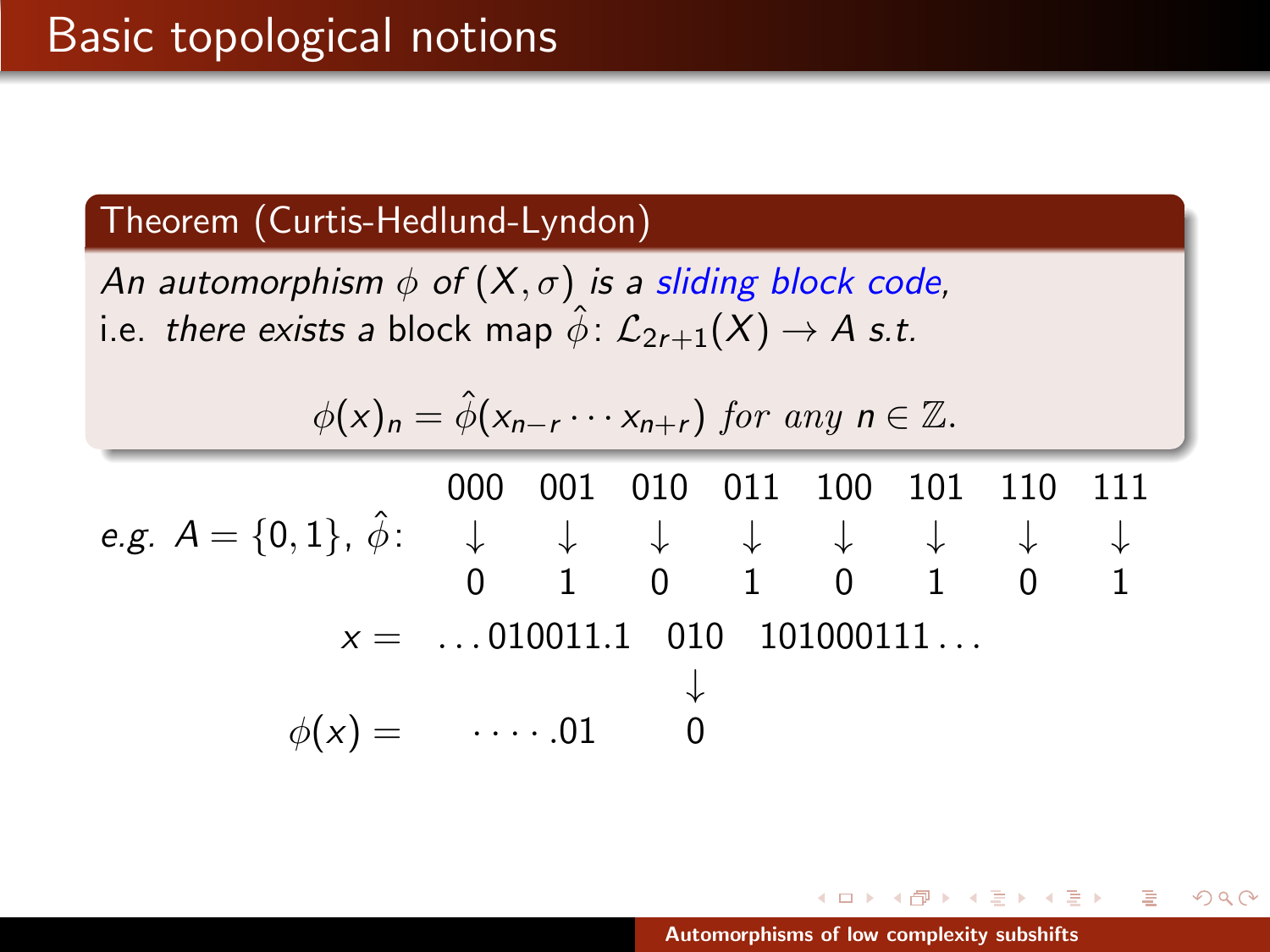An automorphism  $\phi$  of  $(X, \sigma)$  is a sliding block code, i.e. there exists a block map  $\hat{\phi}$ :  $\mathcal{L}_{2r+1}(X) \rightarrow A$  s.t.

$$
\phi(x)_n = \hat{\phi}(x_{n-r} \cdots x_{n+r}) \text{ for any } n \in \mathbb{Z}.
$$

e.g.  $A = \{0,1\}$ ,  $\hat{\phi}$ : 000 001 010 011 100 101 110 111 ↓ ↓ ↓ ↓ ↓ ↓ ↓ ↓ 0 1 0 1 0 1 0 1  $x =$  ...010011.10 101 01000111... ↓  $\phi(x) = \cdots 010$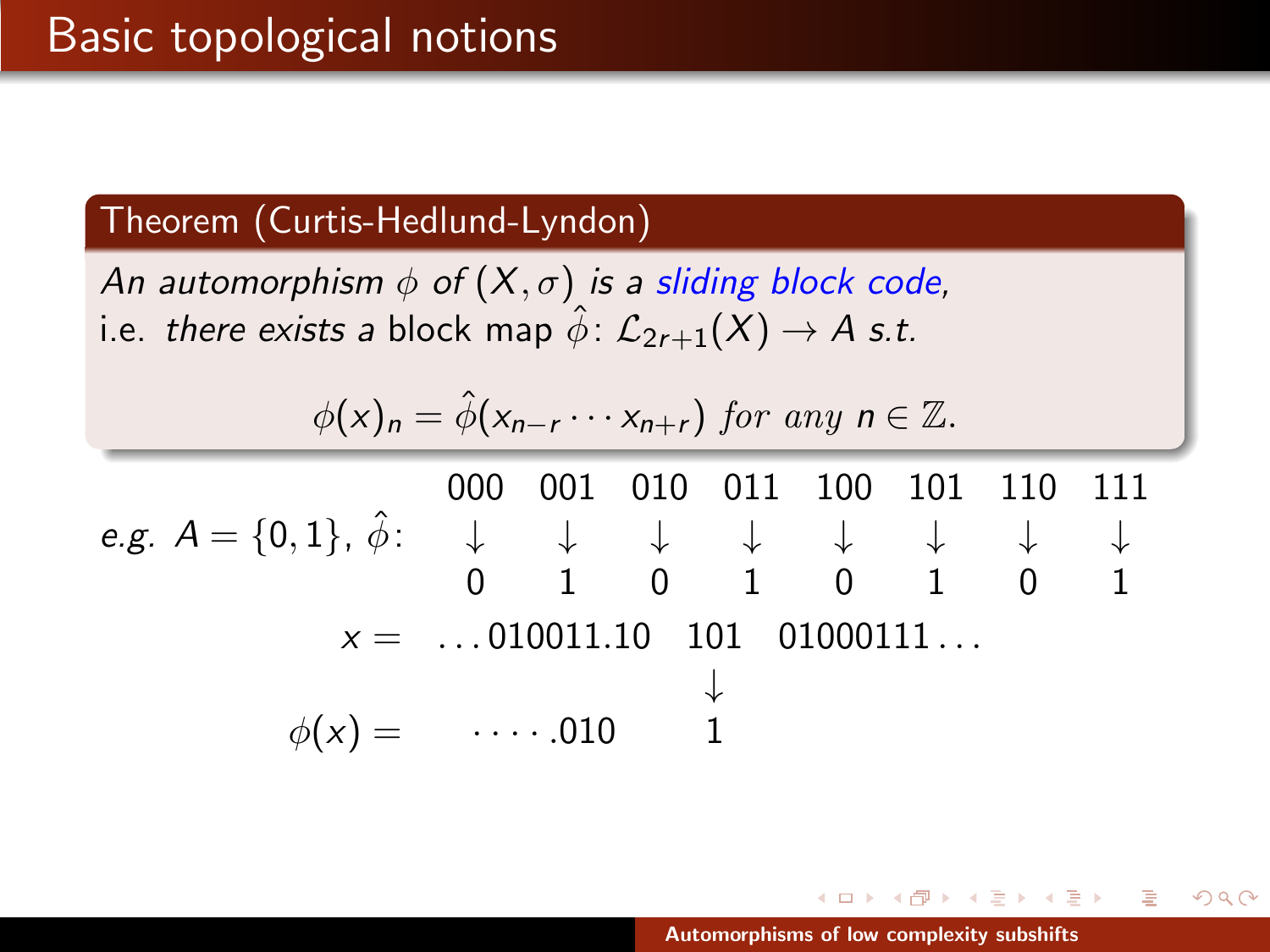An automorphism  $\phi$  of  $(X, \sigma)$  is a sliding block code, i.e. there exists a block map  $\hat{\phi}$ :  $\mathcal{L}_{2r+1}(X) \rightarrow A$  s.t.

$$
\phi(x)_n = \hat{\phi}(x_{n-r} \cdots x_{n+r}) \text{ for any } n \in \mathbb{Z}.
$$

e.g.  $A = \{0,1\}$ ,  $\hat{\phi}$ : 000 001 010 011 100 101 110 111 ↓ ↓ ↓ ↓ ↓ ↓ ↓ ↓ 0 1 0 1 0 1 0 1  $x =$  ...010011.101 010 1000111... ↓  $\phi(x) = \cdots 0101$ 

 $\Box$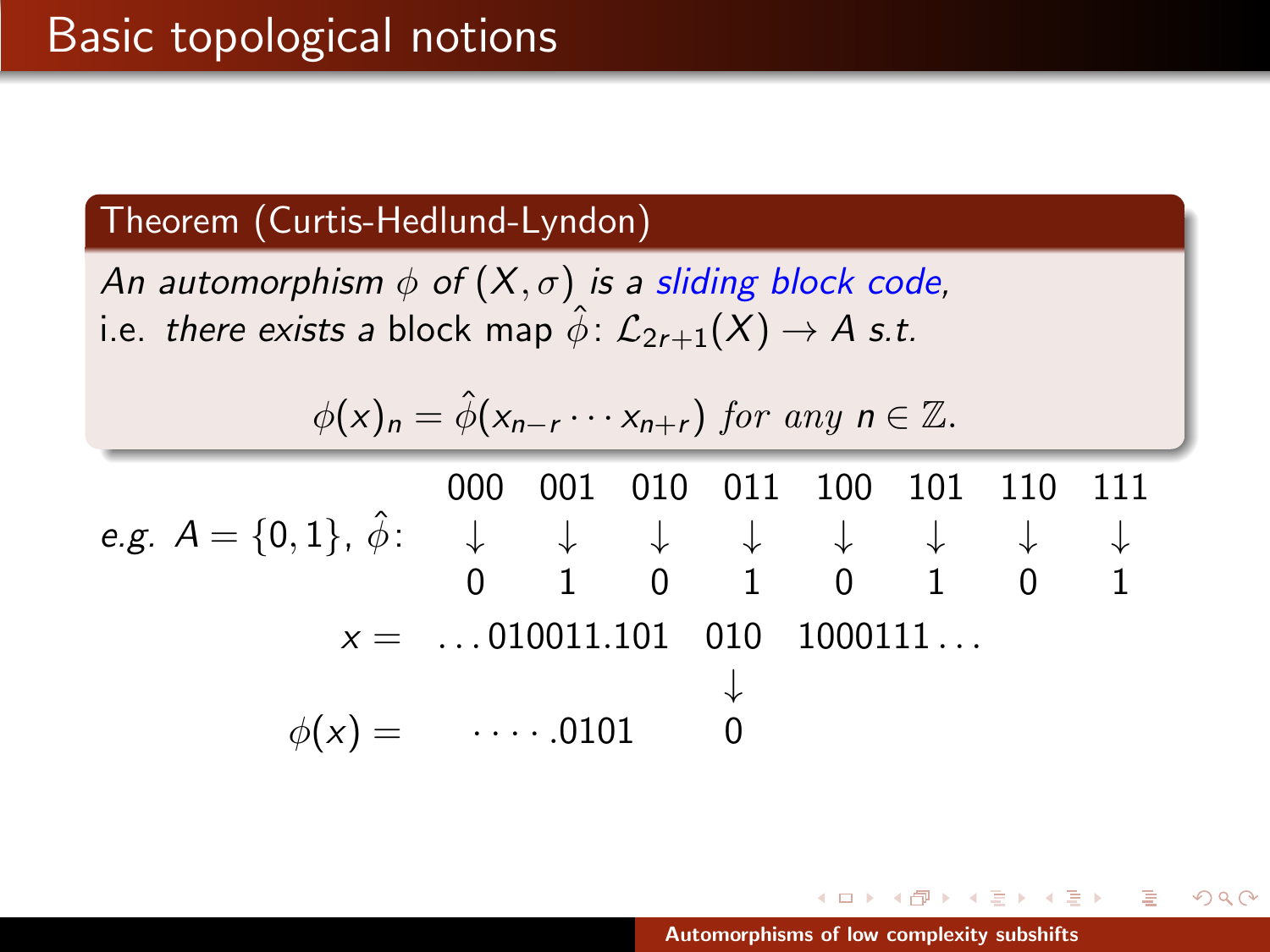An automorphism  $\phi$  of  $(X, \sigma)$  is a sliding block code, i.e. there exists a block map  $\hat{\phi}$ :  $\mathcal{L}_{2r+1}(X) \rightarrow A$  s.t.

$$
\phi(x)_n = \hat{\phi}(x_{n-r} \cdots x_{n+r}) \text{ for any } n \in \mathbb{Z}.
$$

e.g.  $A = \{0,1\}$ ,  $\hat{\phi}$ : 000 001 010 011 100 101 110 111 ↓ ↓ ↓ ↓ ↓ ↓ ↓ ↓ 0 1 0 1 0 1 0 1  $x =$  ...010011.1010 101 000111... ↓  $\phi(x) = \cdots 01010$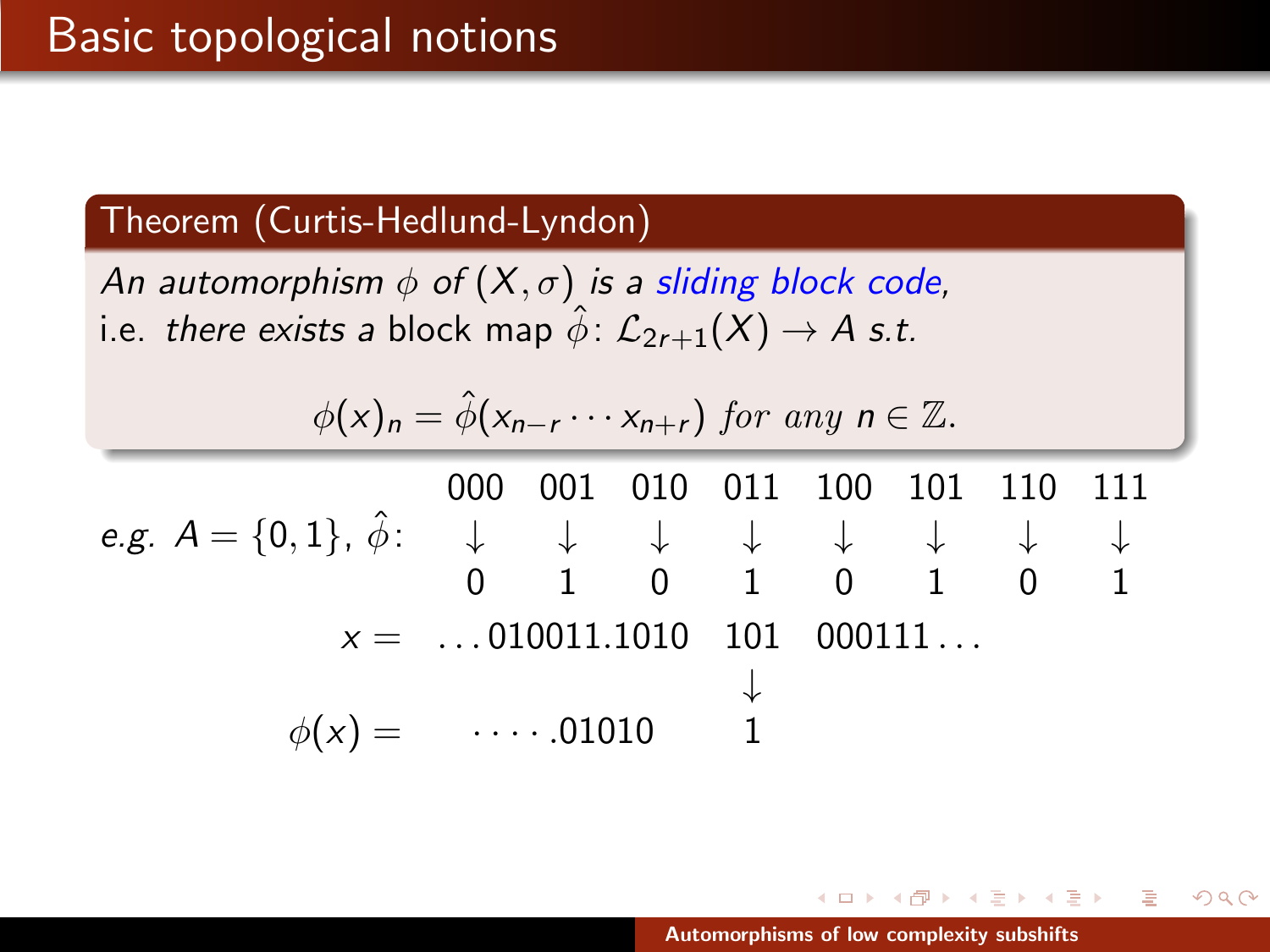An automorphism  $\phi$  of  $(X, \sigma)$  is a sliding block code, i.e. there exists a block map  $\hat{\phi}$ :  $\mathcal{L}_{2r+1}(X) \rightarrow A$  s.t.

$$
\phi(x)_n = \hat{\phi}(x_{n-r} \cdots x_{n+r}) \text{ for any } n \in \mathbb{Z}.
$$

e.g.  $A = \{0,1\}$ ,  $\hat{\phi}$ : 000 001 010 011 100 101 110 111 ↓ ↓ ↓ ↓ ↓ ↓ ↓ ↓ 0 1 0 1 0 1 0 1  $x =$  ...010011.10101 010 00111... ↓  $\phi(x) = \cdots 010101$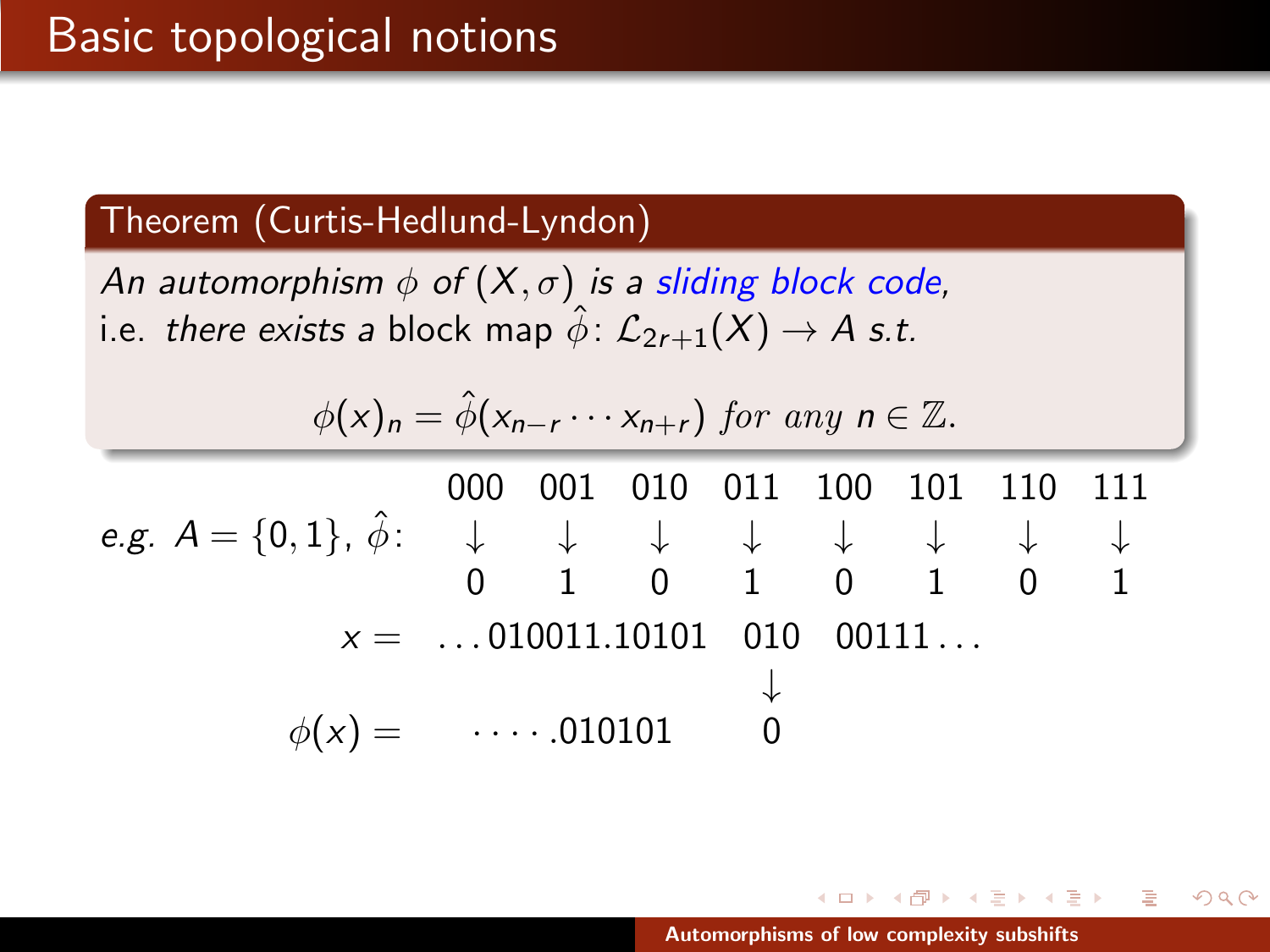An automorphism  $\phi$  of  $(X, \sigma)$  is a sliding block code, i.e. there exists a block map  $\hat{\phi}$ :  $\mathcal{L}_{2r+1}(X) \rightarrow A$  s.t.

$$
\phi(x)_n = \hat{\phi}(x_{n-r} \cdots x_{n+r}) \text{ for any } n \in \mathbb{Z}.
$$

e.g.  $A = \{0,1\}$ ,  $\hat{\phi}$ : 000 001 010 011 100 101 110 111 ↓ ↓ ↓ ↓ ↓ ↓ ↓ ↓ 0 1 0 1 0 1 0 1  $x =$  ... 010011.101010 100 00111... ↓  $\phi(x) = \cdots 0101010$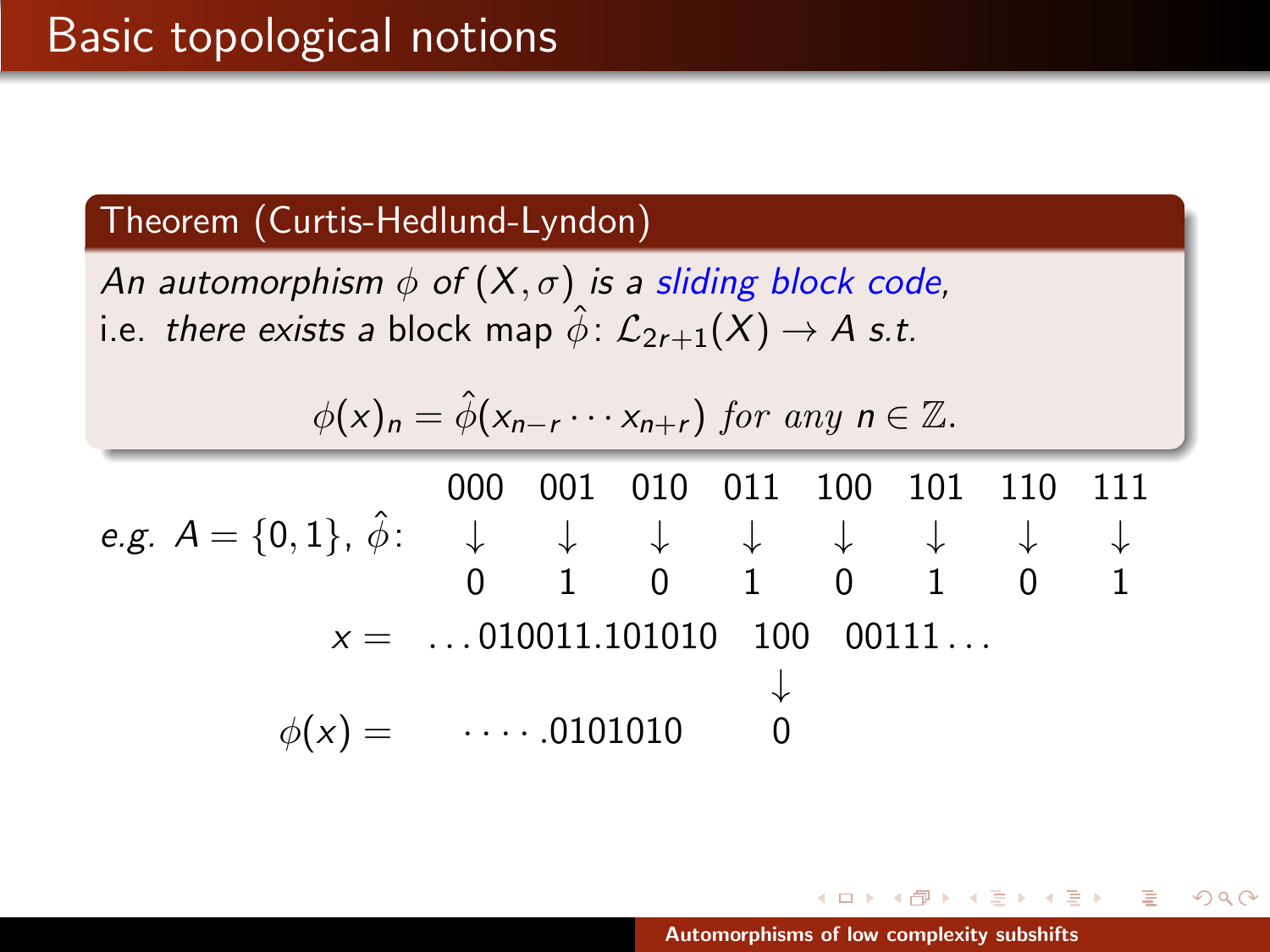An automorphism  $\phi$  of  $(X, \sigma)$  is a sliding block code, i.e. there exists a block map  $\hat{\phi}$ :  $\mathcal{L}_{2r+1}(X) \rightarrow A$  s.t.

$$
\phi(x)_n = \hat{\phi}(x_{n-r} \cdots x_{n+r}) \text{ for any } n \in \mathbb{Z}.
$$

e.g.  $A = \{0,1\}$ ,  $\hat{\phi}$ : 000 001 010 011 100 101 110 111 ↓ ↓ ↓ ↓ ↓ ↓ ↓ ↓ 0 1 0 1 0 1 0 1  $x =$  ... 010011.1010101 000 0111... ↓  $\phi(x) =$   $\cdots$  .01010100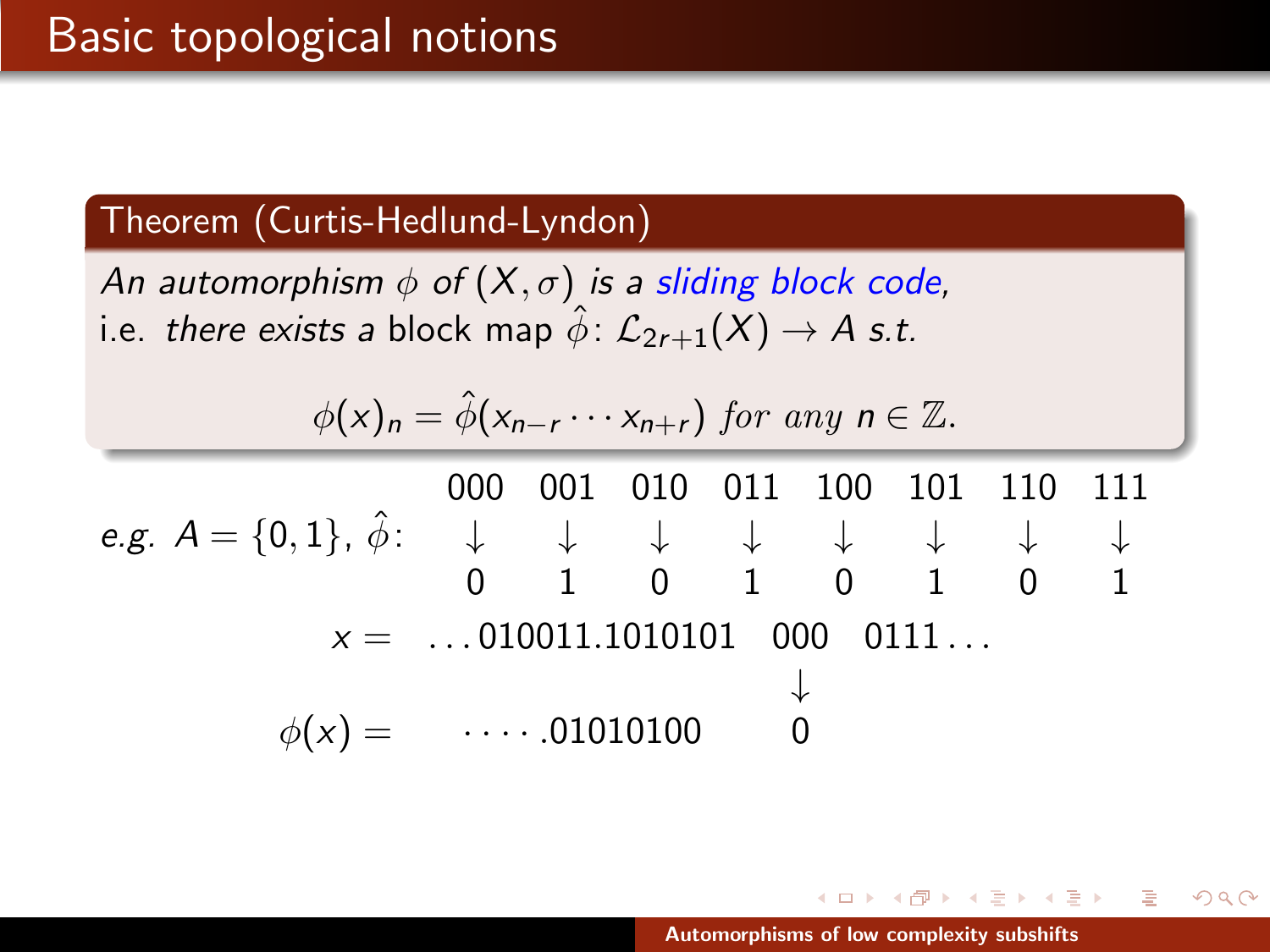An automorphism  $\phi$  of  $(X, \sigma)$  is a sliding block code, i.e. there exists a block map  $\hat{\phi}$ :  $\mathcal{L}_{2r+1}(X) \rightarrow A$  s.t.

$$
\phi(x)_n = \hat{\phi}(x_{n-r} \cdots x_{n+r}) \text{ for any } n \in \mathbb{Z}.
$$

e.g.  $A = \{0,1\}$ ,  $\hat{\phi}$ : 000 001 010 011 100 101 110 111 ↓ ↓ ↓ ↓ ↓ ↓ ↓ ↓ 0 1 0 1 0 1 0 1  $x =$  ...010011.10101010000111...

 $\phi(x) =$  ...0100111.0101010000111...

4 A D D 4 E D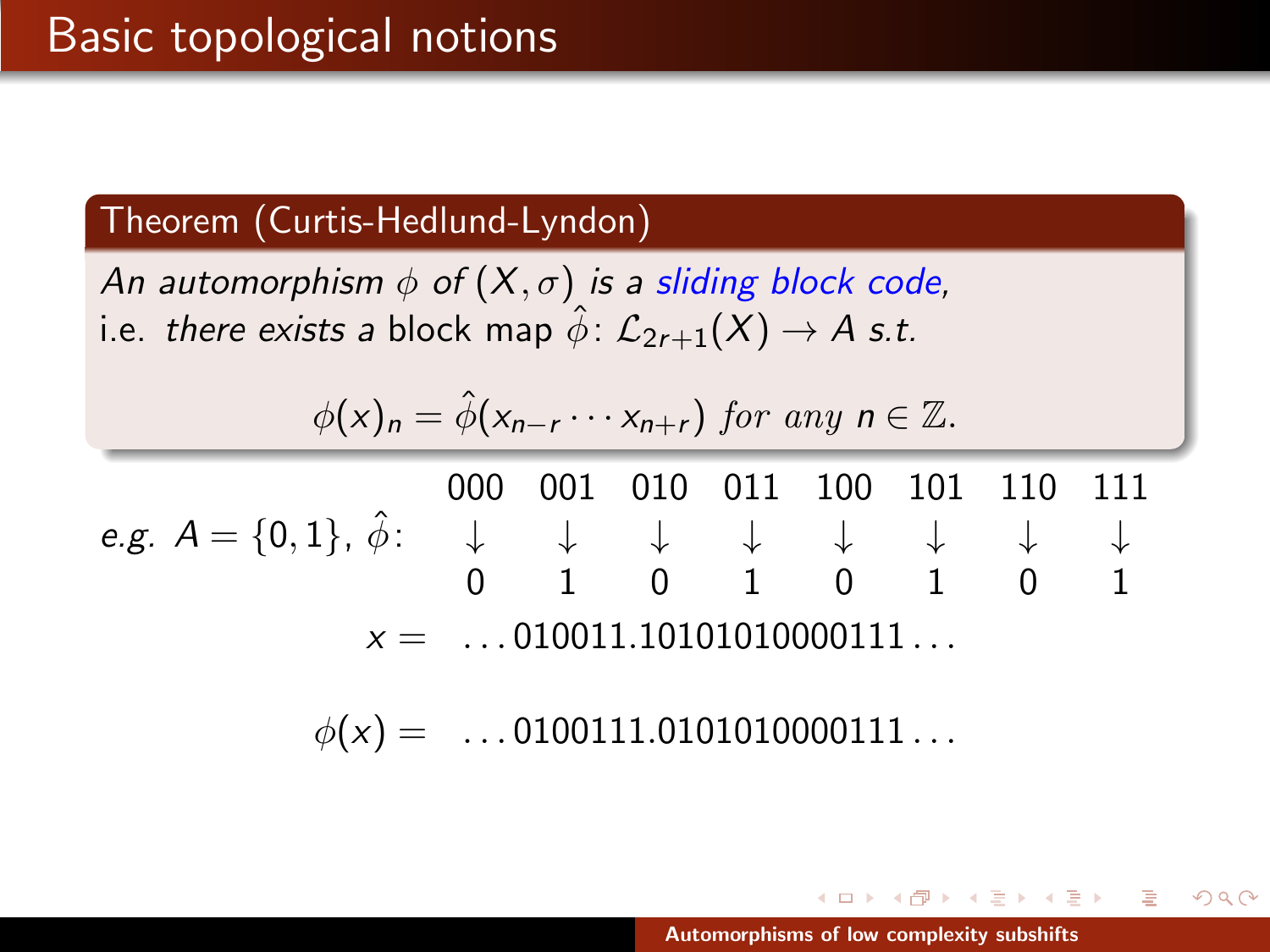An automorphism  $\phi$  of  $(X, \sigma)$  is a sliding block code, i.e. there exists a block map  $\hat{\phi}$ :  $\mathcal{L}_{2r+1}(X) \rightarrow A$  s.t.

$$
\phi(x)_n = \hat{\phi}(x_{n-r} \cdots x_{n+r}) \text{ for any } n \in \mathbb{Z}.
$$

e.g.  $A = \{0,1\}$ ,  $\hat{\phi}$ : 000 001 010 011 100 101 110 111 ↓ ↓ ↓ ↓ ↓ ↓ ↓ ↓ 0 1 0 1 0 1 0 1  $x =$  ... 010011.10101010000111...

 $\phi(x) =$  ...0100111.0101010000111... =  $\sigma(x)$ 

メタメ メミメ メミメー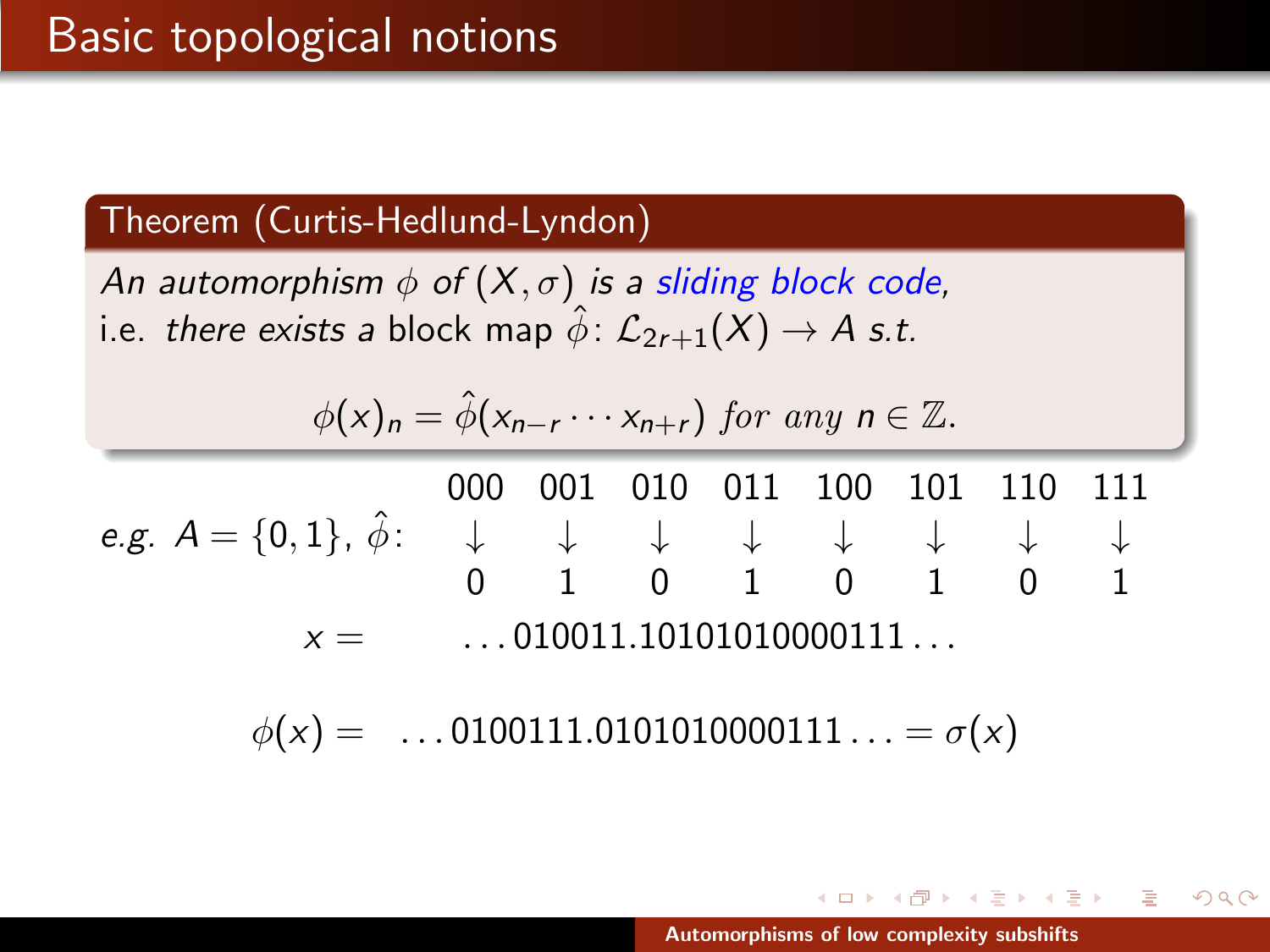Let  $\phi$  be an automorphism of  $(X,\sigma)$ There exists a local map  $\hat{\phi}$ :  $\mathcal{L}_{2r+1}(X) \rightarrow A$  s.t.

$$
\phi(x)_n = \hat{\phi}(x_{n-r} \cdots x_{n+r}) \text{ for any } n \in \mathbb{Z}.
$$

#### **Corollary**

 $Aut(X, \sigma)$  is countable.  $Aut(X, \sigma)$  is a discrete subgroup of Homeo(X) for the uniform convergence topology.

 $\mathcal{A}$   $\mathcal{F}$   $\mathcal{F}$   $\mathcal{A}$   $\mathcal{F}$   $\mathcal{F}$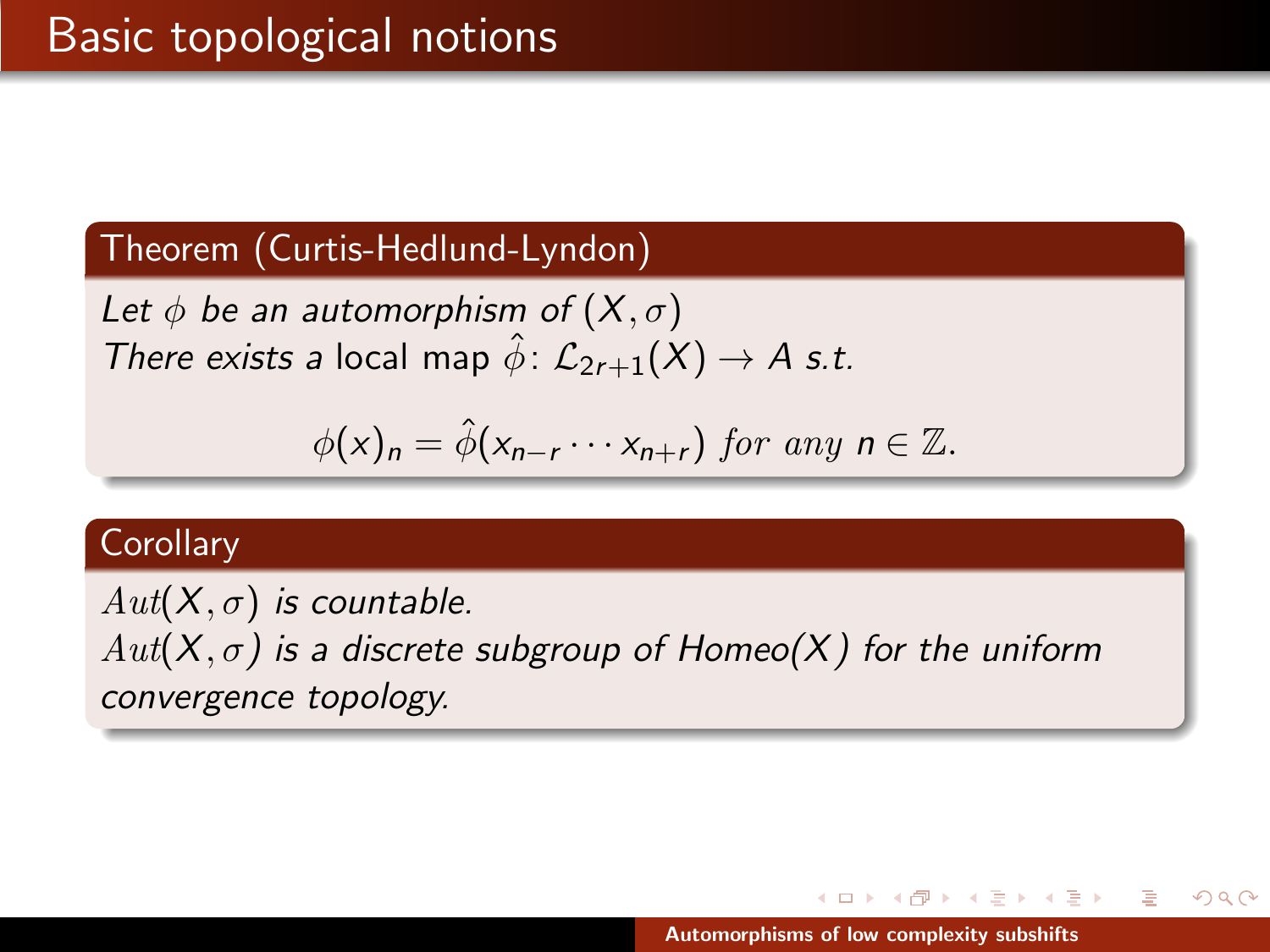The complexity  $p_X : \mathbb{N} \to \mathbb{N}$ ,

 $p_X(n) = #\mathcal{L}_n(X) = #$  words of length *n* in X.

Q: How the growth of the complexity restricts  $Aut(X, \sigma)$ ?

 $A \cap B$  is a  $B \cap B$  is a  $B \cap B$ 

 $2Q$ 

 $4.171 +$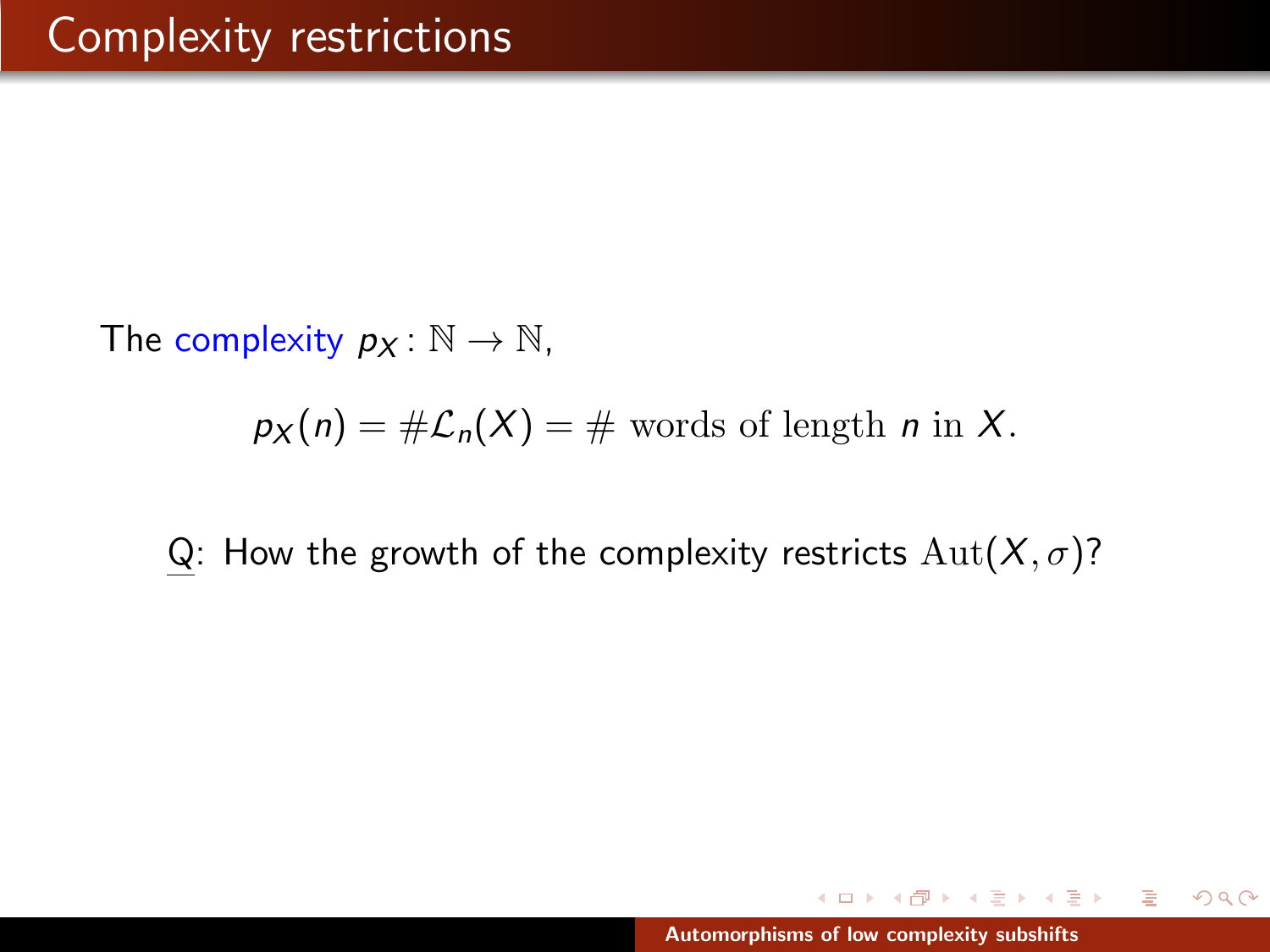# How the growth of the complexity restricts  $Aut(X, \sigma)$ ?



COMPLEXITY  $p_X(n)$  growth rate

イロン イ母ン イヨン イヨン

重

 $2Q$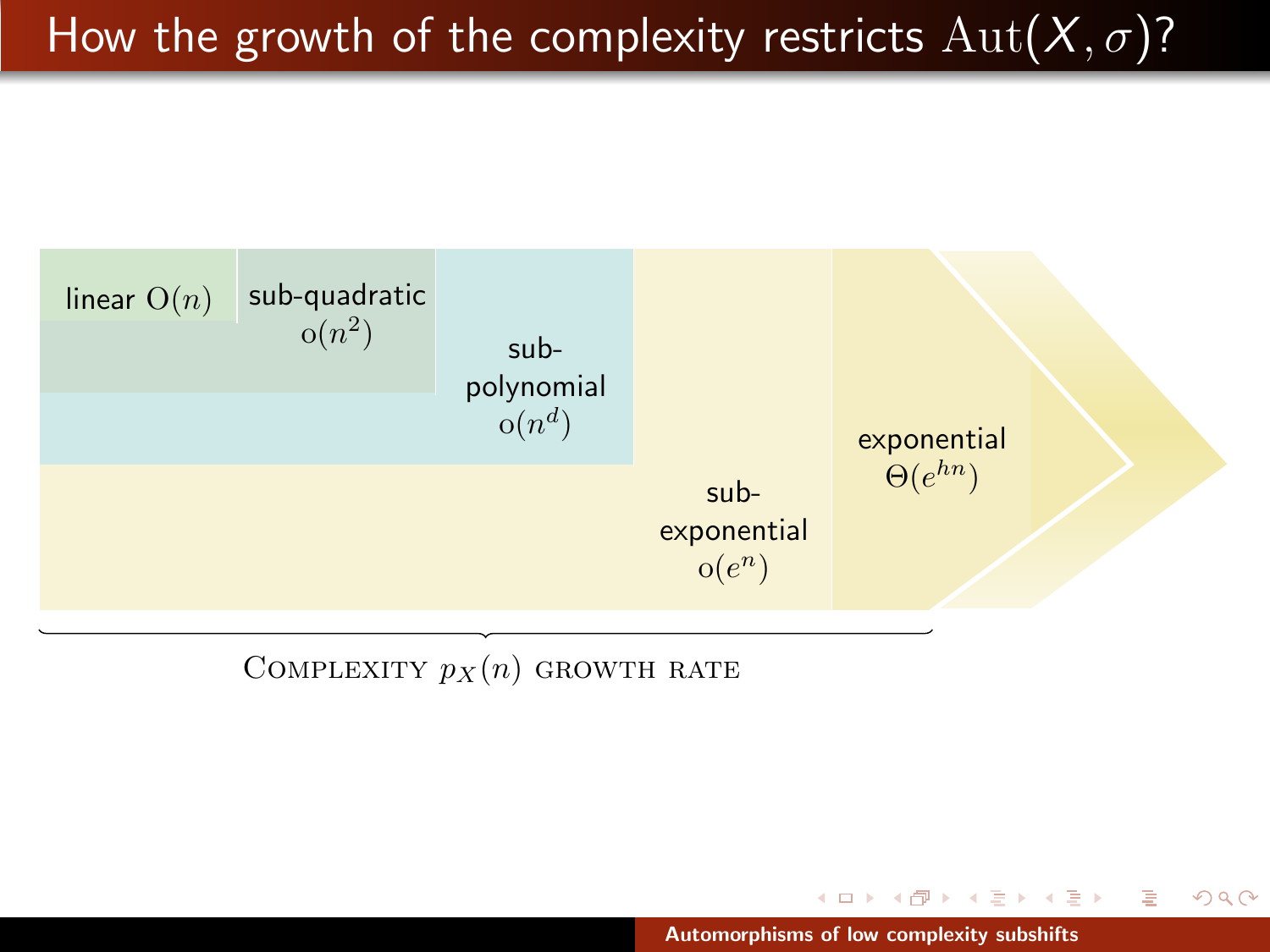- **4** Automorphism of SFT
- 2 Automorphism of classical minimal systems
	- a) Linear complexity case
	- b) Toeplitz subshifts case
- **3** Automorphism for sub-exponential complexity subshifts and non embeddable groups.

 $\leftarrow$   $\Box$ 

オター・ステーション

 $2Q$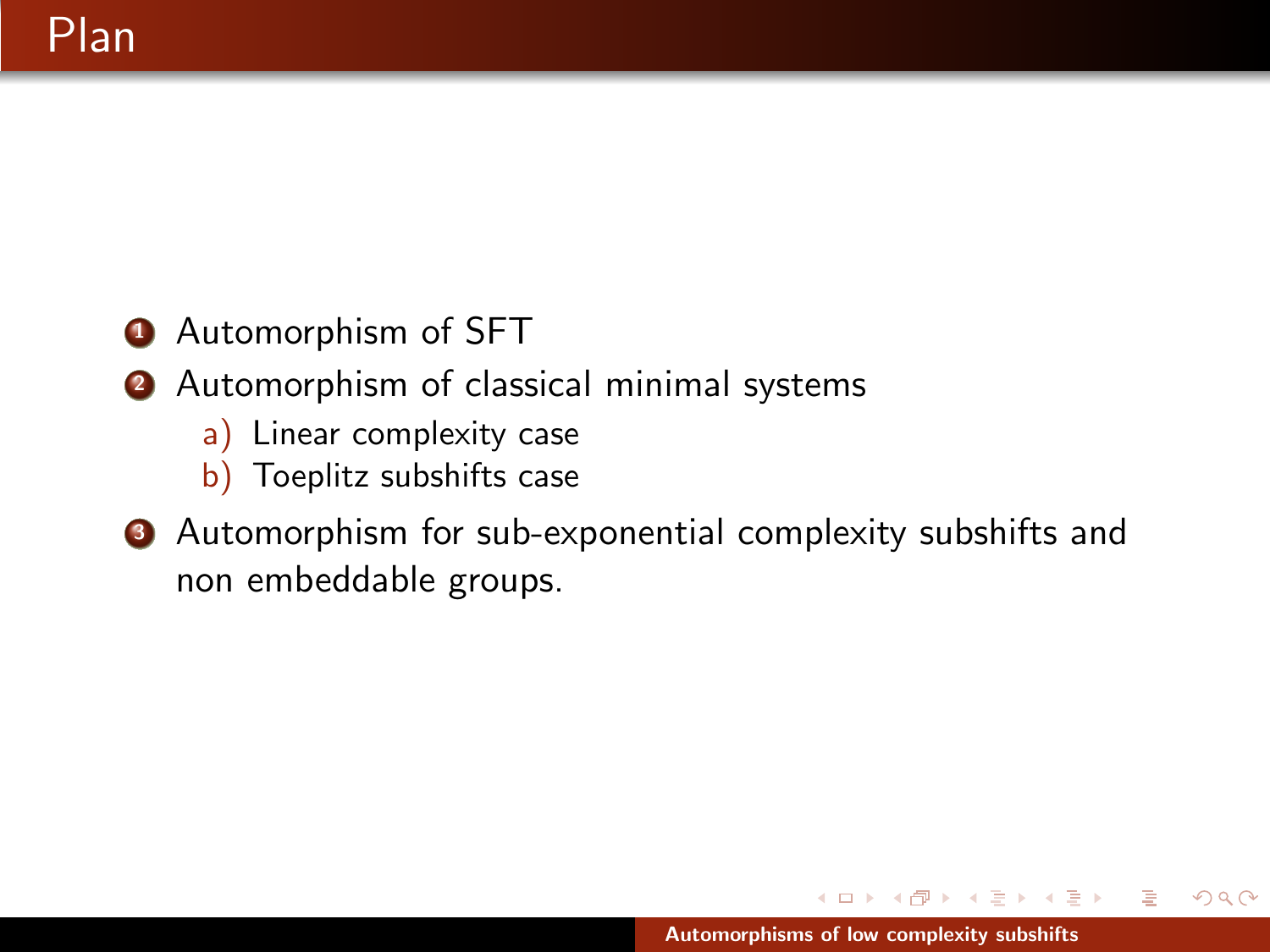Hedlund (69), Boyle, Lind & Rudolph (88): Let  $(X, \sigma)$  be an uncountable SFT. Then  $\text{Aut}(X,\sigma)$  contains

∢ 倒 ▶ . ∢ ミ ▶ . ∢ ミ ▶

 $2Q$ 

a mills.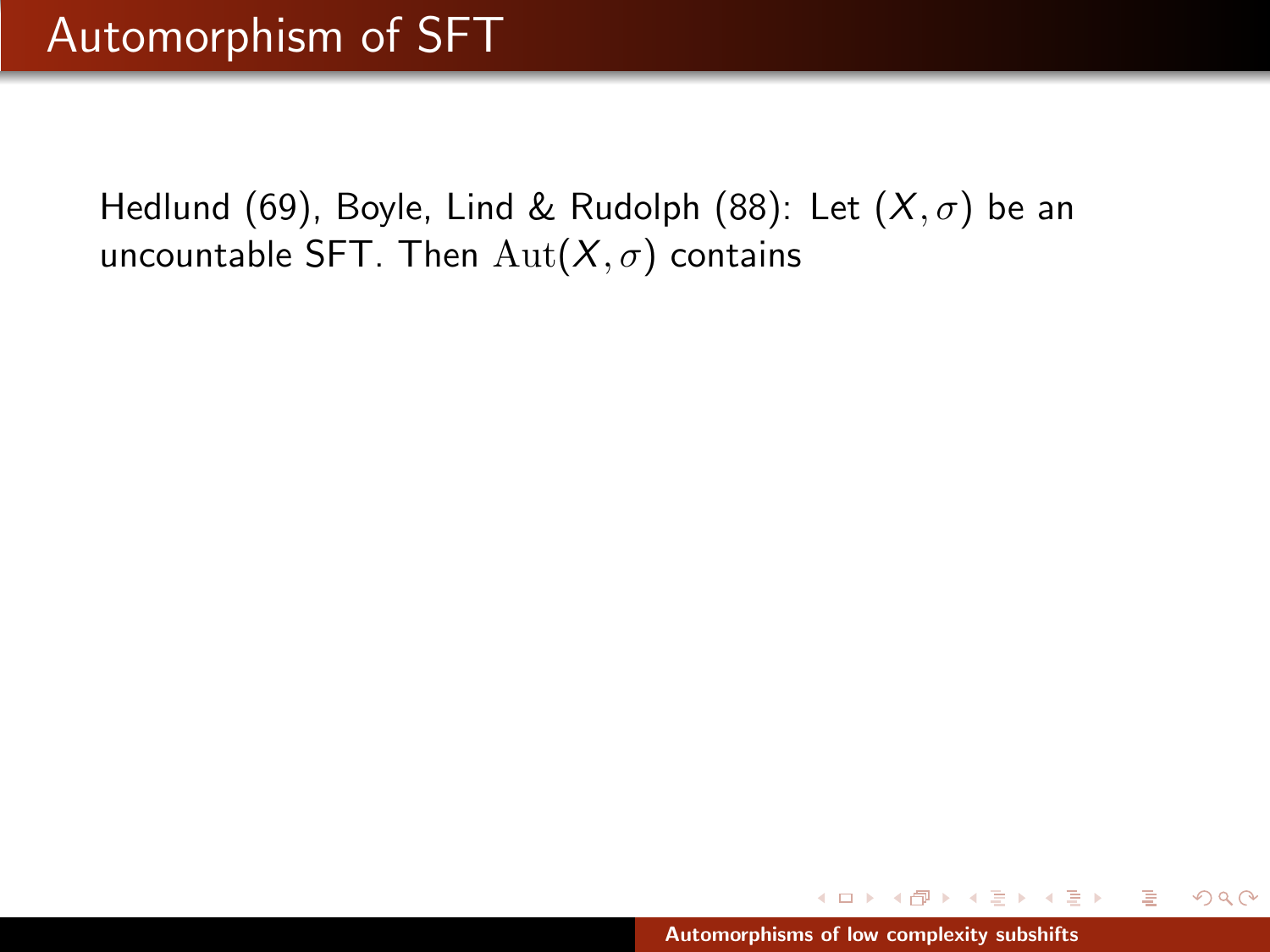Hedlund (69), Boyle, Lind & Rudolph (88): Let  $(X, \sigma)$  be an uncountable SFT. Then  $\text{Aut}(X,\sigma)$  contains

**•** the direct sum of every countable collection of finite group.

 $4.50 \times 4.75 \times 4.75 \times$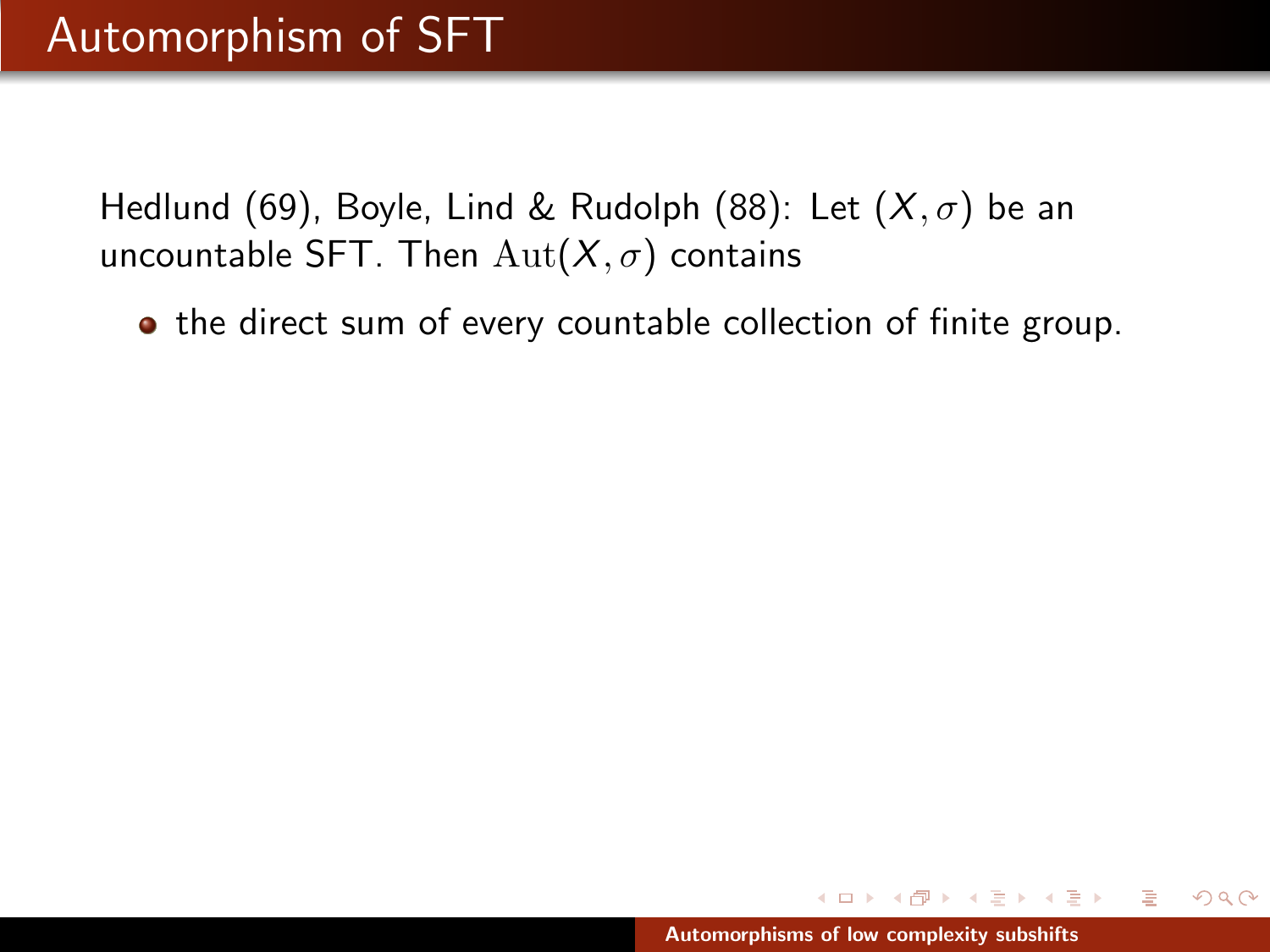Hedlund (69), Boyle, Lind & Rudolph (88): Let  $(X, \sigma)$  be an uncountable SFT. Then  $\text{Aut}(X,\sigma)$  contains

- **•** the direct sum of every countable collection of finite group.
- the free group on a countable number of generators.

マーティ ミュース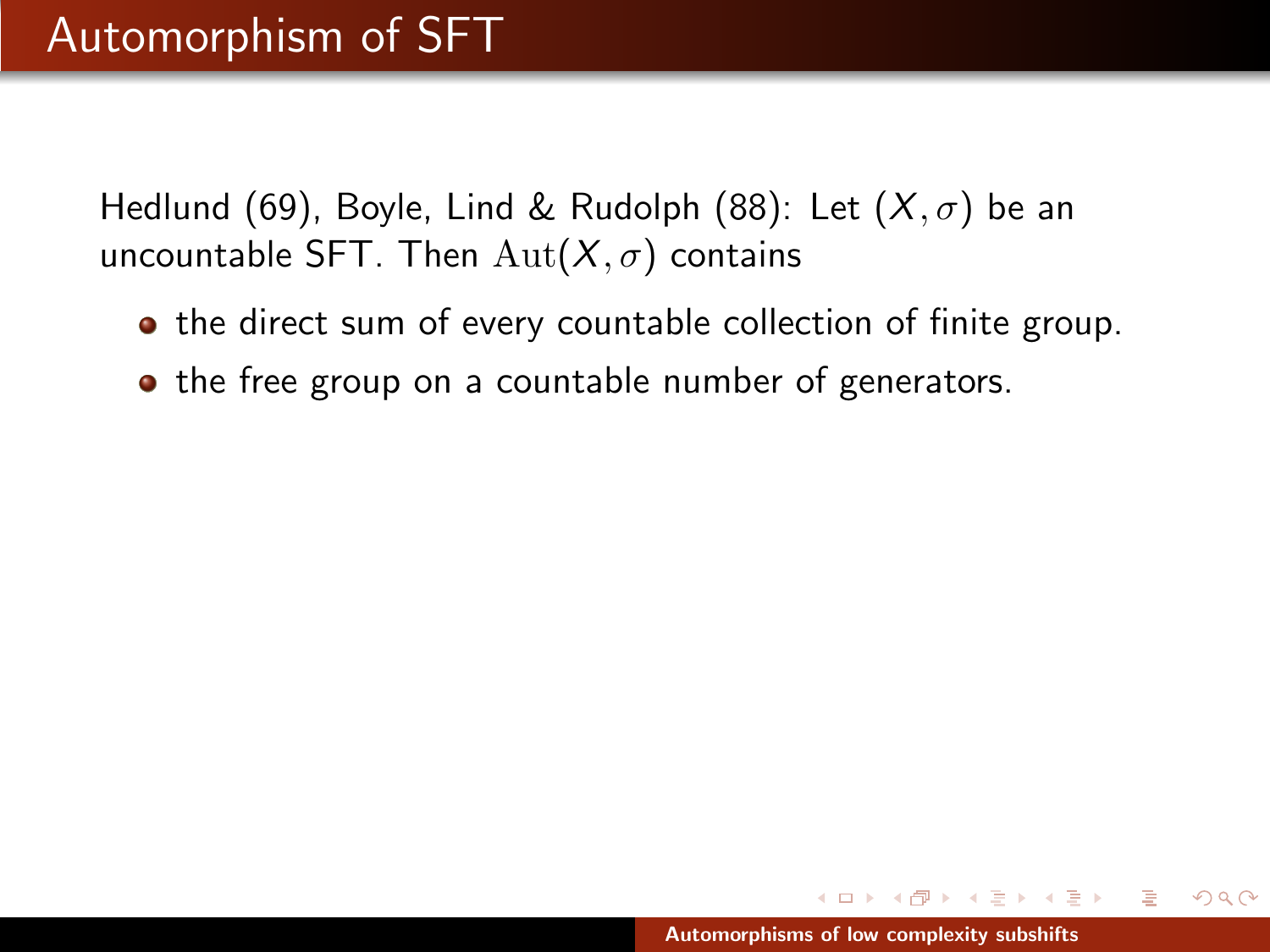Hedlund (69), Boyle, Lind & Rudolph (88): Let  $(X,\sigma)$  be an uncountable SFT. Then  $\text{Aut}(X,\sigma)$  contains

- **•** the direct sum of every countable collection of finite group.
- the free group on a countable number of generators.
- $\mathrm{Aut}(\{1,\ldots,n\}^{\mathbb{Z}},\sigma)$  for all  $n$  (Kim & Rousch, 90).

マーター マーティング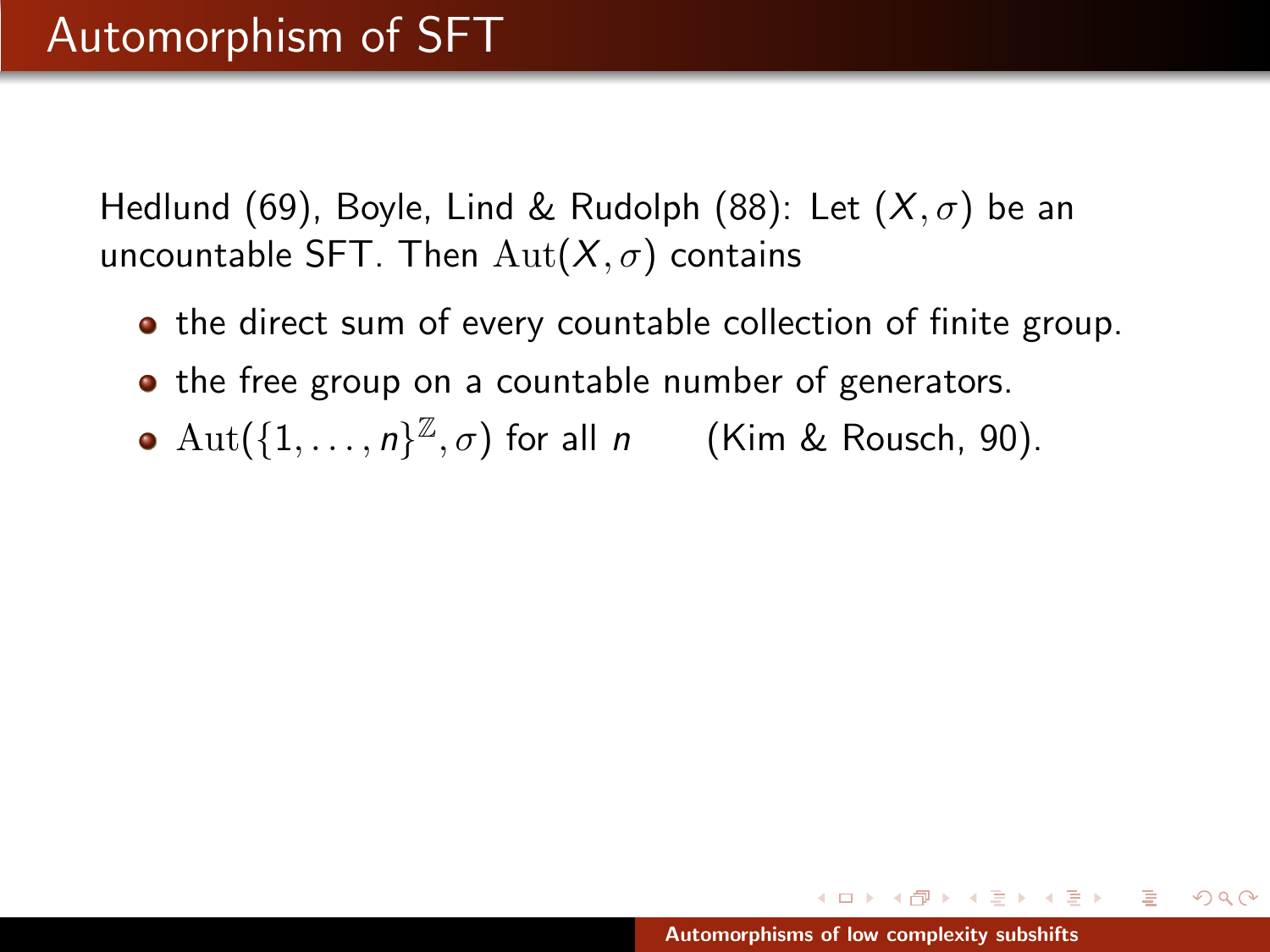Hedlund (69), Boyle, Lind & Rudolph (88): Let  $(X,\sigma)$  be an uncountable SFT. Then  $\text{Aut}(X,\sigma)$  contains

- **•** the direct sum of every countable collection of finite group.
- the free group on a countable number of generators.
- $\mathrm{Aut}(\{1,\ldots,n\}^{\mathbb{Z}},\sigma)$  for all  $n$  (Kim & Rousch, 90).

**Open problem:**  $\mathrm{Aut}(\{1,2\}^{\mathbb{Z}},\sigma) \simeq \mathrm{Aut}(\{1,2,3\}^{\mathbb{Z}},\sigma)$ ? **•** If  $(X, \sigma)$  is irreducible,  $Z(\text{Aut}(X, \sigma)) = \langle \sigma \rangle$  (Ryan, 72).

イロメ イ押 トラ ミトラ ミトー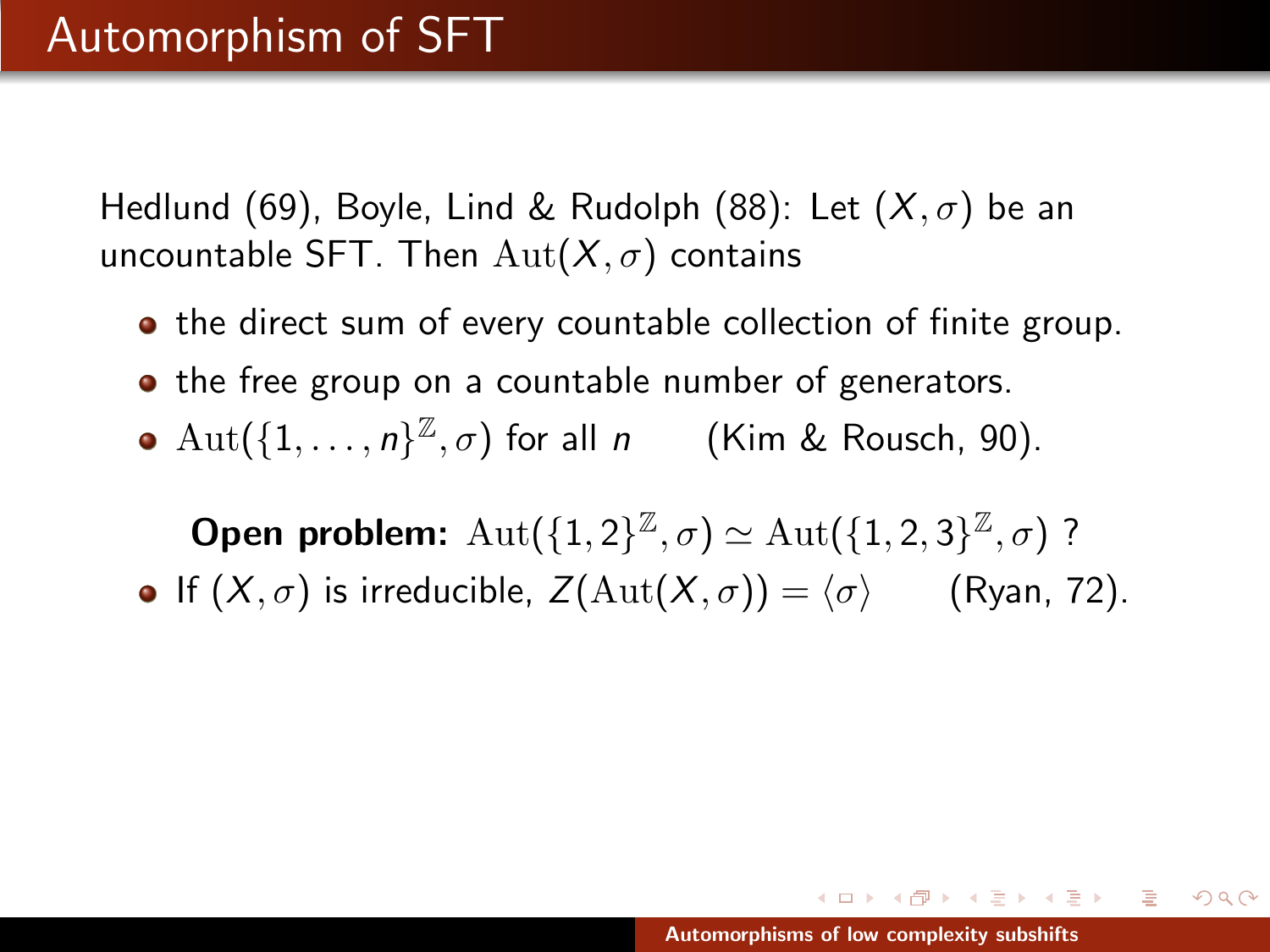Hedlund (69), Boyle, Lind & Rudolph (88): Let  $(X,\sigma)$  be an uncountable SFT. Then  $\text{Aut}(X,\sigma)$  contains

- **•** the direct sum of every countable collection of finite group.
- the free group on a countable number of generators.
- $\mathrm{Aut}(\{1,\ldots,n\}^{\mathbb{Z}},\sigma)$  for all  $n$  (Kim & Rousch, 90).

**Open problem:**  $\mathrm{Aut}(\{1,2\}^{\mathbb{Z}},\sigma) \simeq \mathrm{Aut}(\{1,2,3\}^{\mathbb{Z}},\sigma)$ ? **•** If  $(X, \sigma)$  is irreducible,  $Z(\text{Aut}(X, \sigma)) = \langle \sigma \rangle$  (Ryan, 72).

In this case:

 $Aut(X, \sigma)$  is not finitely generated, not amenable.

イロメ イ押 トラ ミトラ ミトー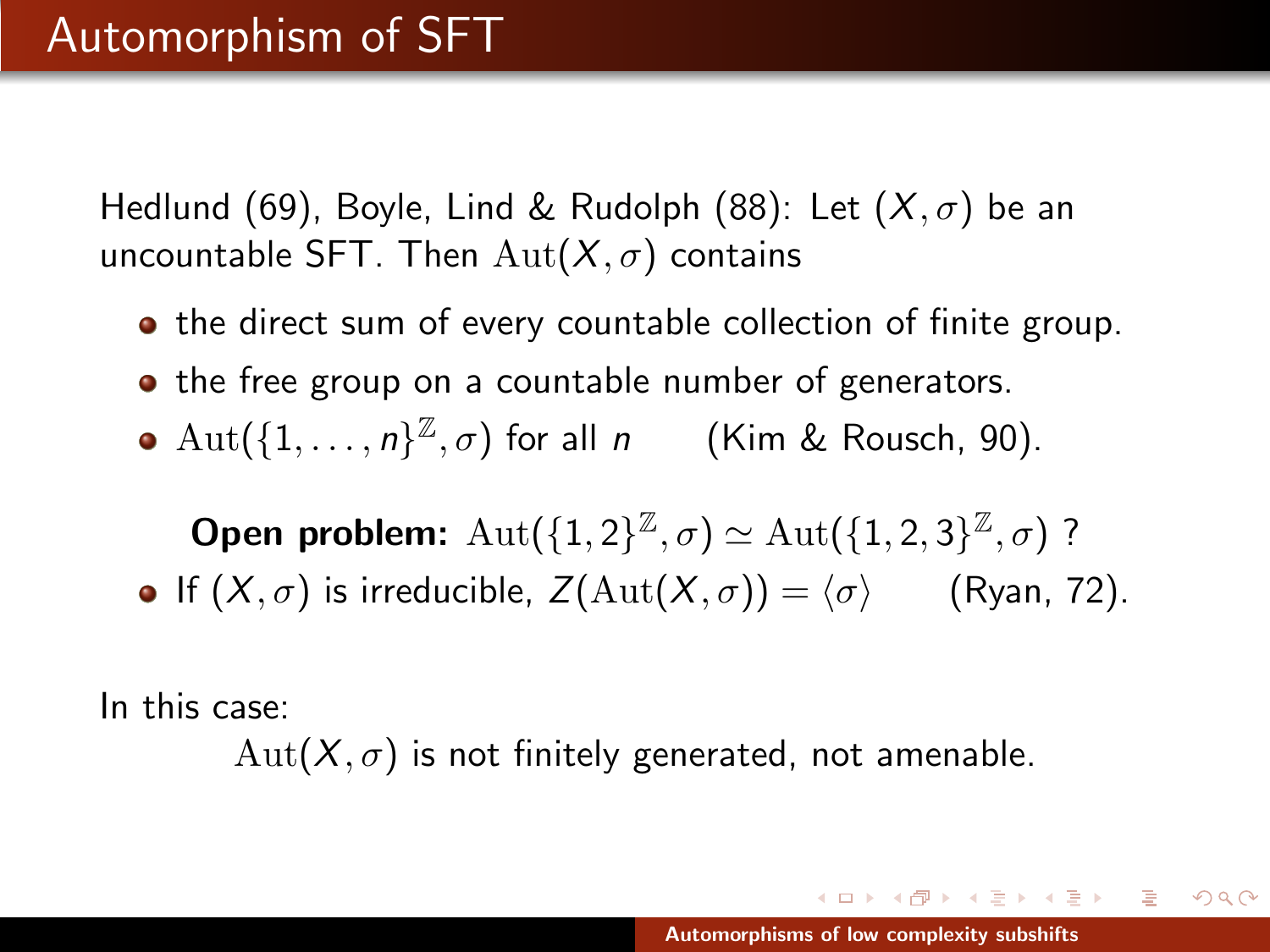メ御 ドメミ ドメミド

重

 $2Q$ 

a mills.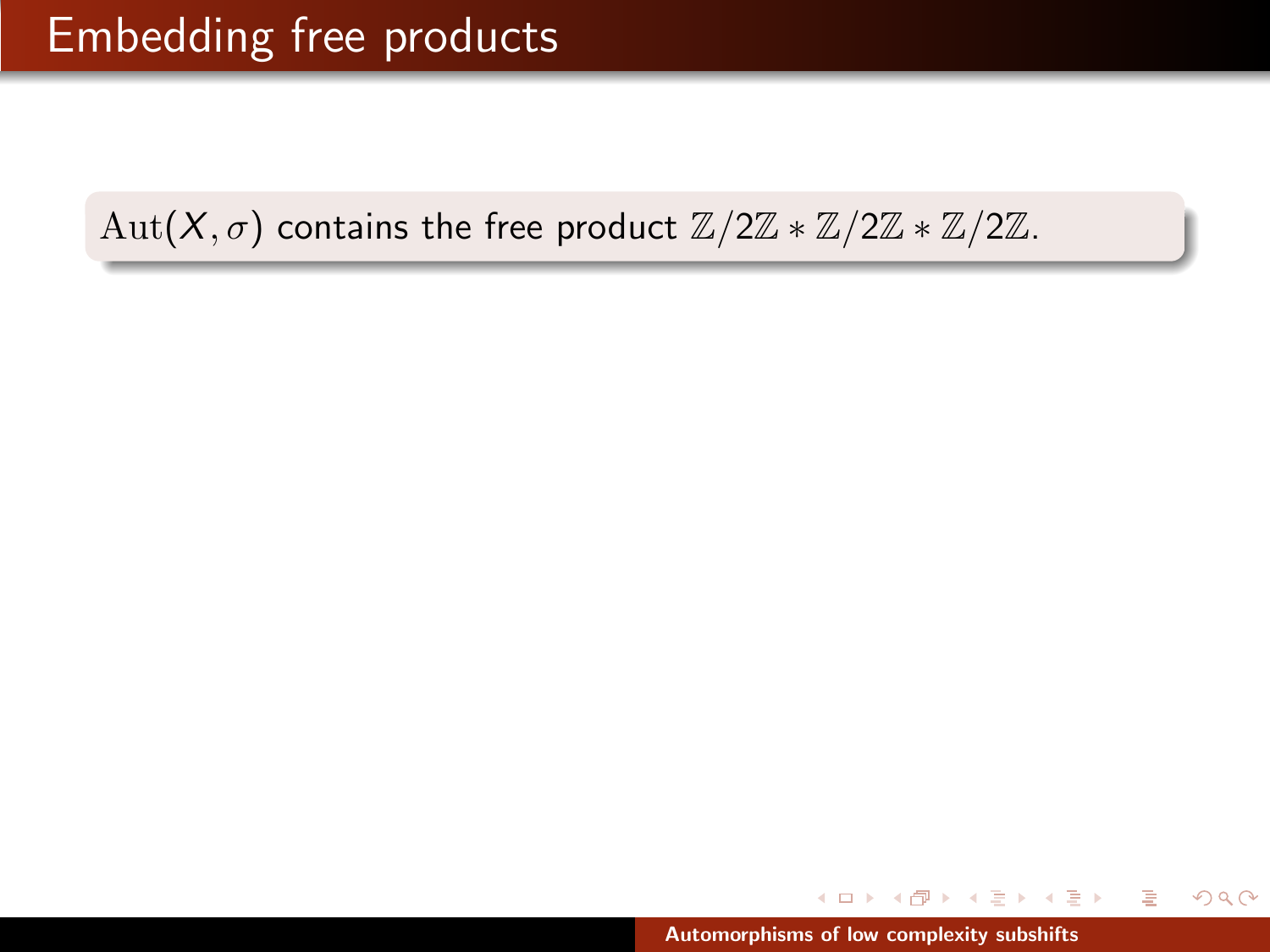For simplicity  $X=\{*,0,1,2,3\}^{\mathbb{Z}}$ 

メ 御 ト メ ヨ ト メ ヨ トー

 $2Q$ 

a mills.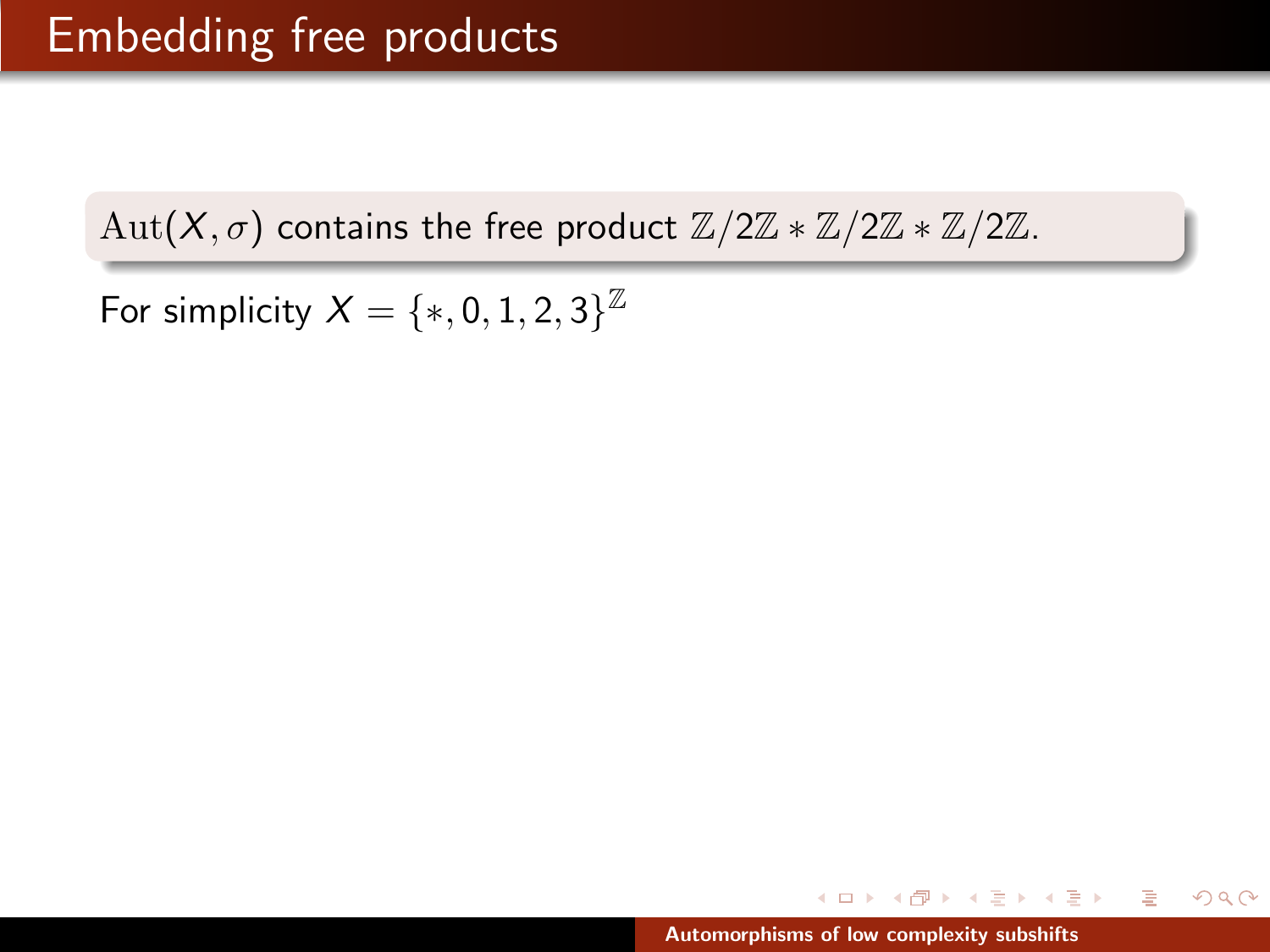For simplicity  $X=\{*,0,1,2,3\}^{\mathbb{Z}}$ For  $j \in \{1, 2, 3\}$ , define  $\phi_j \in \text{Aut}(X, \sigma)$  be the automorphisms s.t.

 $si \leftrightarrow s0$  for  $s \notin \{0, j\}.$ 

イタン イラン イラント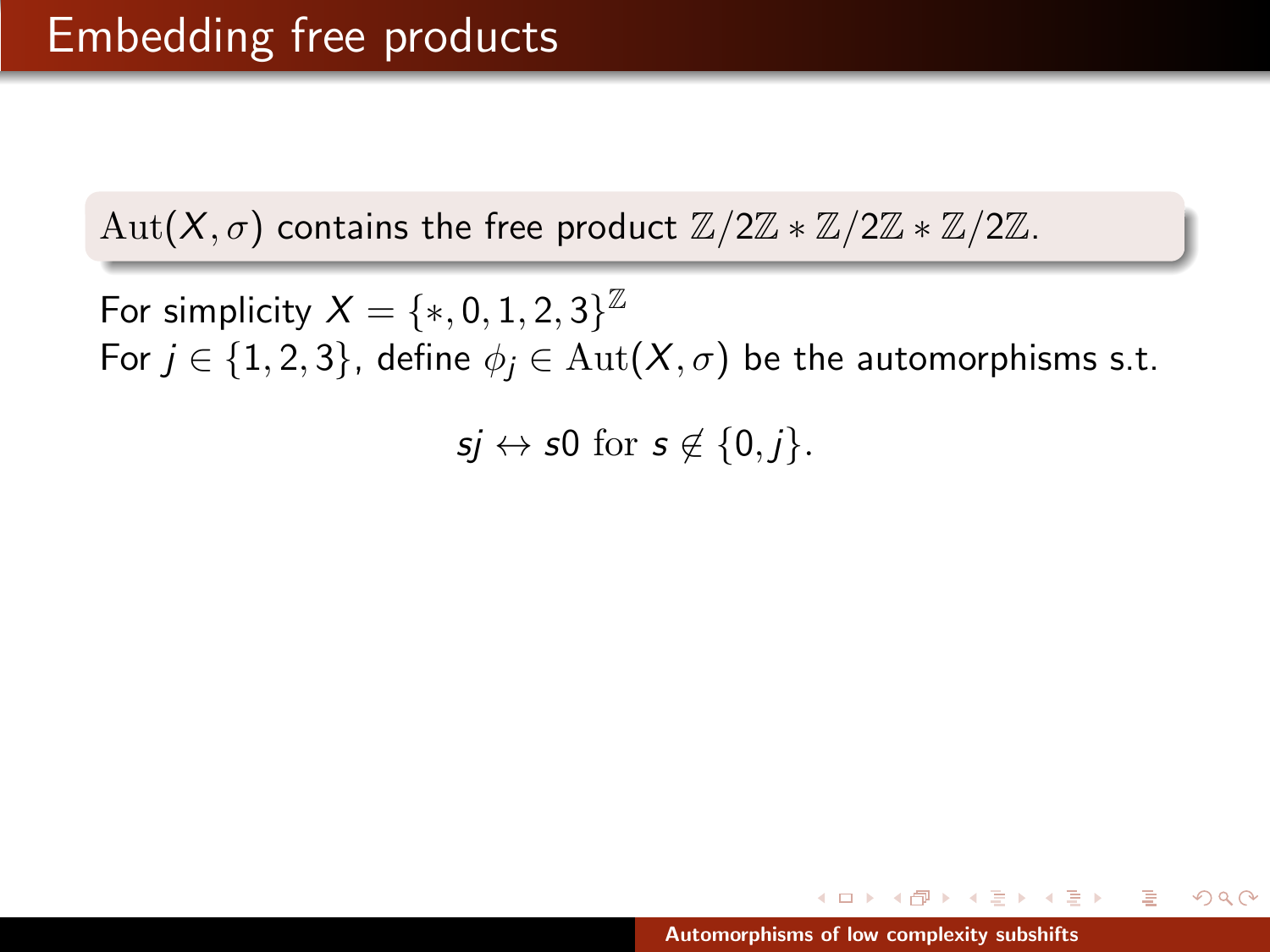$Aut(X,\sigma)$  contains the free product  $\mathbb{Z}/2\mathbb{Z} * \mathbb{Z}/2\mathbb{Z} * \mathbb{Z}/2\mathbb{Z}$ .

For simplicity  $X=\{*,0,1,2,3\}^{\mathbb{Z}}$ For  $j \in \{1, 2, 3\}$ , define  $\phi_j \in \text{Aut}(X, \sigma)$  be the automorphisms s.t.

 $si \leftrightarrow s0$  for  $s \notin \{0, j\}.$ 

Study the action of  $\langle \phi_1, \phi_2, \phi_3 \rangle$  on the the point  $\cdots$  000  $*$  000  $\cdots$ . See it generates a group isomorphic to  $\mathbb{Z}/2\mathbb{Z} * \mathbb{Z}/2\mathbb{Z} * \mathbb{Z}/2\mathbb{Z}$ .

E.g.

$$
\phi_1: \cdots 000 * 0000 \cdots \mapsto \cdots 000 * 1000 \cdots
$$

イロメ イ母メ イヨメ イヨメー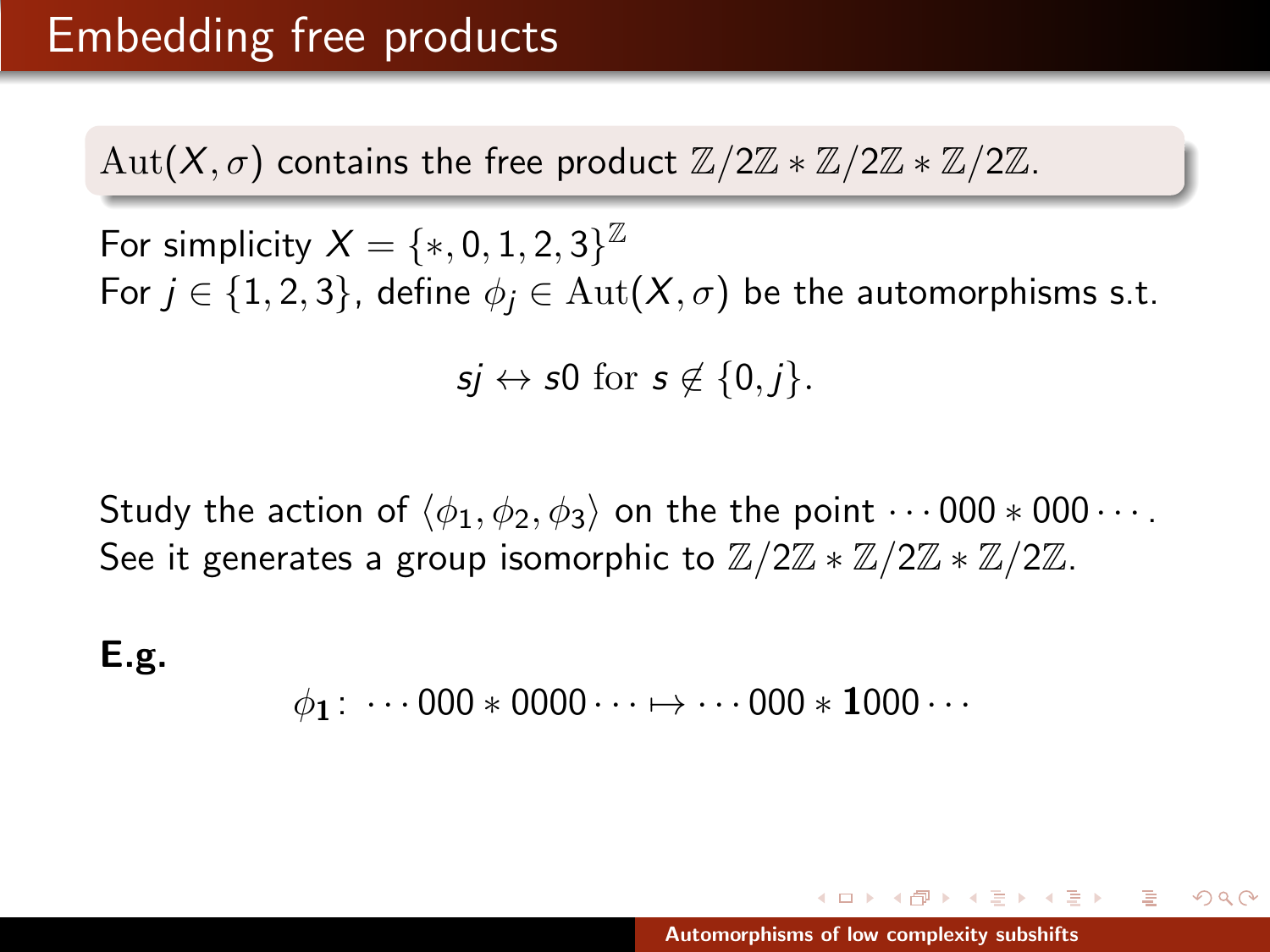$Aut(X,\sigma)$  contains the free product  $\mathbb{Z}/2\mathbb{Z} * \mathbb{Z}/2\mathbb{Z} * \mathbb{Z}/2\mathbb{Z}$ .

For simplicity  $X=\{*,0,1,2,3\}^{\mathbb{Z}}$ For  $j \in \{1, 2, 3\}$ , define  $\phi_j \in \text{Aut}(X, \sigma)$  be the automorphisms s.t.

 $si \leftrightarrow s0$  for  $s \notin \{0, j\}.$ 

Study the action of  $\langle \phi_1, \phi_2, \phi_3 \rangle$  on the the point  $\cdots$  000  $*$  000  $\cdots$ . See it generates a group isomorphic to  $\mathbb{Z}/2\mathbb{Z} * \mathbb{Z}/2\mathbb{Z} * \mathbb{Z}/2\mathbb{Z}$ .

E.g.

$$
\phi_2 \phi_1 \colon \cdots 000 * 0000 \cdots \mapsto \cdots 000 * 1200 \cdots
$$

イロメ イ母メ イヨメ イヨメー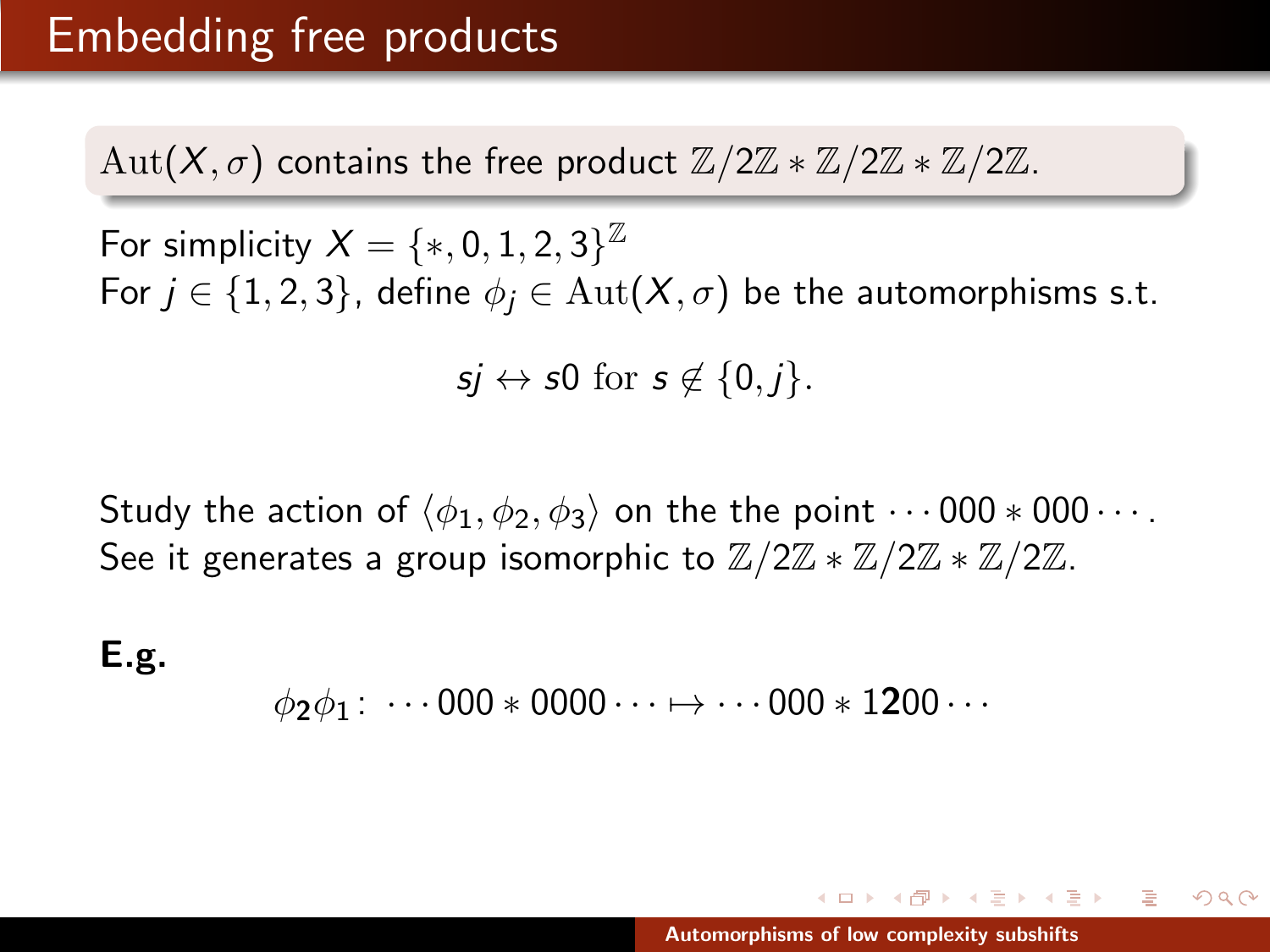$Aut(X,\sigma)$  contains the free product  $\mathbb{Z}/2\mathbb{Z} * \mathbb{Z}/2\mathbb{Z} * \mathbb{Z}/2\mathbb{Z}$ .

For simplicity  $X=\{*,0,1,2,3\}^{\mathbb{Z}}$ For  $j \in \{1, 2, 3\}$ , define  $\phi_j \in \text{Aut}(X, \sigma)$  be the automorphisms s.t.

 $si \leftrightarrow s0$  for  $s \notin \{0, j\}.$ 

Study the action of  $\langle \phi_1, \phi_2, \phi_3 \rangle$  on the the point  $\cdots$  000  $*$  000  $\cdots$ . See it generates a group isomorphic to  $\mathbb{Z}/2\mathbb{Z} * \mathbb{Z}/2\mathbb{Z} * \mathbb{Z}/2\mathbb{Z}$ .

E.g.

 $\phi_3\phi_2\phi_1 : \cdots 000 * 0000 \cdots \mapsto \cdots 000 * 1230 \cdots$ 

イロメ イ母 トラ ミックス チャー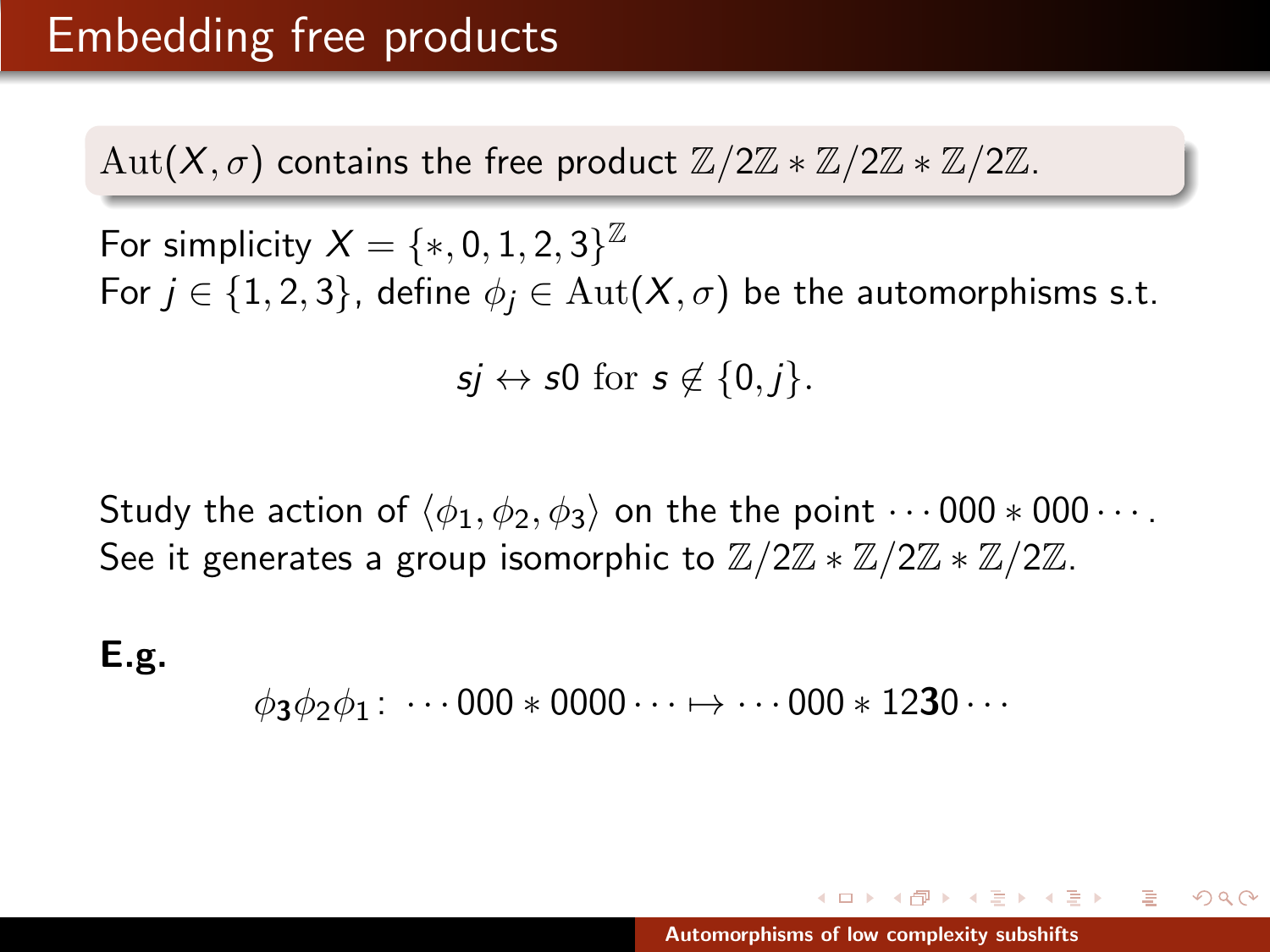Aut(X,  $\sigma$ ) contains the free product  $\mathbb{Z}/2\mathbb{Z} * \mathbb{Z}/2\mathbb{Z} * \mathbb{Z}/2\mathbb{Z}$ .

For simplicity  $X=\{*,0,1,2,3\}^{\mathbb{Z}}$ For  $j \in \{1, 2, 3\}$ , define  $\phi_j \in \text{Aut}(X, \sigma)$  be the automorphisms s.t.  $si \leftrightarrow s0$  for  $s \notin \{0, j\}.$ 

Study the action of  $\langle \phi_1, \phi_2, \phi_3 \rangle$  on the the point  $\cdots$  000  $*$  000  $\cdots$ . See it generates a group isomorphic to  $\mathbb{Z}/2\mathbb{Z} * \mathbb{Z}/2\mathbb{Z} * \mathbb{Z}/2\mathbb{Z}$ .

E.g.

 $\phi_2\phi_3\phi_2\phi_1 : \cdots 000 * 0000 \cdots \mapsto \cdots 000 * 10320 \cdots$ 

イロメ イ押 トラ ミトラ ミトー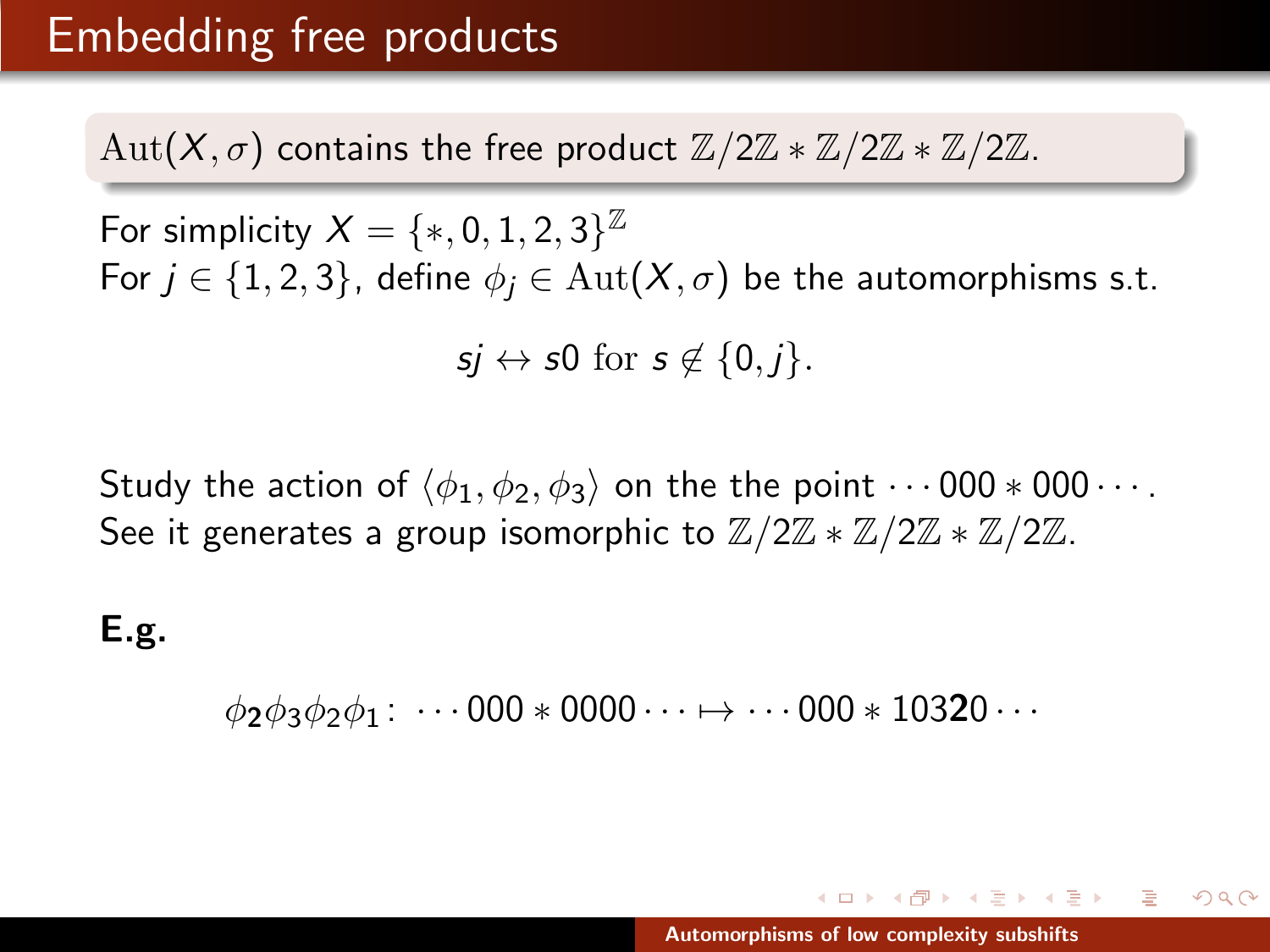For simplicity  $X=\{*,0,1,2,3\}^{\mathbb{Z}}$ For  $j \in \{1, 2, 3\}$ , define  $\phi_j \in \text{Aut}(X, \sigma)$  be the automorphisms s.t.

 $si \leftrightarrow s0$  for  $s \notin \{0, j\}.$ 

Study the action of  $\langle \phi_1, \phi_2, \phi_3 \rangle$  on the the point  $\cdots$  000  $*$  000  $\cdots$ . See it generates a group isomorphic to  $\mathbb{Z}/2\mathbb{Z} * \mathbb{Z}/2\mathbb{Z} * \mathbb{Z}/2\mathbb{Z}$ .

Basic algebra shows it contains the free group on 2 generators, hence the free group with countably many generators.

イロメ イ母メ イヨメ イヨメー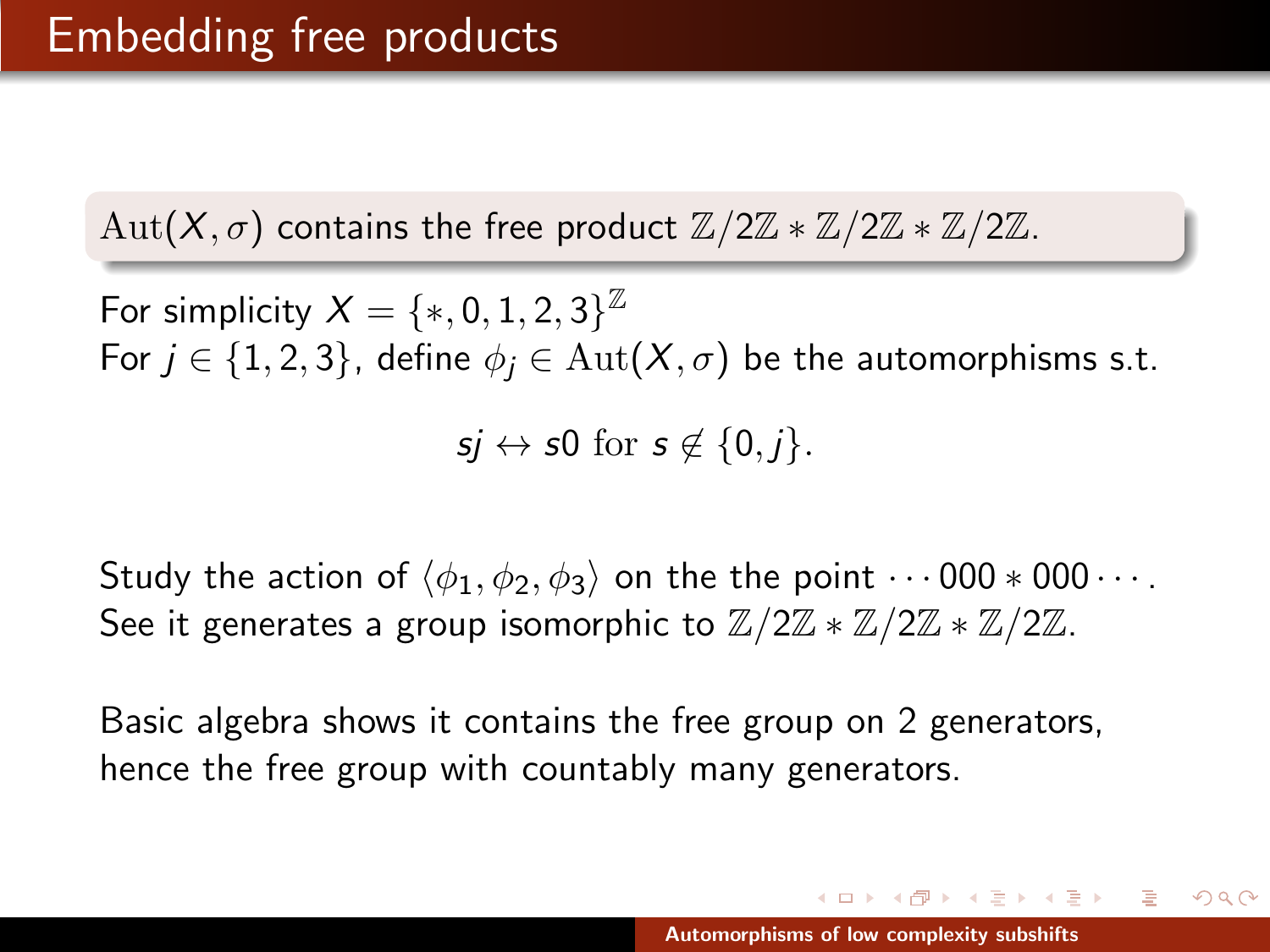A group G is residually finite if for any  $1_G \neq g \in G$  there is a homomorphism  $\varphi: G \to G_0$  onto a finite group  $G_0$  such that  $\varphi(g) \neq 1_{\mathcal{G}_0}.$ Ex: finite group,  $\mathbb{Z}^d$ , free group, finitely generated linear group,...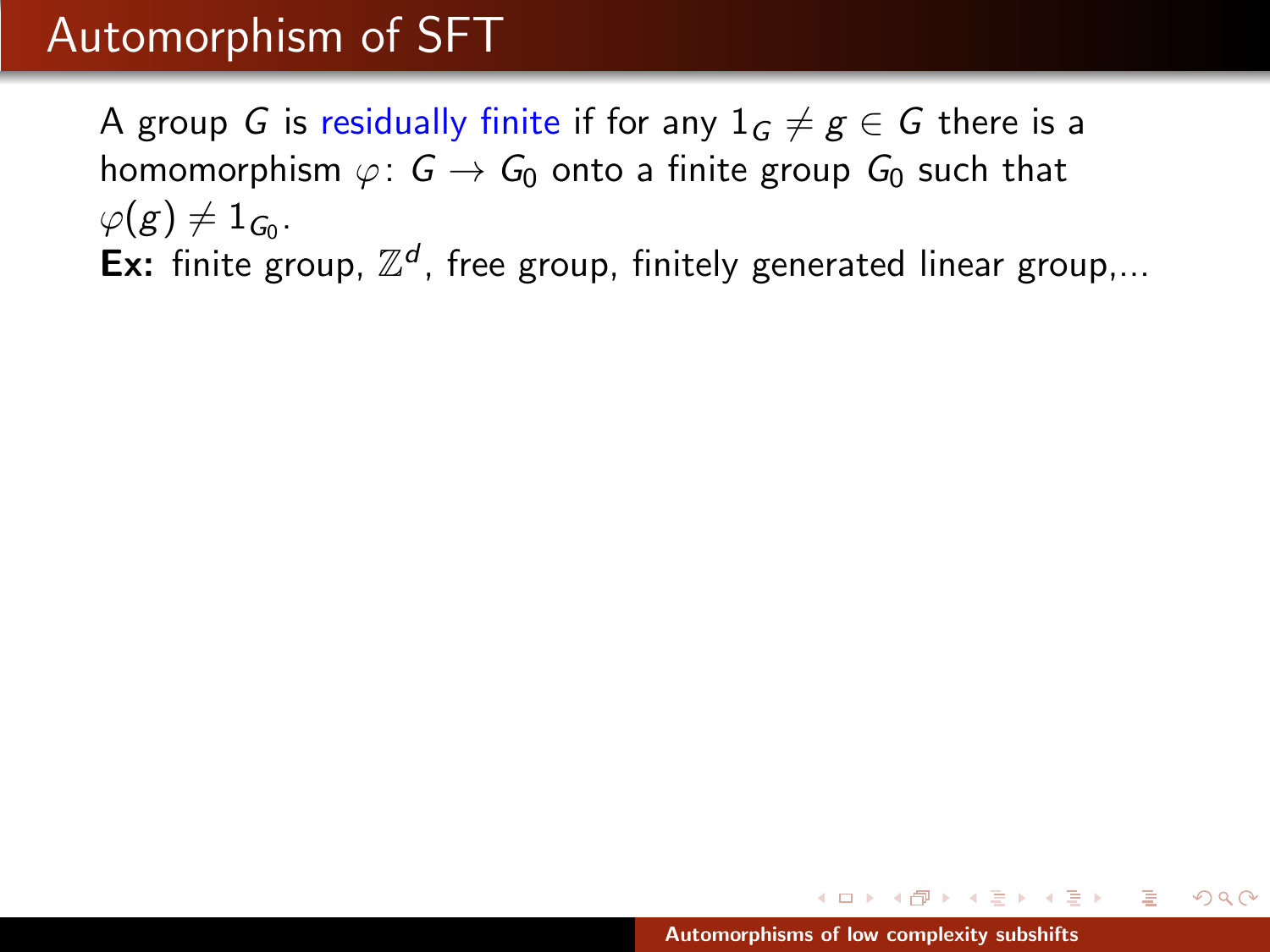A group G is residually finite if for any  $1_G \neq g \in G$  there is a homomorphism  $\varphi: G \to G_0$  onto a finite group  $G_0$  such that  $\varphi(g) \neq 1_{\mathcal{G}_0}.$ Ex: finite group,  $\mathbb{Z}^d$ , free group, finitely generated linear group,...

## Theorem (BLR)

For an SFT, the group  $\text{Aut}(X,\sigma)$  is residually finite.

マーター マーティング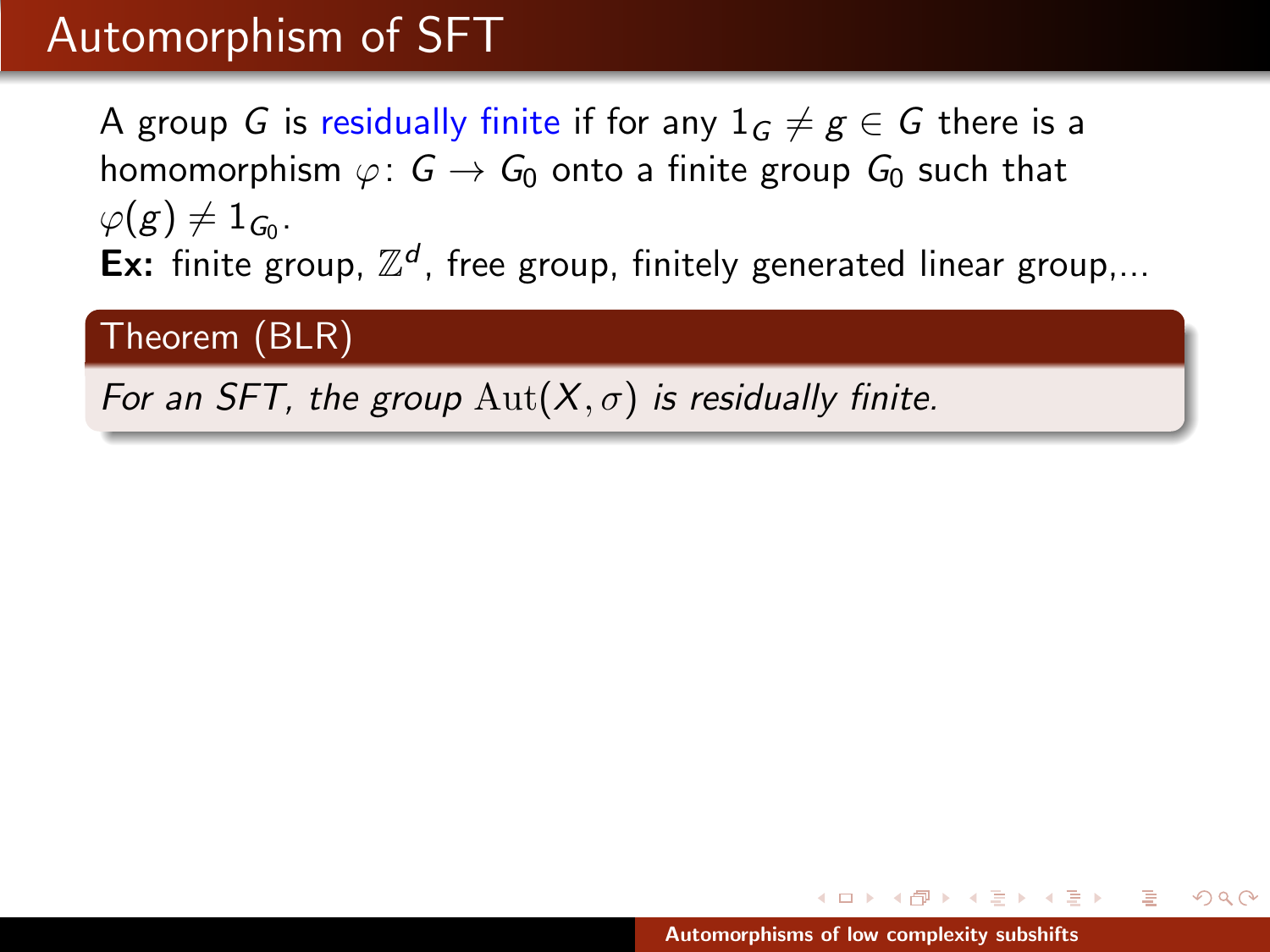A group G is residually finite if for any  $1_G \neq g \in G$  there is a homomorphism  $\varphi: G \to G_0$  onto a finite group  $G_0$  such that  $\varphi(g) \neq 1_{\mathcal{G}_0}.$ Ex: finite group,  $\mathbb{Z}^d$ , free group, finitely generated linear group,...

## Theorem (BLR)

For an SFT, the group  $\text{Aut}(X,\sigma)$  is residually finite.

Proof. Let  $\text{Per}_n := \{x \in X : \sigma^n(x) = x\}, n \ge 1$ 

マーター マーティング アール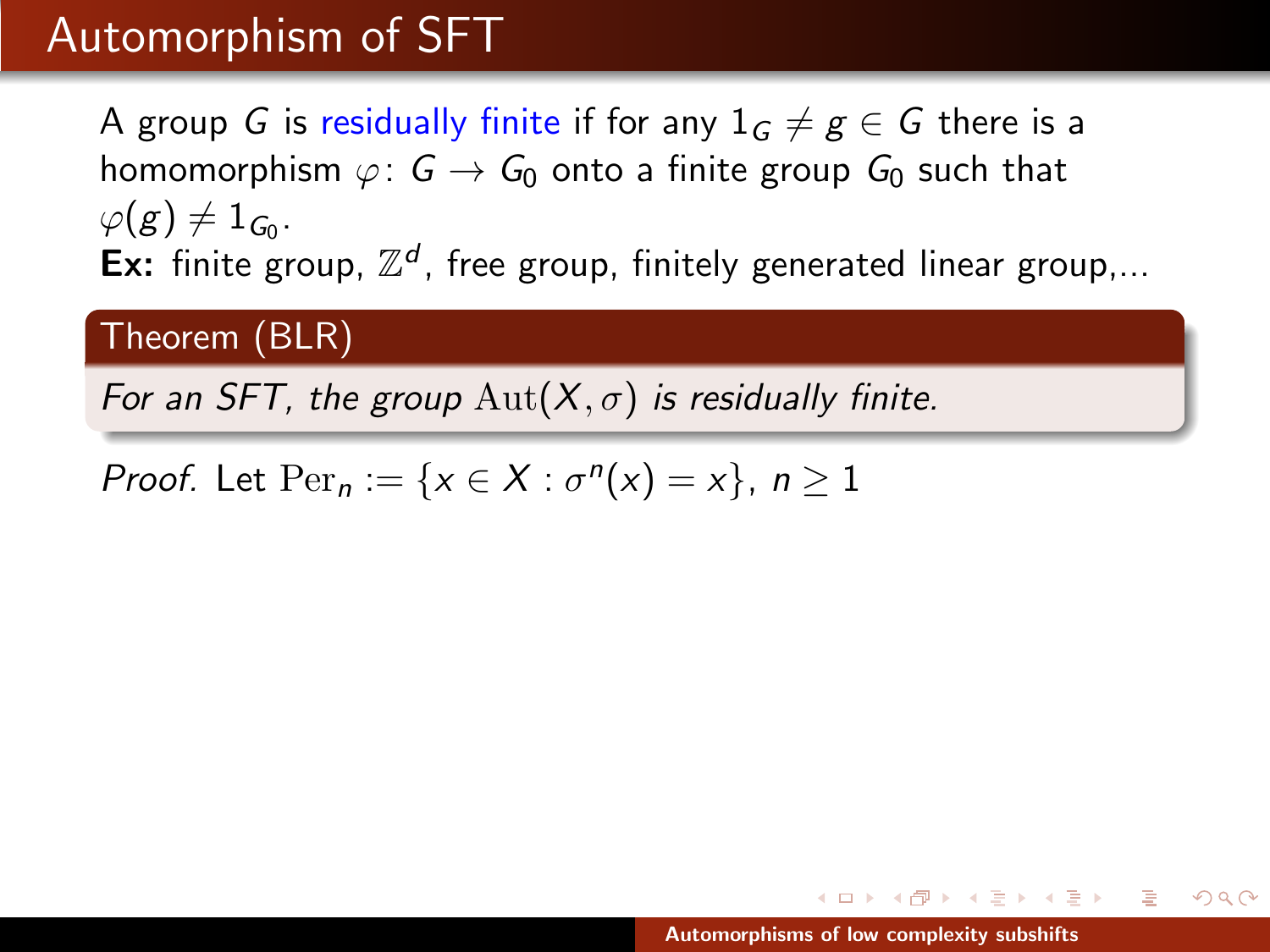A group G is residually finite if for any  $1_G \neq g \in G$  there is a homomorphism  $\varphi: G \to G_0$  onto a finite group  $G_0$  such that  $\varphi(g) \neq 1_{\mathcal{G}_0}.$ Ex: finite group,  $\mathbb{Z}^d$ , free group, finitely generated linear group,...

## Theorem (BLR)

For an SFT, the group  $\text{Aut}(X,\sigma)$  is residually finite.

Proof. Let  $\text{Per}_n := \{x \in X : \sigma^n(x) = x\}, n \ge 1$ 

It is a non empty finite set.

- オ海 ト オチ ト オチ ト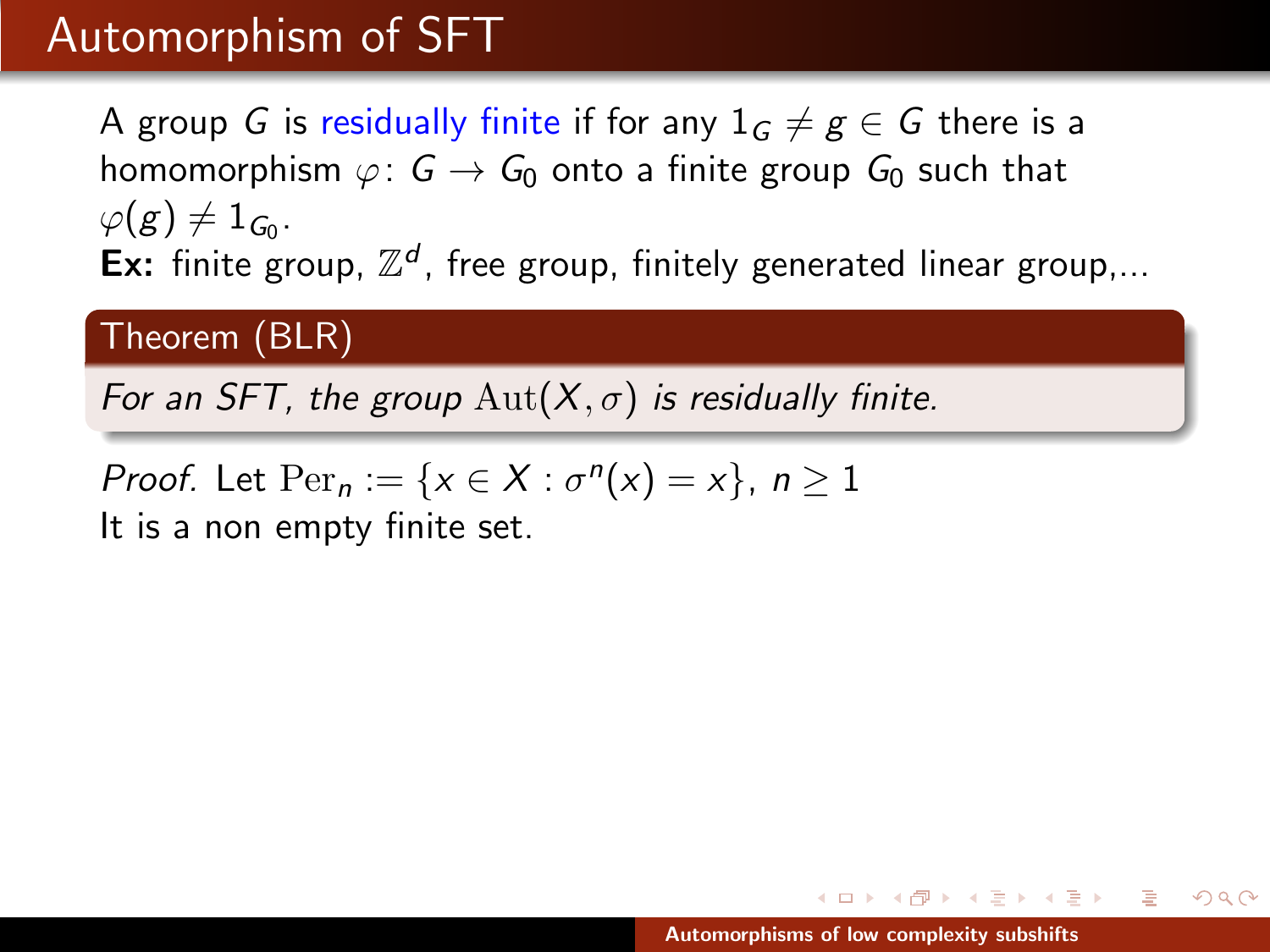# Automorphism of SFT

A group G is residually finite if for any  $1_G \neq g \in G$  there is a homomorphism  $\varphi: G \to G_0$  onto a finite group  $G_0$  such that  $\varphi(g) \neq 1_{\mathcal{G}_0}.$ Ex: finite group,  $\mathbb{Z}^d$ , free group, finitely generated linear group,...

### Theorem (BLR)

For an SFT, the group  $\text{Aut}(X,\sigma)$  is residually finite.

*Proof.* Let 
$$
\text{Per}_n := \{x \in X : \sigma^n(x) = x\}
$$
,  $n \ge 1$ 

It is a non empty finite set. Each  $\phi \in \text{Aut}(X, \sigma)$  induces a permutation on  $\text{Per}_n$ .

マーティ ミュース ミュ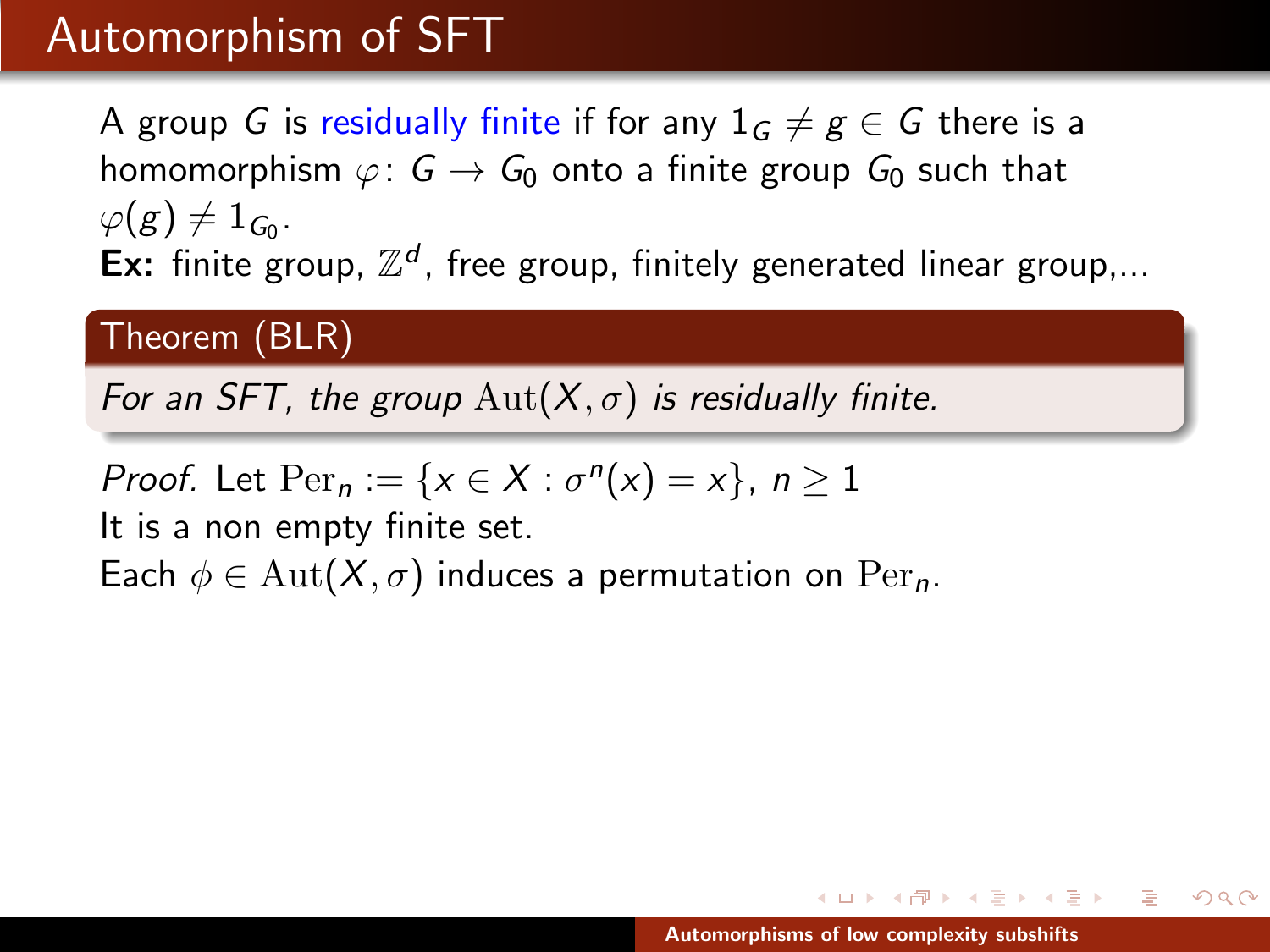# Automorphism of SFT

A group G is residually finite if for any  $1_G \neq g \in G$  there is a homomorphism  $\varphi: G \to G_0$  onto a finite group  $G_0$  such that  $\varphi(g) \neq 1_{\mathcal{G}_0}.$ Ex: finite group,  $\mathbb{Z}^d$ , free group, finitely generated linear group,...

### Theorem (BLR)

For an SFT, the group  $\text{Aut}(X,\sigma)$  is residually finite.

*Proof.* Let 
$$
\text{Per}_n := \{x \in X : \sigma^n(x) = x\}
$$
,  $n \ge 1$ 

It is a non empty finite set.

Each  $\phi \in \text{Aut}(X, \sigma)$  induces a permutation on  $\text{Per}_n$ .

$$
\varphi_n \colon \phi \in \mathrm{Aut}(X,\sigma) \mapsto \phi|_{\mathrm{Per}_n} \in \mathfrak{S}(\mathrm{Per}_n).
$$

マーティ ミュース ミュ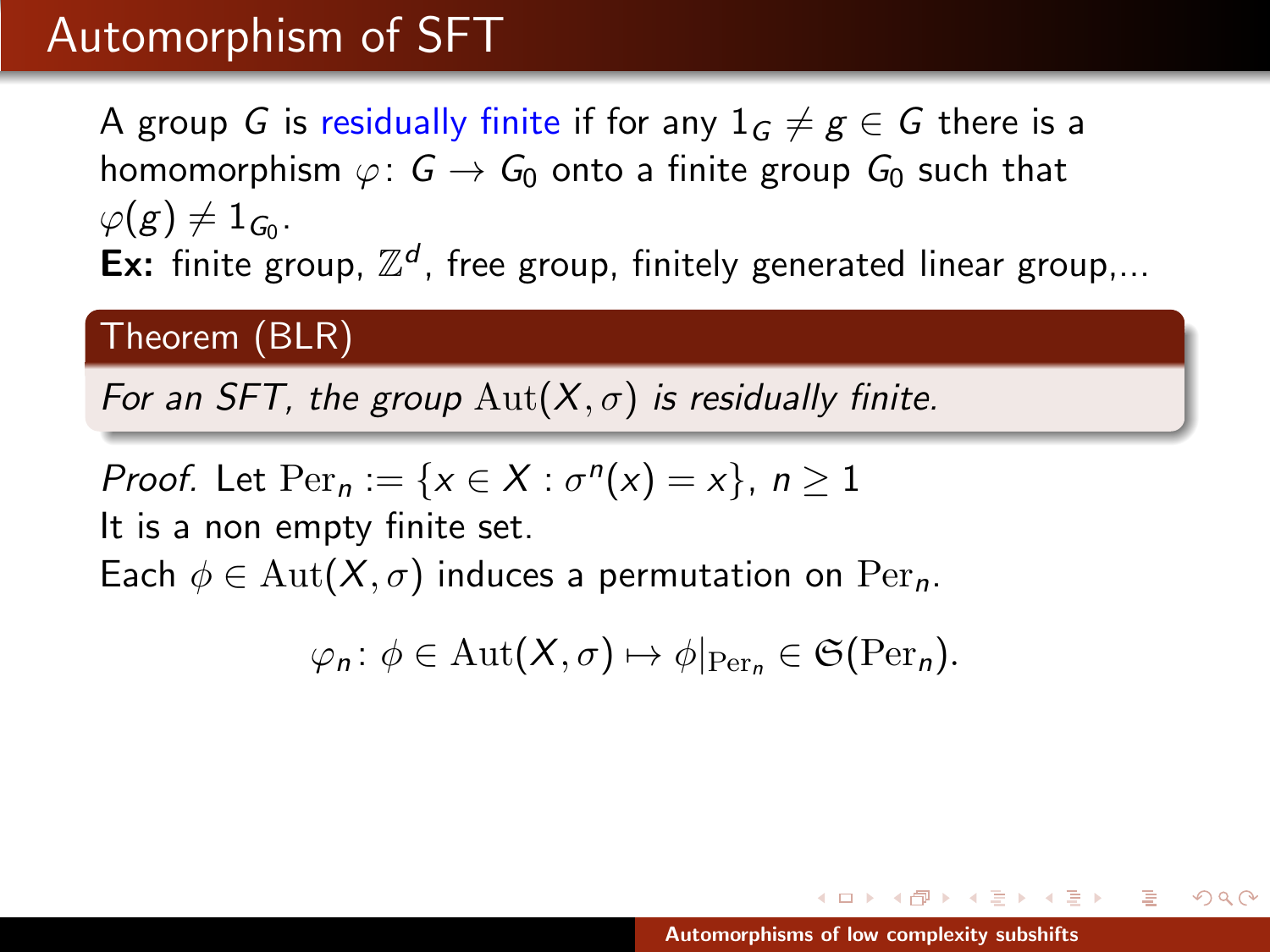# Automorphism of SFT

A group G is residually finite if for any  $1_G \neq g \in G$  there is a homomorphism  $\varphi: G \to G_0$  onto a finite group  $G_0$  such that  $\varphi(g) \neq 1_{\mathcal{G}_0}.$ Ex: finite group,  $\mathbb{Z}^d$ , free group, finitely generated linear group,...

#### Theorem (BLR)

For an SFT, the group  $\text{Aut}(X,\sigma)$  is residually finite.

*Proof.* Let Per<sub>n</sub> := {
$$
x \in X : \sigma^n(x) = x
$$
},  $n \ge 1$   
It is a non empty finite set.

Each  $\phi \in \text{Aut}(X,\sigma)$  induces a permutation on  $\text{Per}_n$ .

$$
\varphi_n \colon \phi \in \mathrm{Aut}(X,\sigma) \mapsto \phi|_{\mathrm{Per}_n} \in \mathfrak{S}(\mathrm{Per}_n).
$$

Since  $\bigcup_{n} \operatorname{Per}_n$  is dense in  $X$ ,

$$
\varphi_n(\phi) = \mathrm{Id}, \ \forall n \Rightarrow \phi = \mathrm{Id}.
$$

 $A \cap B$  is a  $B \cap B$  is a  $B \cap B$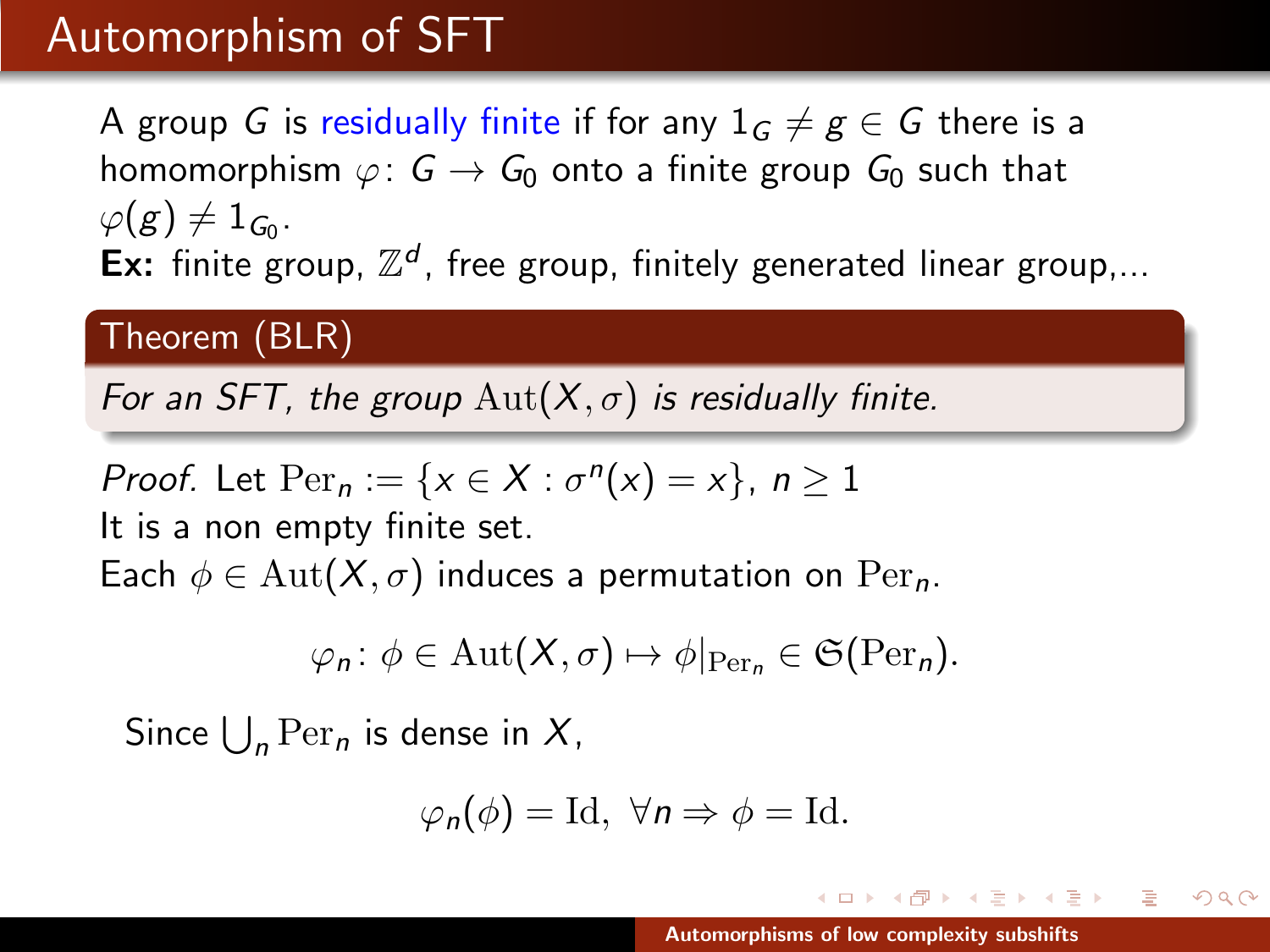For an SFT, the group  $\text{Aut}(X,\sigma)$  is residually finite.

#### **Corollary**

For an SFT,  $Aut(X, \sigma)$  does not contains a divisible subgroup: For any  $\phi \in \text{Aut}(X,\sigma) \setminus \{\text{Id}\}\$ , there exists  $n \in \mathbb{N}$  s.t. the equation

$$
\psi^n = \phi
$$

has no solution  $\psi \in \mathrm{Aut}(X,\sigma)$ .

**Ex:** Aut $(X, \sigma)$  does not contains  $\mathbb{Q}$ .

K 御 ▶ K 唐 ▶ K 唐 ▶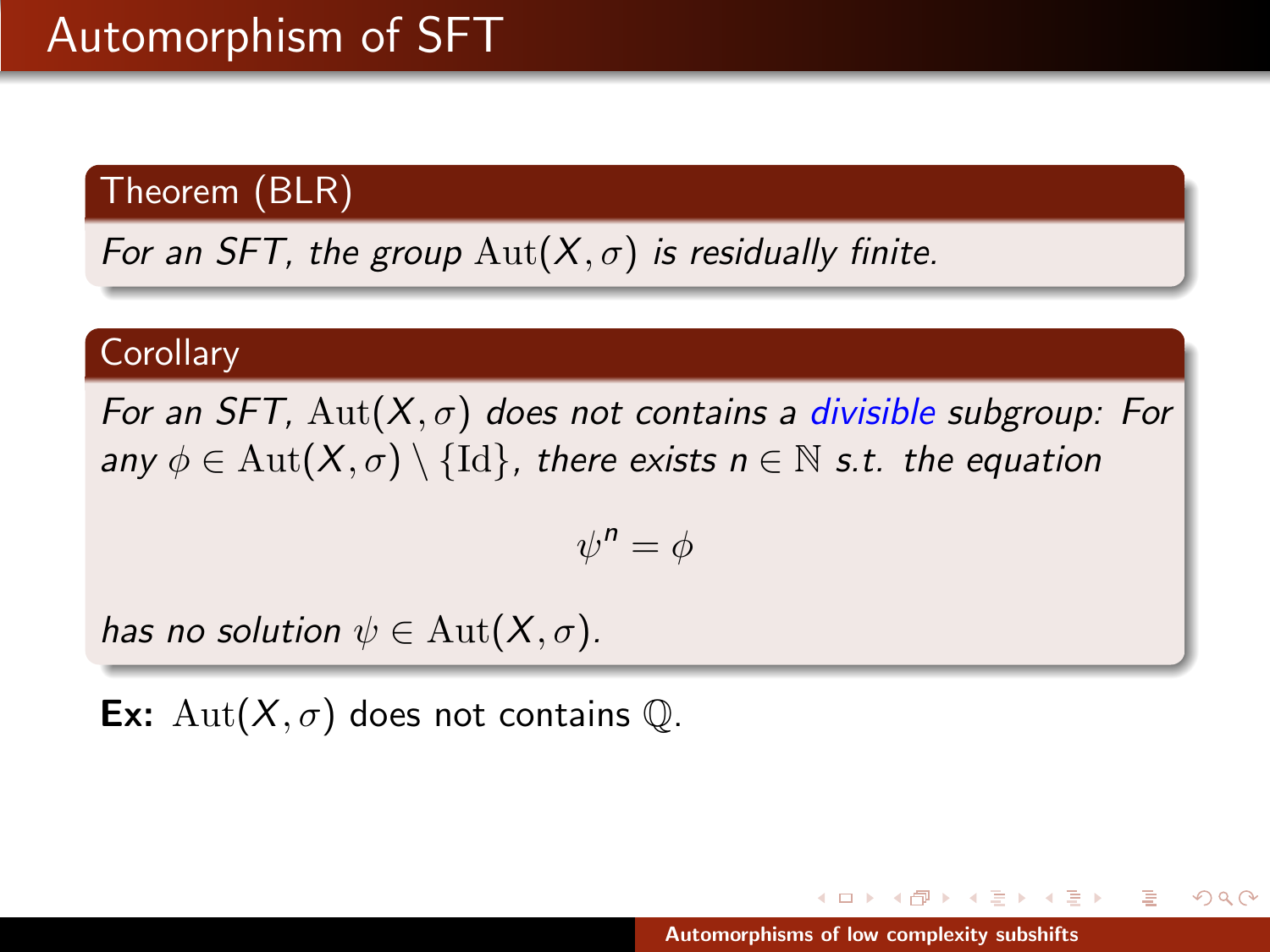For an SFT, the group  $\text{Aut}(X,\sigma)$  is residually finite.

#### **Corollary**

For an SFT,  $Aut(X, \sigma)$  does not contains a divisible subgroup: For any  $\phi \in \text{Aut}(X,\sigma) \setminus \{\text{Id}\}\$ , there exists  $n \in \mathbb{N}$  s.t. the equation

$$
\psi^n = \phi
$$

has no solution  $\psi \in \mathrm{Aut}(X,\sigma)$ .

**Ex:** Aut $(X, \sigma)$  does not contains  $\mathbb{Q}$ . **Open problem:** is  $\mathbb{Z}[1/p]$  contained in  $\text{Aut}(X,\sigma)$  for any prime p?

**RANGER REA**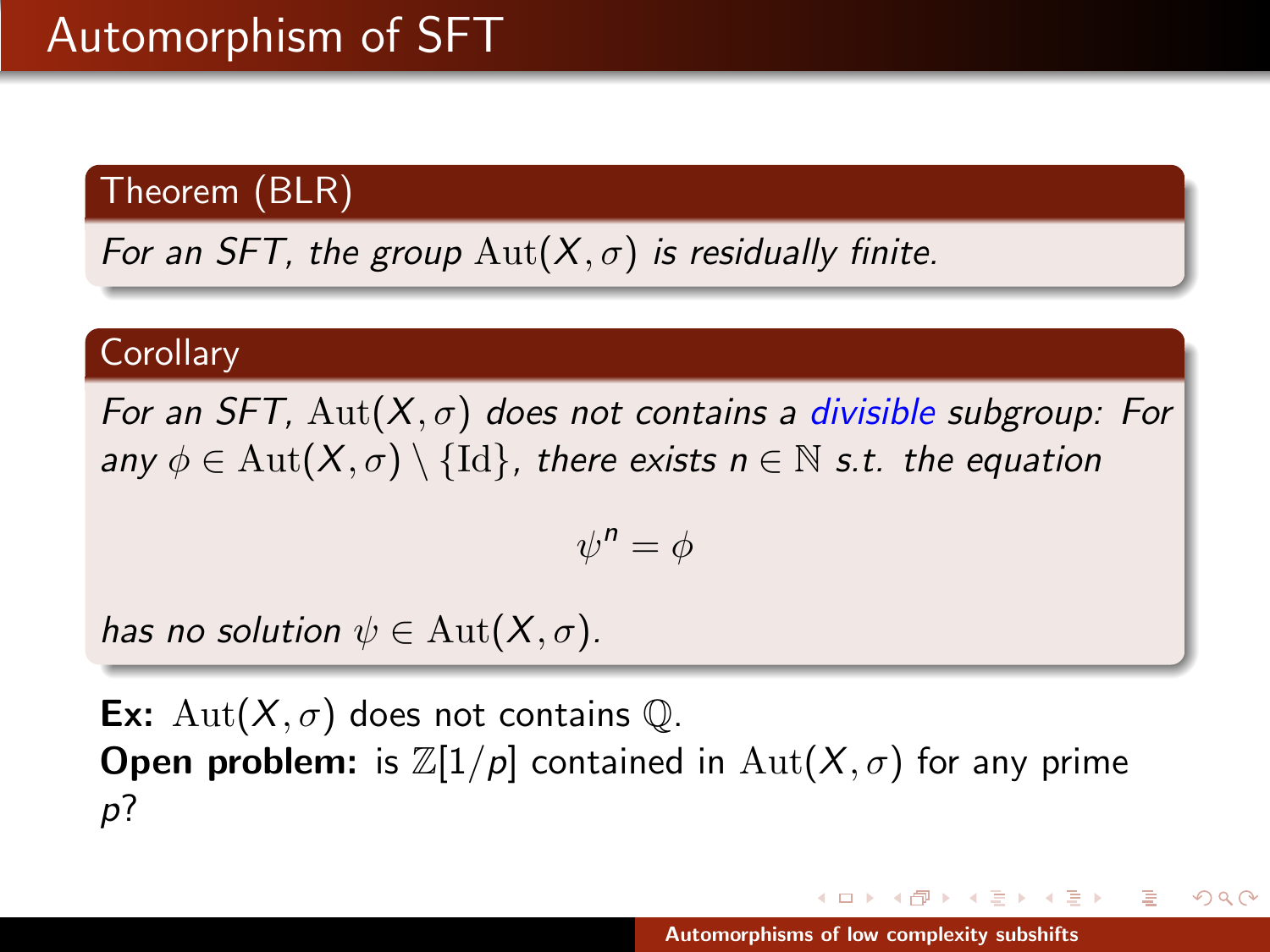For an SFT, the group  $\text{Aut}(X,\sigma)$  contains no finitely generated group with unsolvable word problem.

 $\leftarrow$   $\Box$ 

メタメメ ミメメ ミメ

 $2Q$ 

遥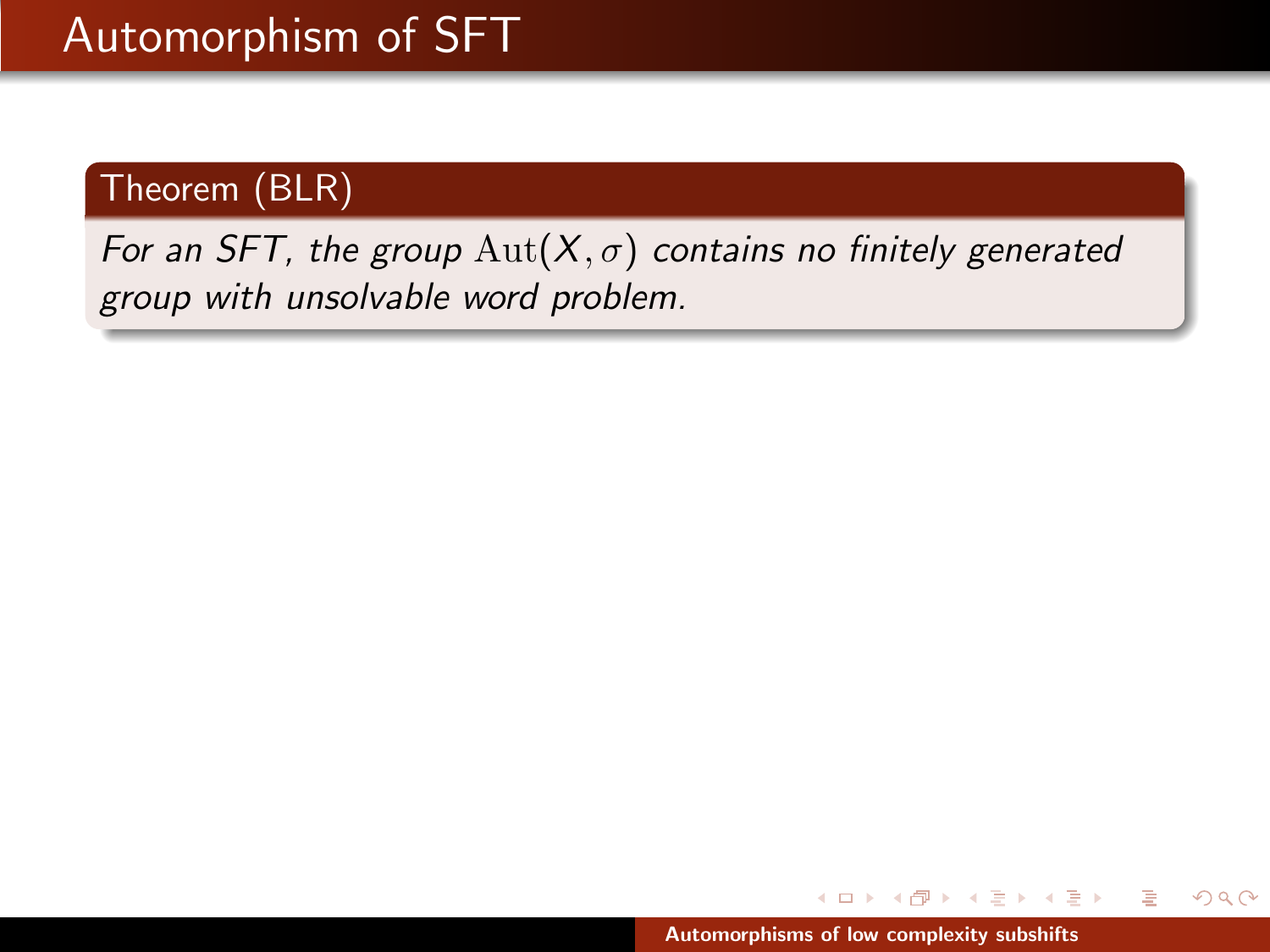For an SFT, the group  $Aut(X, \sigma)$  contains no finitely generated group with unsolvable word problem.

*Proof.* Given  $\phi_1, \ldots, \phi_\ell \in \text{Aut}(X, \sigma)$ , find a finite procedure to decide if

$$
\psi = \phi_{i_1}^{\pm} \circ \cdots \circ \phi_{i_r}^{\pm} = \mathrm{Id}, \quad i_1, \ldots, i_r \in \{1, \ldots, \ell\}.
$$

By Curtys-Hedlund-Lyndon Theorem, it is enough to check if the block map of  $\psi$  with range  $r_{\psi} = O(r)$  satisfies

$$
\hat{\psi}(x_{-r_{\psi}}\cdots x_{r_{\psi}})=x_0.
$$

マーティ ミュース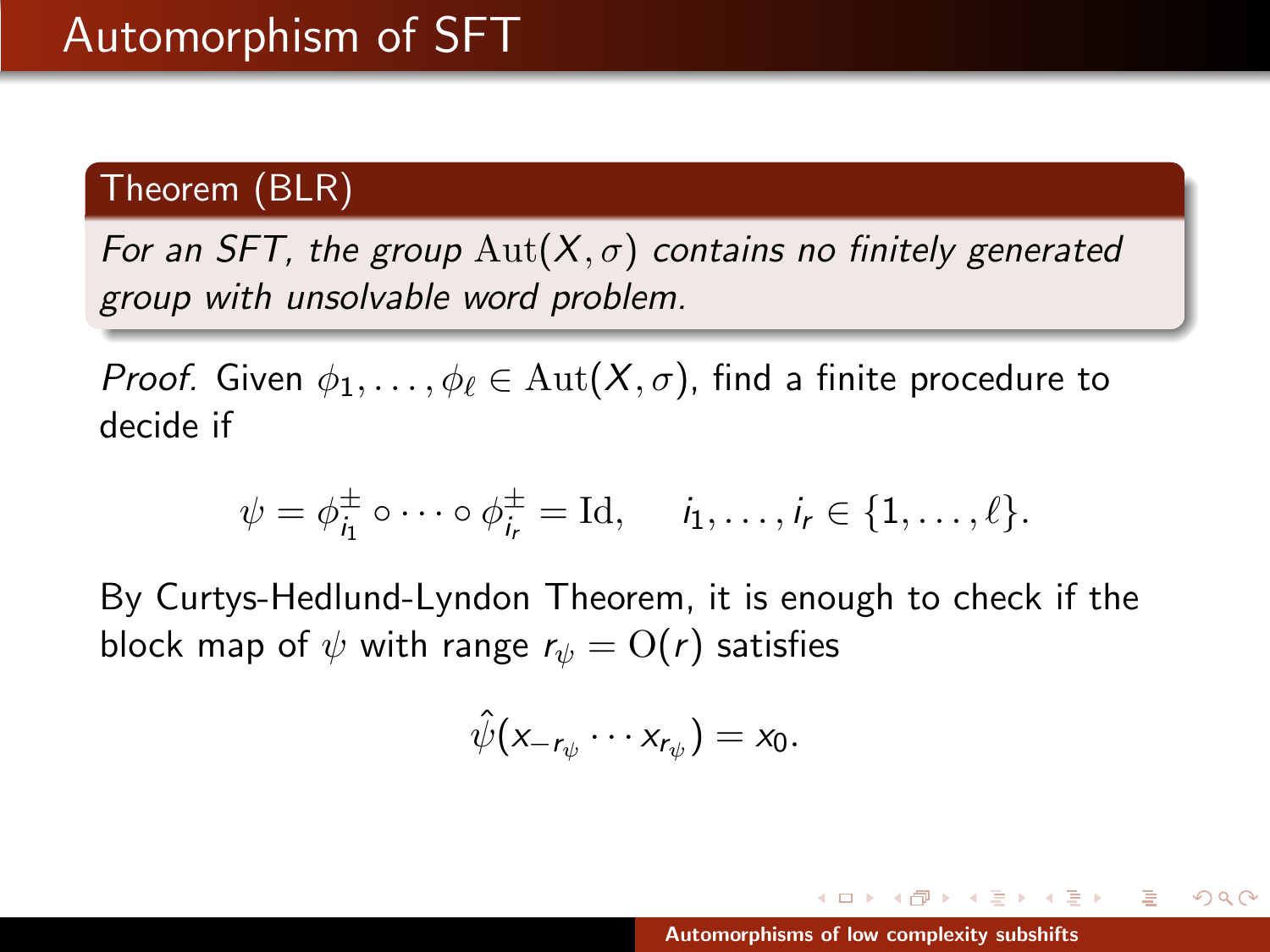# Theorem (Hochman (10))

Let  $(X,\sigma)$  be a  $\mathbb{Z}^d$ -SFT with  $h(X,\sigma) > 0$  then  $\mathrm{Aut}(X,\sigma)$  contains the direct sum of every countable collection of finite group.

つくい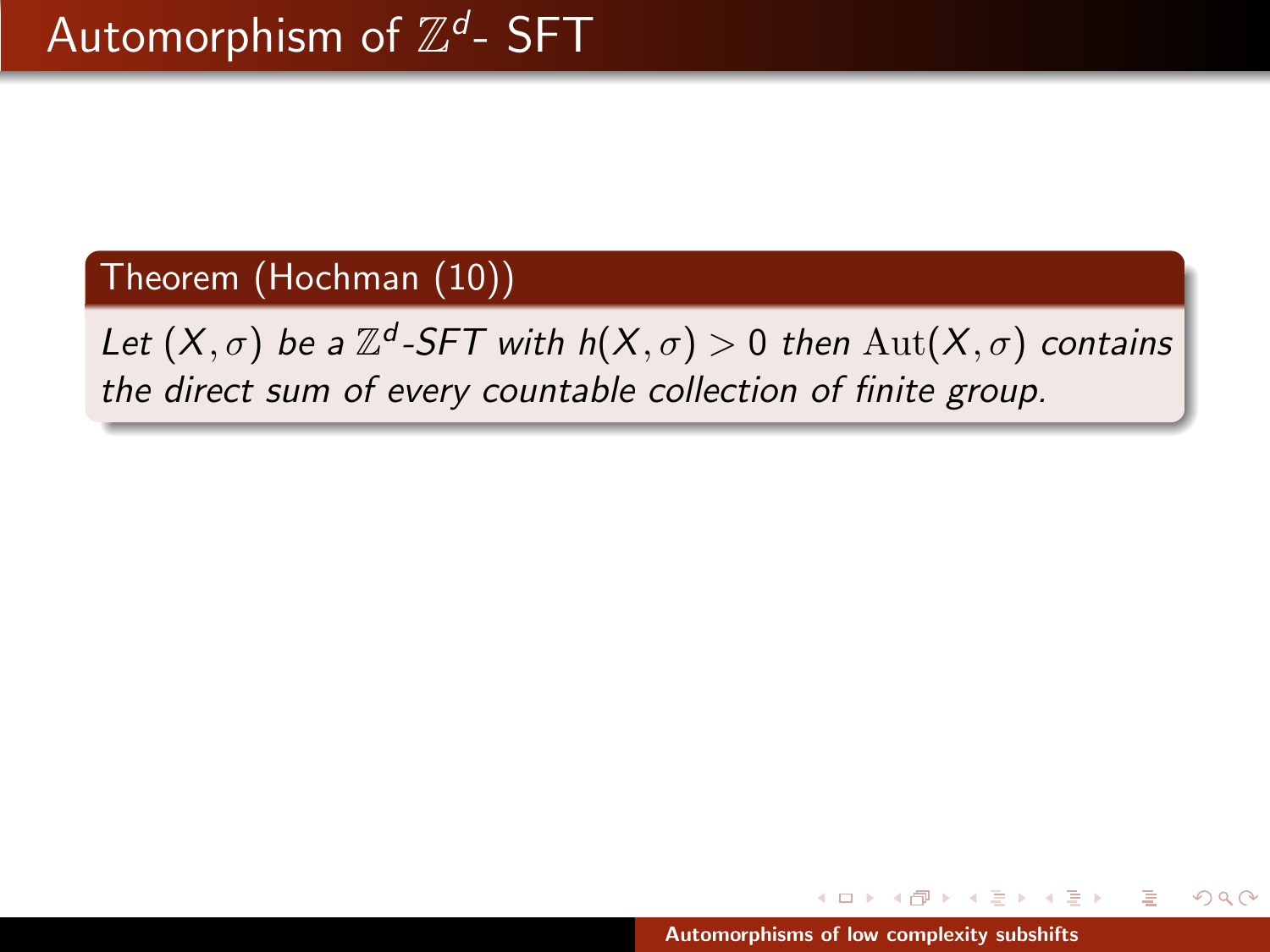# Theorem (Hochman (10))

Let  $(X,\sigma)$  be a  $\mathbb{Z}^d$ -SFT with  $h(X,\sigma) > 0$  then  $\mathrm{Aut}(X,\sigma)$  contains the direct sum of every countable collection of finite group.

# Theorem (Hochman (10))

Let  $(X,\sigma)$  be a  $\mathbb{Z}^d$ -SFT with  $h(X,\sigma) > 0$  such that the minimal orbits are dense (e.g. periodic orbits) then  $\text{Aut}(X,\sigma)$  conains a copy of  $\text{Aut}(\{1,\ldots,n\}^{\mathbb{Z}},\sigma)$  for any n.